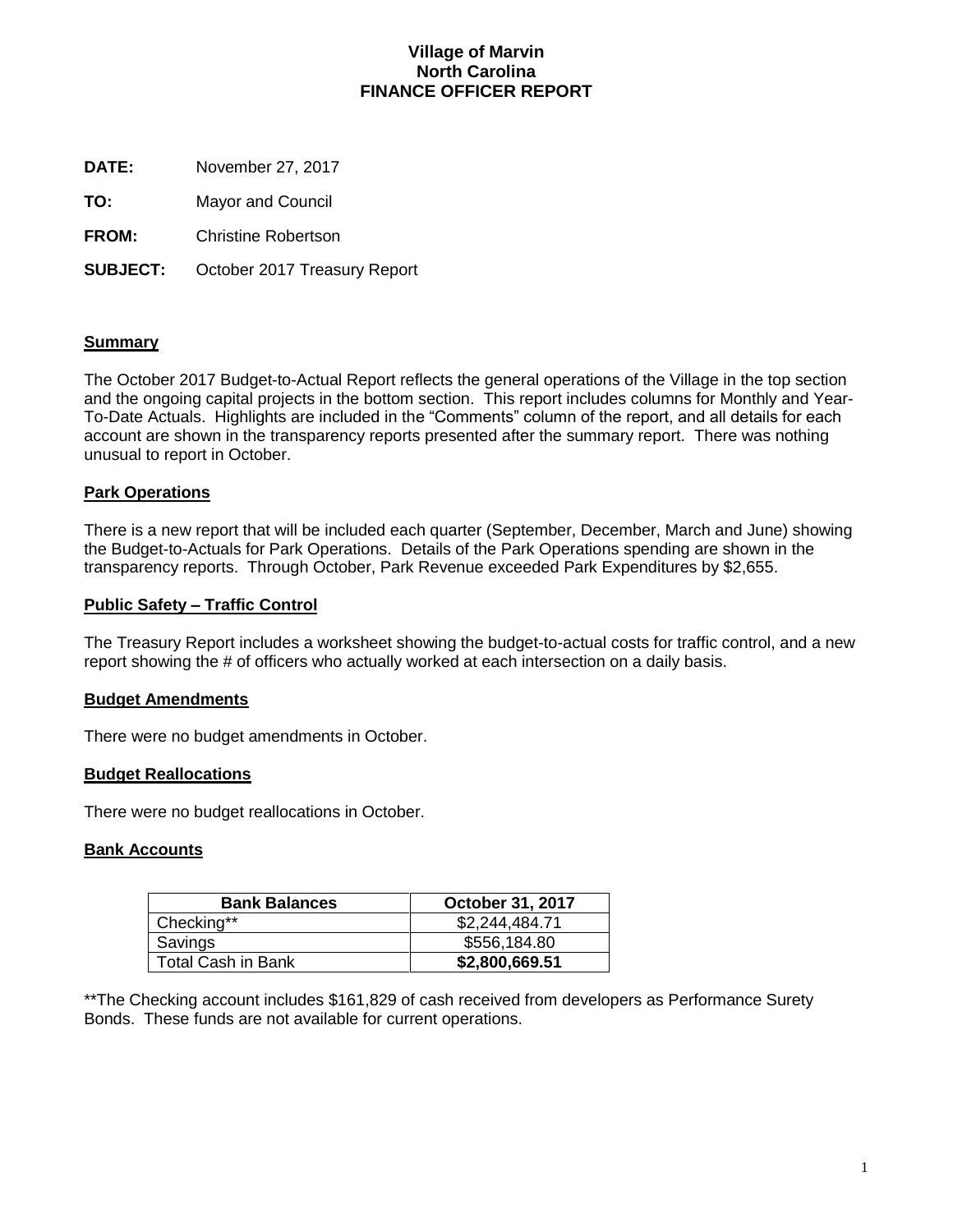| Village of Marvin General Fund                 |                                              |                                            |                                        |                                             |                                                   |                                                                       |                                             |             |                                                                                                             |
|------------------------------------------------|----------------------------------------------|--------------------------------------------|----------------------------------------|---------------------------------------------|---------------------------------------------------|-----------------------------------------------------------------------|---------------------------------------------|-------------|-------------------------------------------------------------------------------------------------------------|
| Profit & Loss Budget vs Actual (Summary Level) |                                              |                                            |                                        |                                             |                                                   |                                                                       |                                             |             |                                                                                                             |
| Year to Date Ending October 31, 2017           |                                              |                                            |                                        |                                             |                                                   |                                                                       |                                             |             |                                                                                                             |
|                                                | <b>Monthly</b><br>Actual<br><b>July 2017</b> | <b>Monthly</b><br>Actual<br>August<br>2017 | Monthly<br>Actual<br>September<br>2017 | <b>Monthly</b><br>Actual<br>October<br>2017 | Year to<br>Date Actual<br>thru<br>October<br>2017 | <b>Total</b><br>Annual<br><b>Budget</b><br>Approved<br>and<br>Amended | <b>YTD Over</b><br>(Under)<br><b>Budget</b> | % of Budget | <b>Comments - See Transparency Report for Details</b><br>of Current Month                                   |
| <b>Revenues</b>                                |                                              |                                            |                                        |                                             |                                                   |                                                                       |                                             |             |                                                                                                             |
| 3001 · Ad Valorem                              | \$<br>444                                    | 36,399<br>\$                               | 31,986<br>-\$                          | \$<br>21,626                                | 90,455                                            | 524,000                                                               | (433, 545)                                  |             | 17.26% Tax bills are mailed in August                                                                       |
| 3200 - Motor Vehicle Tax                       | 4,119                                        | 4,600                                      | 4,585                                  | 4,377                                       | 17,681                                            | 44,800                                                                | (27, 119)                                   |             | 39.47% Collected monthly                                                                                    |
| 3300 · Sales & Use Tax                         | 14,165                                       | 13,872                                     | 15,763                                 | 13,958                                      | 57,758                                            | 160,000                                                               | (102, 242)                                  |             | 36.1% Collected monthly                                                                                     |
| 3400 · Alcoholic Beverage Tax                  |                                              | $\overline{\phantom{a}}$                   |                                        | $\overline{\phantom{a}}$                    | $\overline{\phantom{a}}$                          | 25,000                                                                | (25,000)                                    |             | 0.0% Collected in May                                                                                       |
| 3500 · Utilities Sales Tax                     |                                              | ٠                                          | 71,681                                 | $\sim$                                      | 71,681                                            | 280,000                                                               | (208, 319)                                  |             | 25.6% Collected quarterly                                                                                   |
| $3600 \cdot$ Zoning                            | 2,941                                        | 5,132                                      | 425                                    | 2,050                                       | 10,548                                            | 11,421                                                                | (873)                                       |             | Permit fees, Final Plat Review Fees for Barcroft and<br>92.36% Broadmoor, Final Permit for Three Pond Acres |
| 3700 · Interest & Misc. Revenues               | 14,543                                       | 124                                        | 183                                    | 482                                         | 15,332                                            | 675                                                                   | 14,657                                      |             | 2,271.41% Monthly Interest and Roundabout Easement Purchase                                                 |
| 3800 - Powell Bill Allocation                  |                                              | ٠                                          | 68,334                                 | $\sim$                                      | 68,334                                            | 132,410                                                               | (64,076)                                    |             | 51.61% Collected in September and December                                                                  |
| 3850 · Fee in Lieu for Green Space             |                                              | 19,727                                     | $\overline{\phantom{a}}$               | $\overline{\phantom{a}}$                    | 19,727                                            | 20,000                                                                | (273)                                       |             | 98.64% Barcroft Fee in Lieu - this is restricted revenue                                                    |
| <b>Total Revenues</b>                          | 36,212                                       | 79,854                                     | 192,957                                | 42,493                                      | 351,516                                           | 1,198,306                                                             | (846, 790)                                  | 29.33%      |                                                                                                             |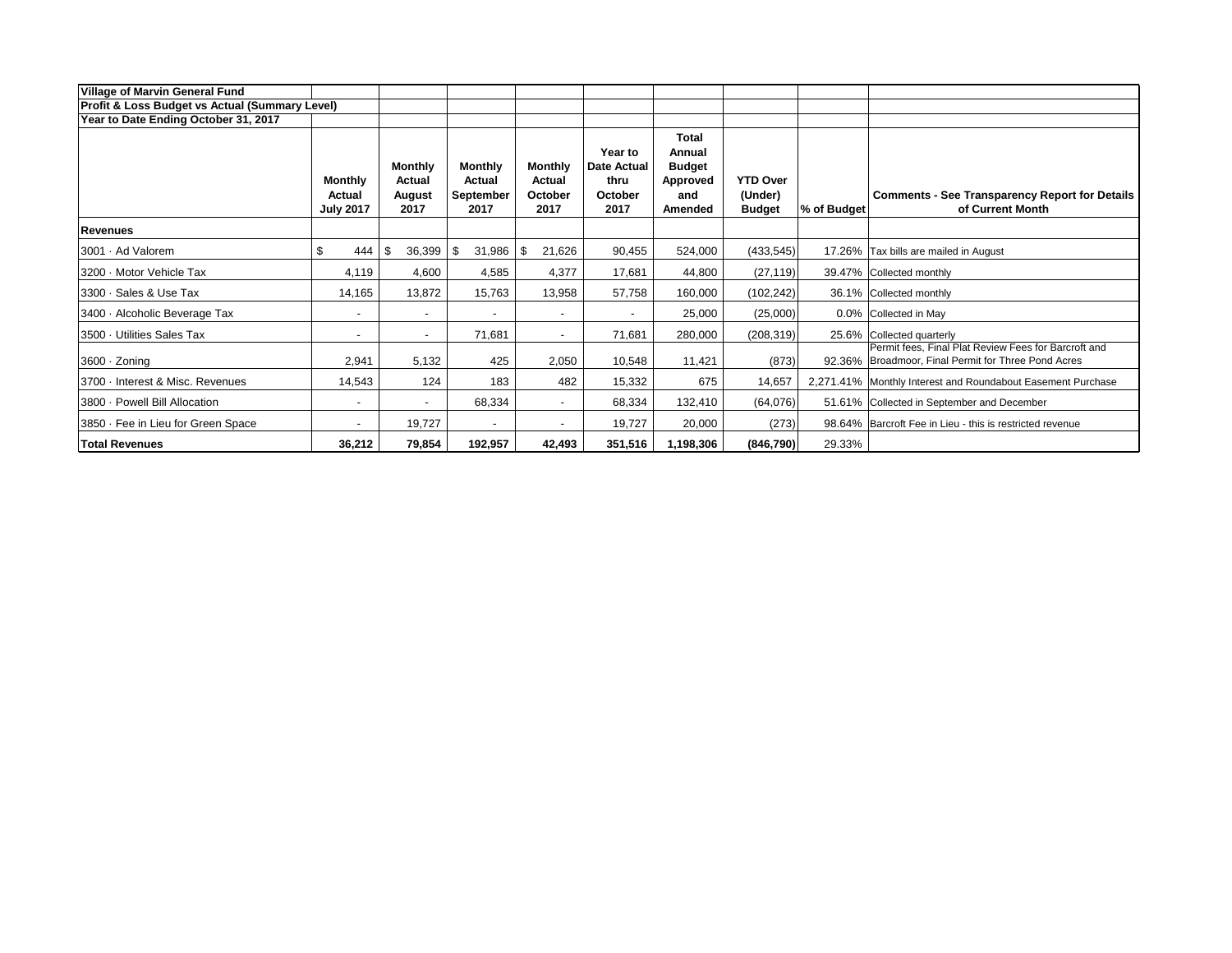| <b>Village of Marvin General Fund</b>          |                                              |                                            |                                               |                                             |                                                          |                                                                       |                                             |                |                                                                                                                                                                                                                                      |
|------------------------------------------------|----------------------------------------------|--------------------------------------------|-----------------------------------------------|---------------------------------------------|----------------------------------------------------------|-----------------------------------------------------------------------|---------------------------------------------|----------------|--------------------------------------------------------------------------------------------------------------------------------------------------------------------------------------------------------------------------------------|
| Profit & Loss Budget vs Actual (Summary Level) |                                              |                                            |                                               |                                             |                                                          |                                                                       |                                             |                |                                                                                                                                                                                                                                      |
| Year to Date Ending October 31, 2017           |                                              |                                            |                                               |                                             |                                                          |                                                                       |                                             |                |                                                                                                                                                                                                                                      |
|                                                | <b>Monthly</b><br>Actual<br><b>July 2017</b> | <b>Monthly</b><br>Actual<br>August<br>2017 | <b>Monthly</b><br>Actual<br>September<br>2017 | <b>Monthly</b><br>Actual<br>October<br>2017 | Year to<br><b>Date Actual</b><br>thru<br>October<br>2017 | <b>Total</b><br>Annual<br><b>Budget</b><br>Approved<br>and<br>Amended | <b>YTD Over</b><br>(Under)<br><b>Budget</b> | % of Budget    | <b>Comments - See Transparency Report for Details</b><br>of Current Month                                                                                                                                                            |
| <b>Expenditures</b>                            |                                              |                                            |                                               |                                             |                                                          |                                                                       |                                             |                |                                                                                                                                                                                                                                      |
| 4000 · Community Outreach                      | 799                                          | (196)                                      | 456                                           | 1,514                                       | 2,573                                                    | 10,050                                                                | (7, 477)                                    | 25.6%          | NNO costs less \$1,000 collected from HOAs and local<br>business; and cost of mailing the Fall 2017 newsletter                                                                                                                       |
| 4100 · Dues & Subscriptions                    | 9,239                                        | 65                                         | $\blacksquare$                                | $\overline{\phantom{a}}$                    | 9,304                                                    | 13,342                                                                | (4,038)                                     | 69.74%         |                                                                                                                                                                                                                                      |
| 4200 · Elections                               | $\overline{\phantom{a}}$                     | $\sim$                                     | $\overline{\phantom{a}}$                      | $\sim$                                      | $\sim$                                                   | 4,500                                                                 | (4,500.00)                                  | 0.0%           |                                                                                                                                                                                                                                      |
| 4300 · Furnishings & Equipment                 | $\sim$                                       | $\sim$                                     | $\sim$                                        | $\sim$                                      | $\sim$                                                   | 5,500                                                                 | (5,500)                                     | 0.0%           |                                                                                                                                                                                                                                      |
| $4400 \cdot$ Gifts                             | $\overline{a}$                               | $\blacksquare$                             | $\blacksquare$                                | $\overline{\phantom{a}}$                    | $\sim$                                                   | 500                                                                   | (500)                                       | 0.0%           |                                                                                                                                                                                                                                      |
| 4500 · Insurance and Bonds                     | 12,141                                       | $\overline{\phantom{a}}$                   | $\overline{\phantom{a}}$                      | $\sim$                                      | 12,141                                                   | 13,200                                                                | (1,059)                                     | 91.98%         |                                                                                                                                                                                                                                      |
| Transfer to Capital Projects - Roads           | 232,000                                      | $\blacksquare$                             | $\overline{\phantom{a}}$                      | $\overline{\phantom{a}}$                    | 232,000                                                  | 232,000                                                               | 0                                           | 100.0%         |                                                                                                                                                                                                                                      |
| Transfer to Capital Projects - Greenways       | 14,900                                       | $\blacksquare$                             | $\sim$                                        | $\sim$                                      | 14,900                                                   | 14,900                                                                | $\mathbf{0}$                                | 100.0%         |                                                                                                                                                                                                                                      |
| 4700 · Occupancy                               | 1,692                                        | 1,581                                      | 1,489                                         | 1,596                                       | 6,358                                                    | 27,726                                                                | (21, 368)                                   | 22.93%         |                                                                                                                                                                                                                                      |
| 4800 · Office Expenditures                     | 2,190                                        | 4,484                                      | 2,339                                         | 1,513                                       | 10,526                                                   | 23,280                                                                | (12, 754)                                   | 45.22%         |                                                                                                                                                                                                                                      |
| 5000 · Professional Services                   | 4,231                                        | 5,258                                      | 5,231                                         | 6,081                                       | 20,801                                                   | 48,700                                                                | (27, 899)                                   | 42.71% budget) | Legal fees and Computer Consultant; budgeted funds<br>were moved to salaries to provide for a planning support<br>position; Legal fees are budgeted at \$2500 per month;<br>actual for July thru October were \$16,500 (\$6,500 over |
| 5100 - Prospective Acquisitions Costs          |                                              | $\blacksquare$                             | $\overline{\phantom{a}}$                      | $\blacksquare$                              |                                                          | 35,200                                                                | (35, 200)                                   | 0.0%           | Funds were moved out of the Prospective Acq Cost<br>budget line to public safety to provide for evening traffic<br>control<br>Traffic costs start being paid in September; budget was                                                |
| 5500 - Public Safety                           | 22,014                                       | $\overline{\phantom{a}}$                   | 3,569                                         | 25,114                                      | 50,697                                                   | 149,858                                                               | (99, 161)                                   | 33.83%         | increased in August to provide for evening traffic control<br>costs<br>The salaries budget was increased in August to provide for                                                                                                    |
| 6000 · Salaries & Related Expenditures         | 21,611                                       | 21,310                                     | 24,417                                        | 23,042                                      | 90,380                                                   | 340,979                                                               | (250, 599)                                  | 26.51%         | a planning suppport position                                                                                                                                                                                                         |
| 6050 · Stipends                                | 2,150                                        | 2,150                                      | 2,150                                         | 2,625                                       | 9,075                                                    | 37,785                                                                | (28, 710)                                   | 24.02%         |                                                                                                                                                                                                                                      |
| 6400 · Training & Travel                       | $\overline{a}$                               | 1,150                                      | 866                                           | 1,283                                       | 3,299                                                    | 8,300                                                                 | (5,001)                                     | 39.75%         |                                                                                                                                                                                                                                      |
| 6500 · Zoning Expenditures                     | $\overline{\phantom{a}}$                     | 3,501                                      | 5,062                                         | 6,098                                       | 14,661                                                   | 78,660                                                                | (63,999)                                    | 18.64%         |                                                                                                                                                                                                                                      |
| 6600 · Debt Service                            | 9,090                                        | 9,070                                      | 9,050                                         | 9,029                                       | 36,239                                                   | 72,155                                                                | (35, 916)                                   | 50.22%         |                                                                                                                                                                                                                                      |
| 6700 · Park Operations                         | 316                                          | 1,414                                      | (3, 448)                                      | (937)                                       | (2,655)                                                  | 27,410                                                                | (30,065)                                    |                | Over the first four months, there was net park revenue of<br>\$2,655 (revenues were from barn rentals and parking<br>permits); see separate report showing the budget to actual<br>(9.69%) for park operations                       |
| 6900 Contingency                               | $\sim$                                       |                                            | $\overline{\phantom{a}}$                      | $\overline{\phantom{a}}$                    | $\sim$                                                   | 54,261                                                                | (54, 261)                                   | 0.0%           |                                                                                                                                                                                                                                      |
| <b>Total Expenditures</b>                      | 332,373                                      | 49,787                                     | 51,181                                        | 76,958                                      | 510,299                                                  | 1,198,306                                                             | (688,007)                                   | 42.59%         |                                                                                                                                                                                                                                      |
|                                                |                                              |                                            |                                               |                                             |                                                          |                                                                       |                                             |                |                                                                                                                                                                                                                                      |
| <b>Net Revenue Over/Under Expenditures</b>     |                                              |                                            |                                               |                                             | $30,067$ \$ 141,776 \$ (34,465) \$ (158,783) \$          |                                                                       | (158, 783)<br>\$                            |                |                                                                                                                                                                                                                                      |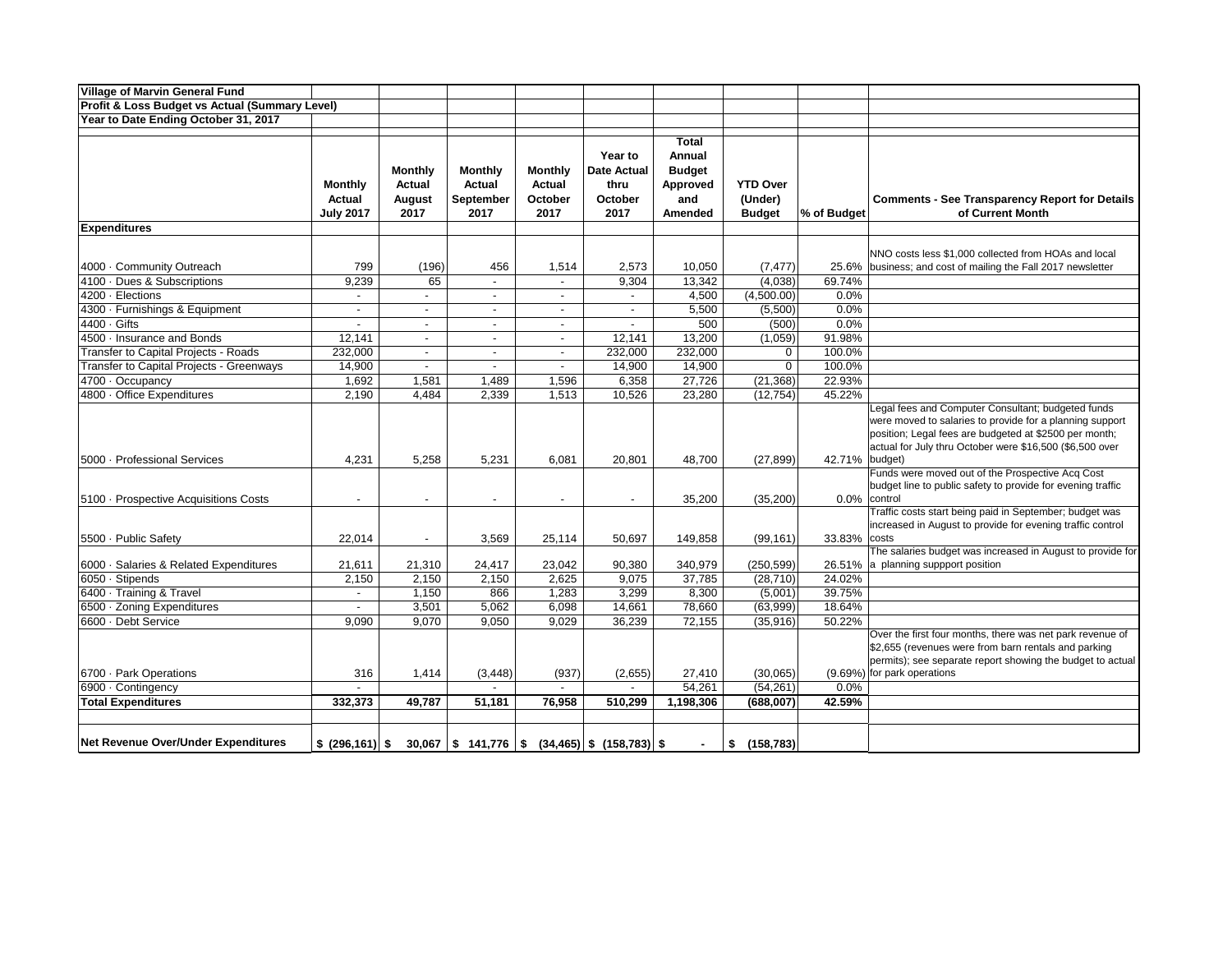| <b>Village of Marvin General Fund</b>                              |                                              |                                     |                                            |                                             |                                                 |                                               |        |                                                                                    |
|--------------------------------------------------------------------|----------------------------------------------|-------------------------------------|--------------------------------------------|---------------------------------------------|-------------------------------------------------|-----------------------------------------------|--------|------------------------------------------------------------------------------------|
| <b>Profit &amp; Loss Budget vs Actual (Summary Level)</b>          |                                              |                                     |                                            |                                             |                                                 |                                               |        |                                                                                    |
| Year to Date Ending October 31, 2017                               |                                              |                                     |                                            |                                             |                                                 |                                               |        |                                                                                    |
|                                                                    |                                              |                                     |                                            |                                             |                                                 |                                               |        |                                                                                    |
| <b>Captial Projects</b>                                            | <b>Monthly</b><br>Actual<br><b>July 2017</b> | Monthly<br>Actual<br>August<br>2017 | <b>Monthly</b><br>Actual<br>August<br>2017 | <b>Monthly</b><br>Actual<br>October<br>2017 | <b>Cumulative</b><br>through<br>October<br>2017 | Total<br>Capital<br>Projects<br><b>Budget</b> |        |                                                                                    |
| 3900 Fund Balance Appropriated cumulative<br>including rollforward | 1,331,375                                    | 5,000                               |                                            |                                             | 1,336,375                                       | 1,336,375                                     |        | Village Hall, Loop Extension, Tullamore Trail & Parking,<br>100.0% Farmers' Market |
| Transfers In - Capital Projects                                    | 246,900                                      |                                     |                                            |                                             | 246,900                                         | 246.900                                       |        | Roads and Greenways money appropriated in the current<br>100.0% year's budget      |
| 90000 Cumulative Expenses                                          | (142, 253)                                   | (9,307)                             | (2,790)                                    | (7, 242)                                    | (161, 592)                                      | (1,583,275)                                   | 10.21% |                                                                                    |
|                                                                    |                                              |                                     |                                            |                                             |                                                 |                                               |        |                                                                                    |
| <b>Net Balance Left to Spend</b>                                   | 1,436,022                                    | (4, 307)                            | (2,790)                                    | (7,242)                                     | 1,421,683                                       |                                               | 100.0% |                                                                                    |
|                                                                    |                                              |                                     |                                            |                                             |                                                 |                                               |        |                                                                                    |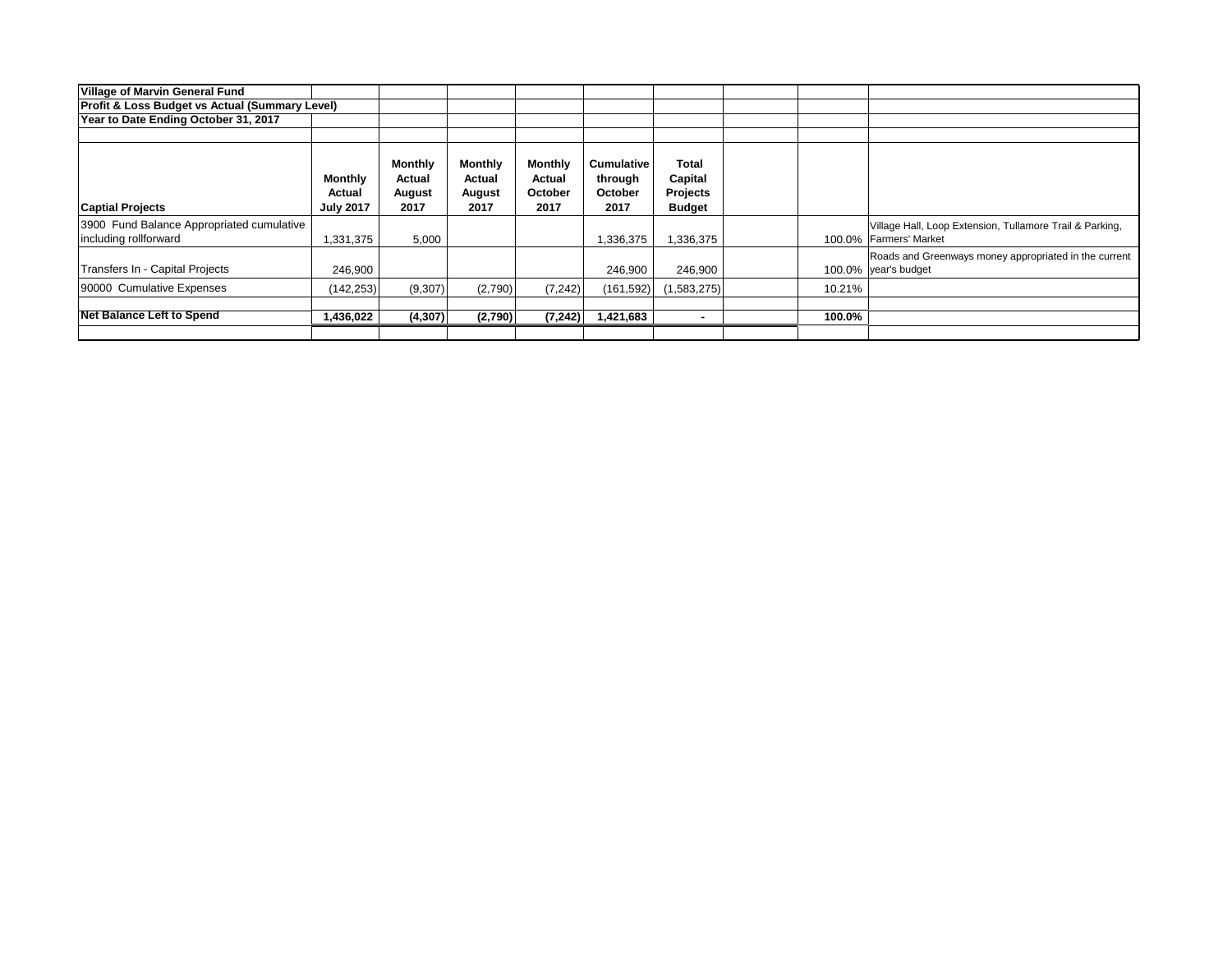# 1:31 PM Village of Marvin 11/27/17 Transparency Report Revenue

| <b>Type</b>       | <b>Date</b>                             | Memo                       | <b>Class</b>                           | Amount    |
|-------------------|-----------------------------------------|----------------------------|----------------------------------------|-----------|
| 3001 · Ad Valorem | 3002 · Prior Years Taxes                |                            |                                        |           |
| General J         | 08/31/2017                              | August 2017 CC receipts    | General Fund: VOM                      | 182.40    |
| Deposit           | 10/30/2017                              | Deposit                    | General Fund: VOM                      | 493.40    |
|                   | Total 3002 · Prior Years Taxes          |                            |                                        | 675.80    |
|                   | 3005 · Current Year Taxes               |                            |                                        |           |
| Deposit           | 07/31/2017                              | Deposit                    | General Fund: VOM                      | 443.55    |
| Deposit           | 08/14/2017                              | Deposit                    | General Fund: VOM                      | 481.30    |
| Deposit           | 08/17/2017                              | Deposit                    | General Fund: VOM                      | 303.85    |
| Deposit           | 08/23/2017                              | Deposit                    | General Fund: VOM                      | 13,008.97 |
| Deposit           | 08/28/2017                              | Deposit                    | General Fund: VOM                      | 13,993.09 |
| Deposit           | 08/30/2017                              | Deposit                    | General Fund: VOM                      | 4,981.28  |
| General J         | 08/31/2017                              | August 2017 CC receipts    | General Fund: VOM                      | 780.02    |
| Deposit           | 08/31/2017                              | Deposit                    | General Fund: VOM                      | 2,668.22  |
| Deposit           | 09/05/2017                              | Deposit                    | General Fund: VOM                      | 4,620.25  |
| Deposit           | 09/06/2017                              | Deposit                    | General Fund: VOM                      | 5,709.18  |
| Deposit           | 09/07/2017                              | Deposit                    | General Fund: VOM                      | 2,720.95  |
| Deposit           | 09/11/2017                              | Deposit                    | General Fund: VOM                      | 4,118.80  |
| Deposit           | 09/13/2017                              | Deposit                    | General Fund: VOM                      | 1,067.00  |
| Deposit           | 09/18/2017                              | Deposit                    | General Fund: VOM                      | 93.55     |
| Deposit           | 09/18/2017                              | Deposit                    | General Fund: VOM                      | 3,142.84  |
| Deposit           | 09/19/2017                              | Deposit                    | General Fund: VOM                      | 3,570.32  |
| Deposit           | 09/21/2017                              | Deposit                    | General Fund: VOM                      | 1,838.65  |
| Deposit           | 09/25/2017                              | Deposit                    | General Fund: VOM                      | 3,329.45  |
| Deposit           | 09/27/2017                              | Deposit                    | General Fund: VOM                      | 430.55    |
| General J         | 09/30/2017                              | September 2017 CC receipts | General Fund: VOM                      | 1,344.54  |
| Deposit           | 10/02/2017                              | Deposit                    | General Fund: VOM                      | 2,685.10  |
| Deposit           | 10/04/2017                              | Deposit                    | General Fund: VOM                      | 1,463.70  |
| Deposit           | 10/09/2017                              | Deposit                    | General Fund: VOM                      | 3,737.40  |
| Deposit           | 10/11/2017                              | Deposit                    | General Fund: VOM                      | 1,052.25  |
| Deposit           | 10/12/2017                              | Deposit                    | General Fund: VOM                      | 1,503.90  |
|                   | 10/17/2017                              |                            | General Fund: VOM                      | 1,796.40  |
| Deposit           | 10/19/2017                              | Deposit                    | General Fund: VOM                      |           |
| Deposit           | 10/23/2017                              | Deposit                    | General Fund: VOM                      | 1,550.05  |
| Deposit           |                                         | Deposit                    |                                        | 1,359.05  |
| Deposit           | 10/25/2017                              | Deposit                    | General Fund: VOM<br>General Fund: VOM | 1,652.31  |
| Deposit           | 10/26/2017                              | Deposit                    |                                        | 740.15    |
| Deposit           | 10/30/2017                              | Deposit                    | General Fund: VOM                      | 2,913.27  |
| General J         | 10/31/2017                              | October 2017 CC receipts   | General Fund: VOM                      | 679.35    |
|                   | Total 3005 · Current Year Taxes         |                            |                                        | 89,779.29 |
|                   | Total 3001 · Ad Valorem                 |                            |                                        | 90,455.09 |
|                   | 3200 · Motor Vehicle Tax                |                            |                                        |           |
|                   | 3201 · Collection and Distrib Fee       |                            |                                        |           |
| Deposit           | 07/21/2017                              | NCVTS July 2017            | General Fund: VOM                      | $-117.35$ |
| Deposit           | 08/21/2017                              | NCVTS Aug 2017             | General Fund: VOM                      | $-130.28$ |
| Deposit           | 09/18/2017                              | NCVTS Sept 2017            | General Fund: VOM                      | $-116.80$ |
| Deposit           | 10/23/2017                              | NCVTS Oct 2017             | General Fund: VOM                      | $-81.39$  |
|                   | Total 3201 · Collection and Distrib Fee |                            |                                        | $-445.82$ |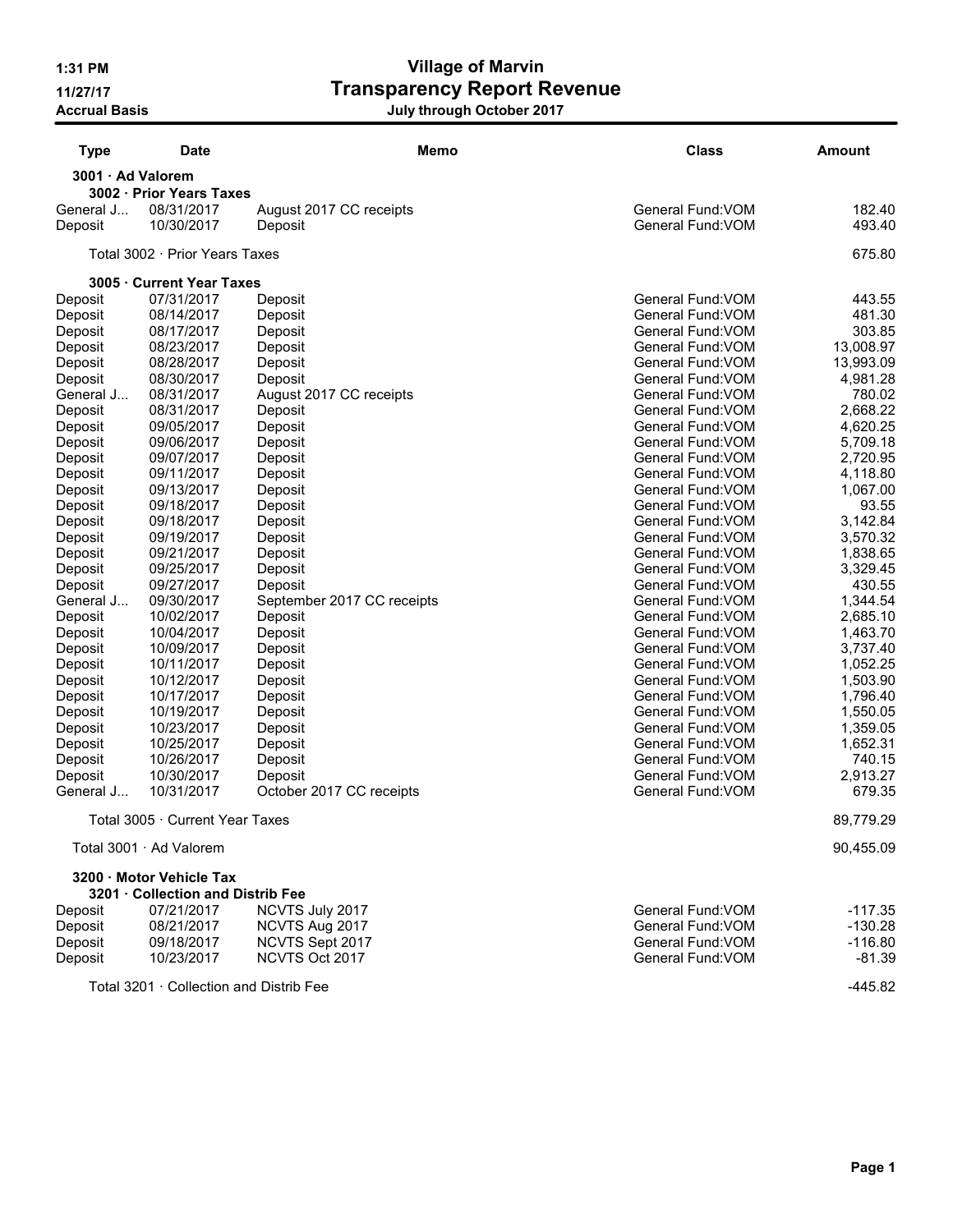# 1:31 PM Village of Marvin 11/27/17 Transparency Report Revenue

| <b>Type</b>         | <b>Date</b>                            | Memo                                       | <b>Class</b>                             | Amount           |
|---------------------|----------------------------------------|--------------------------------------------|------------------------------------------|------------------|
|                     | 3200 · Motor Vehicle Tax - Other       |                                            |                                          |                  |
| Deposit             | 07/21/2017                             | NCVTS July 2017                            | General Fund: VOM                        | 4,233.08         |
| Deposit             | 07/21/2017                             | Refunds NCVTS June 2017                    | General Fund: VOM                        | 3.38             |
| Deposit             | 08/21/2017                             | NCVTS Aug 2017                             | General Fund: VOM                        | 4,730.01         |
| Deposit<br>Deposit  | 08/21/2017<br>09/18/2017               | Refunds NCVTS July 2017<br>NCVTS Sept 2017 | General Fund: VOM<br>General Fund: VOM   | 0.00<br>4,724.24 |
| Deposit             | 09/18/2017                             | Refunds NCVTS Aug 2017                     | General Fund: VOM                        | $-22.81$         |
| Deposit             | 10/23/2017                             | NCVTS Oct 2017                             | General Fund: VOM                        | 4,453.31         |
| Deposit             | 10/23/2017                             | Refunds NCVTS Sept 2017                    | General Fund: VOM                        | 4.90             |
|                     | Total 3200 · Motor Vehicle Tax - Other |                                            |                                          | 18,126.11        |
|                     | Total 3200 · Motor Vehicle Tax         |                                            |                                          | 17,680.29        |
|                     | 3300 · Sales & Use Tax                 |                                            |                                          |                  |
| Deposit             | 07/14/2017                             | May 2017 Sales & Use tax                   | General Fund: VOM                        | 14,165.22        |
| Deposit             | 08/15/2017                             | June 2017 Sales & Use tax                  | General Fund: VOM                        | 13,872.40        |
| Deposit             | 09/15/2017                             | July 2017 Sales & Use tax                  | General Fund: VOM                        | 15,763.12        |
| Deposit             | 10/15/2017                             | August 2017 Sales & Use tax                | General Fund: VOM                        | 13,957.69        |
|                     | Total 3300 · Sales & Use Tax           |                                            |                                          | 57,758.43        |
|                     | 3500 · Utilities Sales Tax             |                                            |                                          |                  |
| Deposit             | 09/15/2017                             | Quarter ended June 2017                    |                                          | 71,680.67        |
|                     | Total 3500 · Utilities Sales Tax       |                                            |                                          | 71,680.67        |
| $3600 \cdot$ Zoning | 3602 · Permits                         |                                            |                                          |                  |
| Deposit             | 07/03/2017                             | 17-11926                                   | General Fund: VOM                        | 25.00            |
| Deposit             | 07/10/2017                             | 17-11928                                   | General Fund: VOM                        | 25.00            |
| Deposit             | 07/10/2017                             | 17-11929; Amber Meadows                    | General Fund: Devel                      | 50.00            |
| Deposit             | 07/12/2017                             | 17-11934; Preserve                         | General Fund:Devel                       | 50.00            |
| Deposit             | 07/17/2017                             | 17-11824; The Preserve                     | General Fund: Devel                      | 50.00            |
| Deposit<br>Deposit  | 07/17/2017<br>07/21/2017               | 16-11790; Amber Meadows<br>17-11936        | General Fund: Devel<br>General Fund: VOM | 50.00<br>50.00   |
| Deposit             | 07/26/2017                             | various permits; Amber Meadows             | General Fund: Devel                      | 275.00           |
| Deposit             | 07/26/2017                             | 17-11927 & 17-11939                        | General Fund: VOM                        | 50.00            |
| General J           | 07/31/2017                             | July 2017 CC receipts                      | General Fund: VOM                        | 250.00           |
| Deposit             | 08/09/2017                             | 17-11950                                   | General Fund: VOM                        | 25.00            |
| Deposit             | 08/09/2017                             | 16-11817, 16-11815 The Preserve            | General Fund: Devel                      | 100.00           |
| Deposit             | 08/09/2017                             | 17-11945, 17-11900 Amber Meadows           | General Fund: Devel                      | 100.00           |
| Deposit<br>Deposit  | 08/14/2017<br>08/17/2017               | 17-11951<br>17-11953 The Preserve          | General Fund:VOM<br>General Fund: Devel  | 25.00<br>50.00   |
| Deposit             | 08/17/2017                             | 17-11954                                   | General Fund: VOM                        | 25.00            |
| Deposit             | 08/23/2017                             | various                                    | General Fund: VOM                        | 100.00           |
| Deposit             | 08/23/2017                             | 16-11799 The Preserve                      | General Fund: Devel                      | 50.00            |
| Deposit             | 08/28/2017                             | 17-11840; Preserve at Marvin               | General Fund: Devel                      | 50.00            |
| General J           | 08/31/2017                             | August 2017 CC receipts                    | General Fund: VOM                        | 200.00           |
| Deposit             | 08/31/2017                             | 17-11832, Preserve                         | General Fund:Devel                       | 50.00            |
| Deposit             | 08/31/2017                             | 17-11958; Amber Meadows                    | General Fund: Devel                      | 50.00            |
| Deposit             | 09/05/2017                             | Amber Meadows 17-11959                     | General Fund: Devel                      | 50.00            |
| Check               | 09/07/2017                             | <b>Refund Tree Permit</b>                  | General Fund: VOM                        | $-50.00$         |
| Deposit<br>Deposit  | 09/07/2017<br>09/07/2017               | 17-11961<br>Amber Meadows; 3 permits       | General Fund: VOM<br>General Fund: Devel | 25.00<br>150.00  |
| Deposit             | 09/11/2017                             | Belle Grove; 17-11962                      | General Fund: Devel                      | 50.00            |
| Deposit             | 09/19/2017                             | Preserve; 17-11828                         | General Fund: Devel                      | 50.00            |
| Deposit             | 09/19/2017                             | Preserve; 17-11829                         | General Fund: Devel                      | 50.00            |
| Deposit             | 09/19/2017                             | 17-11965                                   | General Fund: VOM                        | 25.00            |
| General J           | 09/30/2017                             | September 2017 CC receipts                 | General Fund: VOM                        | 75.00            |
| Deposit             | 10/02/2017                             | Belle Grove 17-11969, 17-11970             | General Fund: Devel                      | 100.00           |
| Deposit             | 10/04/2017                             | 17-11971, 17-11973                         | General Fund: VOM                        | 75.00            |
| Deposit             | 10/04/2017                             | Preserve 17-11974                          | General Fund:Devel                       | 50.00            |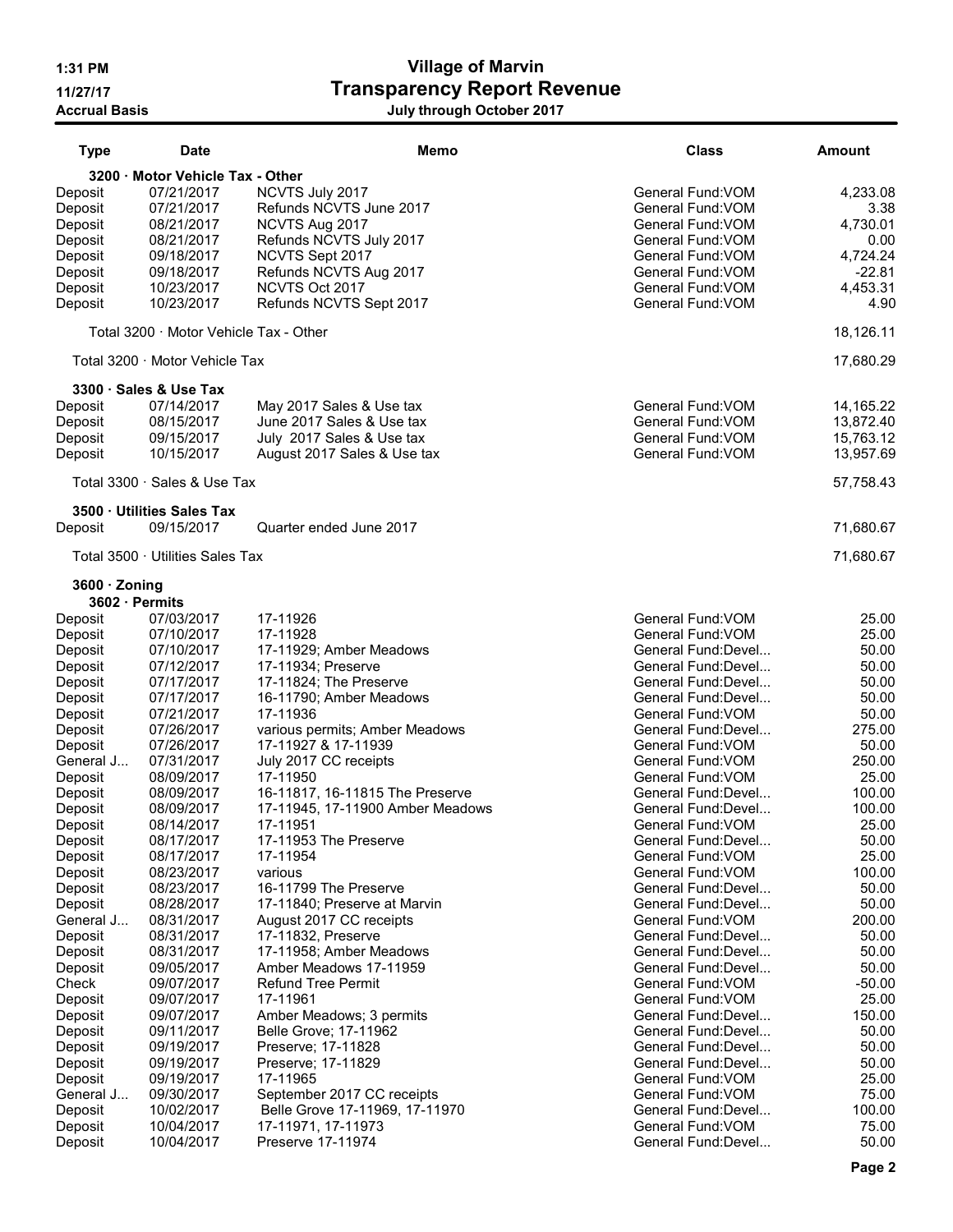# 1:31 PM Village of Marvin 11/27/17 Transparency Report Revenue Accrual Basis July through October 2017

| <b>Type</b>                              | <b>Date</b>                                                                | Memo                                                                                                           | <b>Class</b>                                                                       | Amount                             |
|------------------------------------------|----------------------------------------------------------------------------|----------------------------------------------------------------------------------------------------------------|------------------------------------------------------------------------------------|------------------------------------|
| Deposit<br>Deposit<br>Deposit<br>Deposit | 10/09/2017<br>10/09/2017<br>10/12/2017<br>10/19/2017                       | 17-11976<br>Amber Meadows; 17-11929, 17-11940, 17-11975<br>17-11979, 17-11981<br>17-11982                      | General Fund: VOM<br>General Fund: Devel<br>General Fund: VOM<br>General Fund: VOM | 25.00<br>150.00<br>350.00<br>25.00 |
| Deposit<br>Deposit<br>General J          | 10/23/2017<br>10/25/2017<br>10/31/2017                                     | Amber Meadows - 4 permits<br><b>Toll Brothers</b><br>October 2017 CC receipts                                  | General Fund: Devel<br>General Fund: Devel<br>General Fund: VOM                    | 200.00<br>100.00<br>275.00         |
|                                          | Total 3602 · Permits                                                       |                                                                                                                |                                                                                    | 3,475.00                           |
|                                          | 3603 · Development Fees                                                    |                                                                                                                |                                                                                    |                                    |
| Deposit<br>Deposit<br>Deposit            | 07/26/2017<br>08/17/2017<br>10/25/2017                                     | <b>Barcroft Final Plat Review</b><br><b>Broadmoor Final Plat Review</b><br>Three Pond Acres - final permitting | General Fund:Devel<br>General Fund: Devel<br>General Fund:Devel                    | 2,065.50<br>4,307.00<br>700.00     |
|                                          | Total $3603 \cdot$ Development Fees                                        |                                                                                                                |                                                                                    | 7,072.50                           |
| Total 3600 · Zoning                      |                                                                            |                                                                                                                |                                                                                    | 10,547.50                          |
|                                          | 3700 · Interest & Misc. Revenues                                           |                                                                                                                |                                                                                    |                                    |
| Deposit<br>Deposit<br>Deposit            | 3704 · Interest Income - Savings<br>07/31/2017<br>08/31/2017<br>09/29/2017 | monthly interest<br>monthly interest<br>monthly interest                                                       | General Fund: VOM<br>General Fund: VOM<br>General Fund: VOM                        | 23.60<br>23.60<br>136.88           |
| Deposit                                  | 10/31/2017                                                                 | monthly interest                                                                                               | General Fund: VOM                                                                  | 141.48                             |
|                                          | Total 3704 · Interest Income - Savings                                     |                                                                                                                |                                                                                    | 325.56                             |
| Deposit                                  | 3705 · Interest Income Checking Acct<br>07/13/2017                         | monthly interest                                                                                               | General Fund: VOM                                                                  | 69.74                              |
| Deposit                                  | 08/10/2017                                                                 | monthly interest                                                                                               | General Fund: VOM                                                                  | 72.85                              |
| Deposit<br>Deposit                       | 09/13/2017<br>10/13/2017                                                   | monthly interest<br>monthly interest                                                                           | General Fund: VOM<br>General Fund: VOM                                             | 46.80<br>277.29                    |
|                                          |                                                                            | Total 3705 · Interest Income Checking Acct                                                                     |                                                                                    | 466.68                             |
|                                          | 3706 · Late Fee/Penalty Delinquent Tax                                     |                                                                                                                |                                                                                    |                                    |
| General J<br>Deposit                     | 08/31/2017<br>10/30/2017                                                   | August 2017 CC receipts<br>Deposit                                                                             | General Fund: VOM<br>General Fund: VOM                                             | 11.87<br>40.04                     |
|                                          |                                                                            | Total 3706 · Late Fee/Penalty Delinquent Tax                                                                   |                                                                                    | 51.91                              |
|                                          | 3707 · Tax Deliquency Advertising                                          |                                                                                                                |                                                                                    |                                    |
| Deposit                                  | 10/30/2017                                                                 | General J 08/31/2017 August 2017 CC receipts<br>Deposit                                                        | General Fund: VOM<br>General Fund: VOM                                             | 15.82<br>23.73                     |
|                                          | Total 3707 · Tax Deliquency Advertising                                    |                                                                                                                |                                                                                    | 39.55                              |
|                                          | 3708 · Miscellaneous Revenue                                               |                                                                                                                |                                                                                    |                                    |
| Deposit                                  | 07/27/2017                                                                 | <b>DOT Easement Acquisitions</b>                                                                               | General Fund: VOM                                                                  | 14,450.00                          |
|                                          | Total 3708 · Miscellaneous Revenue                                         |                                                                                                                |                                                                                    | 14,450.00                          |
|                                          | Total 3700 · Interest & Misc. Revenues                                     |                                                                                                                |                                                                                    | 15,333.70                          |
| Deposit                                  | 3800 · Powell Bill Allocation<br>09/28/2017                                | 1st allocation                                                                                                 | General Fund:Powel                                                                 | 68,334.16                          |
|                                          | Total 3800 · Powell Bill Allocation                                        |                                                                                                                |                                                                                    | 68,334.16                          |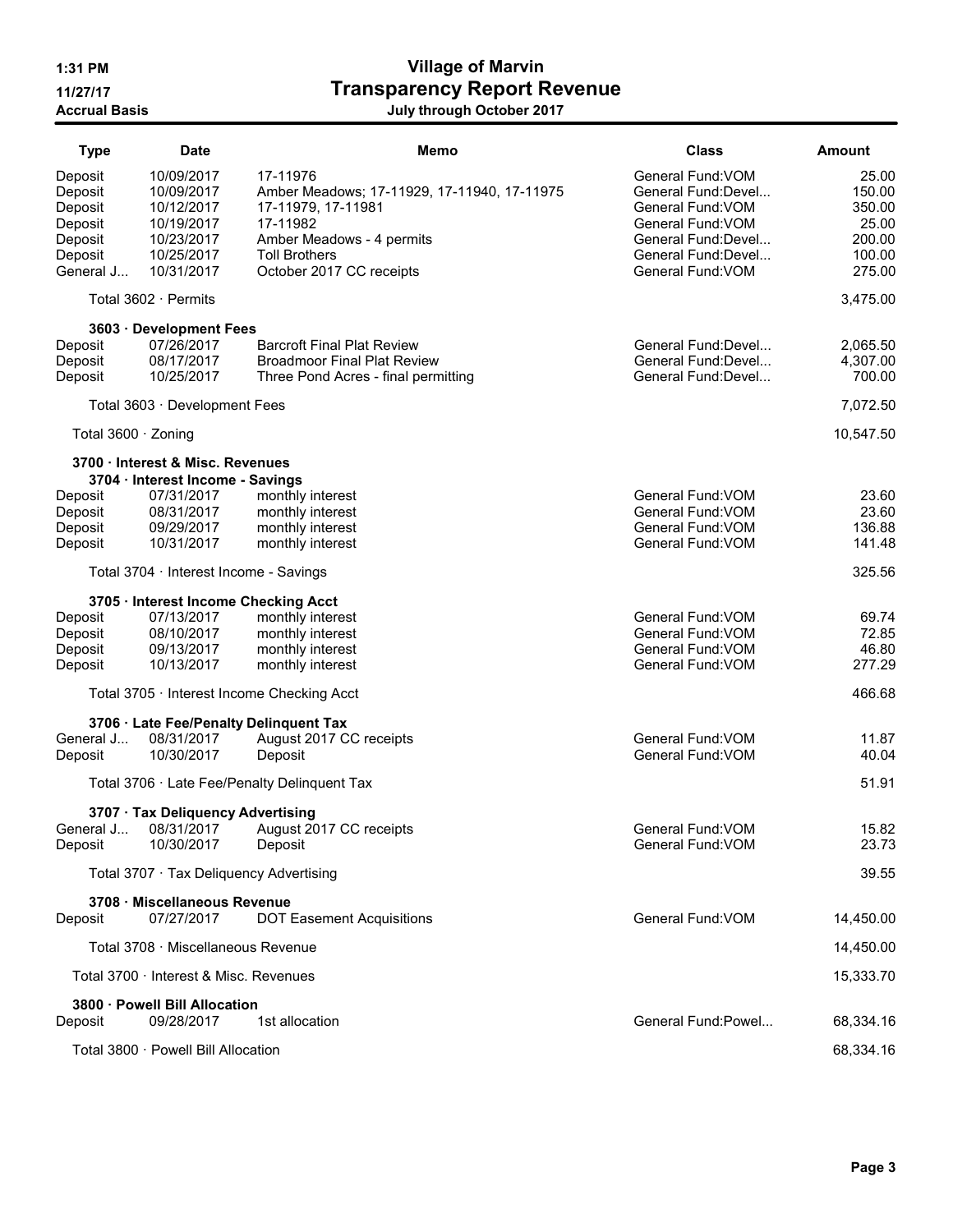# 1:31 PM Village of Marvin 11/27/17 Transparency Report Revenue

| <b>Type</b>  | <b>Date</b>                                      |                      | Memo | <b>Class</b>      | Amount     |
|--------------|--------------------------------------------------|----------------------|------|-------------------|------------|
| Deposit      | 3850 · Fee in Lieu for Green Space<br>08/17/2017 | Barcroft Fee in Lieu |      | General Fund: VOM | 19,727.00  |
|              | Total 3850 · Fee in Lieu for Green Space         |                      |      |                   | 19,727.00  |
| <b>TOTAL</b> |                                                  |                      |      |                   | 351,516.84 |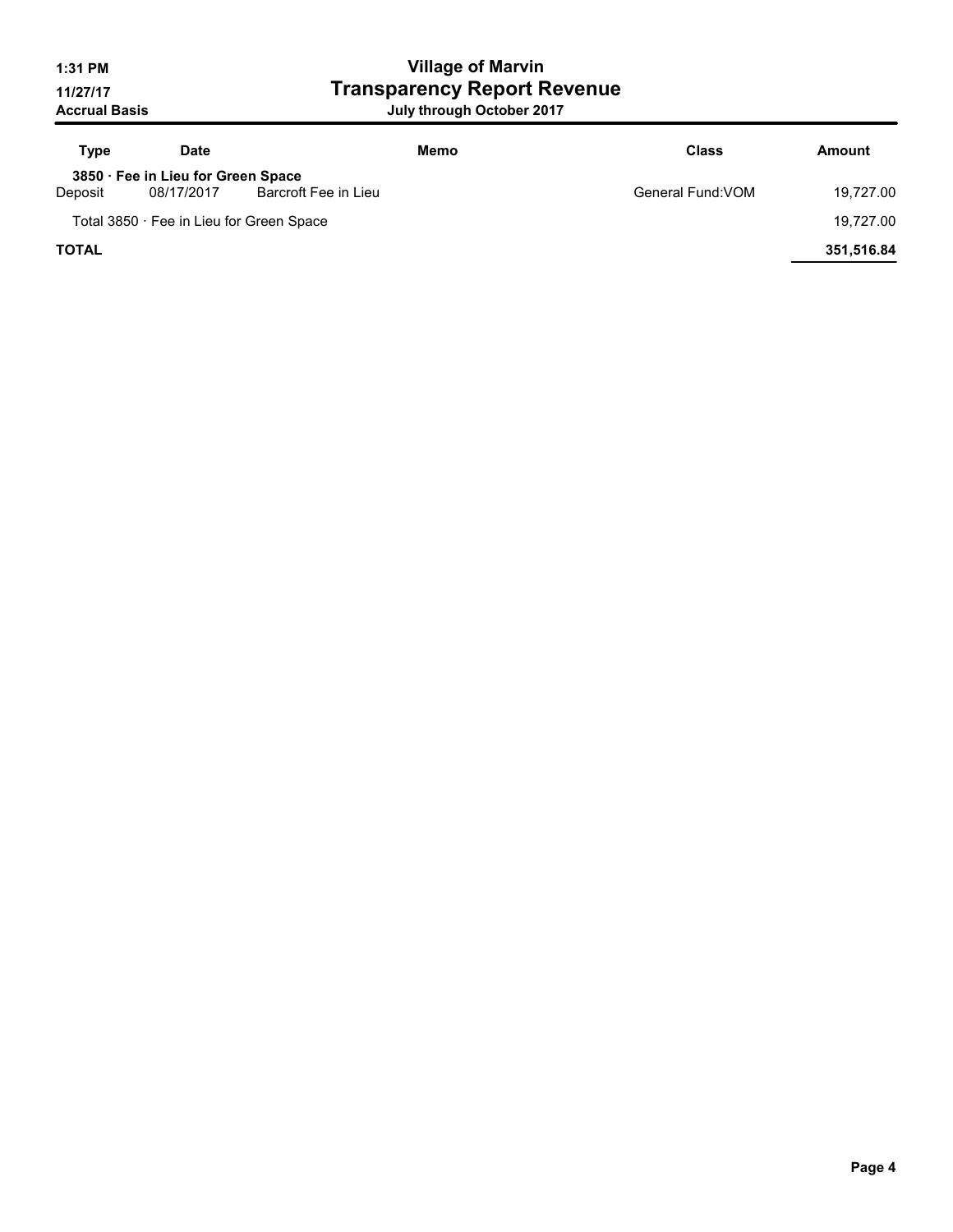# 11/27/17 Transparency Report Expenditures

| <b>Accrual Basis</b> |                                                                            |                                                                | July through October 2017                                                  |                                        |                        |
|----------------------|----------------------------------------------------------------------------|----------------------------------------------------------------|----------------------------------------------------------------------------|----------------------------------------|------------------------|
| Type                 | Date                                                                       | Name                                                           | Memo                                                                       |                                        | Class<br>Amount        |
|                      | 7060 · Transfers Out - Capital Project<br>General J 07/01/2017             |                                                                | Transfer to Capital Project Fund                                           | General Fund:VOM                       | 246,900.00             |
|                      | Total 7060 · Transfers Out - Capital Project<br>4000 · Community Outreach  |                                                                |                                                                            |                                        | 246,900.00             |
|                      | 4001 · Community Events<br>4001a · National Night Out                      |                                                                |                                                                            |                                        |                        |
| Check<br>Bill        | 07/31/2017<br>07/31/2017                                                   | Darla Ladd<br>The Hinson Girls, LLC                            | Toys for the kids (Reimbursement)<br>Entertainment                         | General Fund: VOM<br>General Fund: VOM | 83.62<br>500.00        |
| Bill                 | 07/31/2017<br>Credit Car 08/01/2017                                        | Shea Rose Farm, Inc.<br><b>SAMS Club</b>                       | Pony Rides<br>Hot Dogs and Hamburgers                                      | General Fund: VOM<br>General Fund: VOM | 300.00<br>222.70       |
|                      | Credit Car 08/01/2017<br>Credit Car 08/01/2017                             | BJ's Warehouse<br>Publix Grocerty Store                        | Propane for grill<br>Hot Dog and Hamburger Buns                            | General Fund:VOM<br>General Fund: VOM  | 8.99<br>172.16         |
|                      | Total 4001a · National Night Out                                           |                                                                |                                                                            |                                        | 1,287.47               |
|                      | 4001b · Movie Night                                                        |                                                                |                                                                            |                                        |                        |
| Bill<br>Bill         | 07/31/2017<br>07/31/2017                                                   | Bounce House Man<br>Bounce House Man                           | Summer movie night - Castle Combo<br>Summer movie night - snowcone machine | General Fund: VOM<br>General Fund: VOM | 225.00<br>70.00        |
| Bill                 | 07/31/2017                                                                 | Bounce House Man                                               | Summer movie night - 150 servings                                          | General Fund: VOM                      | 20.00                  |
|                      | Total 4001b · Movie Night                                                  |                                                                |                                                                            |                                        | 315.00                 |
|                      | Total 4001 · Community Events<br>4003 · Vendor/HOA Event Contributions     |                                                                |                                                                            |                                        | 1,602.47               |
| Deposit<br>Deposit   | 07/03/2017<br>07/06/2017                                                   |                                                                | Valhalla Farms HOA<br>Robert Epps Custom Homes                             | General Fund: VOM<br>General Fund:VOM  | $-100.00$<br>$-100.00$ |
| Deposit              | 07/17/2017                                                                 |                                                                | Marvin Creek HOA                                                           | General Fund:VOM<br>General Fund: VOM  | $-200.00$              |
| Deposit              | Credit Car 08/01/2017<br>08/02/2017                                        | Publix Grocerty Store                                          | Andy Wortman                                                               | General Fund: VOM                      | $-100.00$<br>$-200.00$ |
| General J<br>Deposit | 08/07/2017<br>08/23/2017                                                   |                                                                | Andy Wortman - NSF check<br>Kohls Cares for NNO                            | General Fund:VOM<br>General Fund:VOM   | 200.00<br>$-500.00$    |
|                      |                                                                            | Total 4003 · Vendor/HOA Event Contributions                    |                                                                            |                                        | $-1,000.00$            |
| Bill                 | 4004 · Publications<br>09/15/2017                                          | Professional Mail Services, Inc.                               | <b>Fall Newsletter</b>                                                     | General Fund:VOM                       | 456.25                 |
| Bill                 | 10/20/2017                                                                 | Professional Mail Services, Inc.                               | Fall Newsletter printed and mailed to residents who don't get a tax bill   | General Fund: VOM                      | 1,513.76               |
|                      | Total 4004 · Publications                                                  |                                                                |                                                                            |                                        | 1,970.01               |
|                      | Total 4000 · Community Outreach                                            |                                                                |                                                                            |                                        | 2,572.48               |
|                      | 4100 · Dues & Subscriptions<br>4150 · Membership Dues                      |                                                                |                                                                            |                                        |                        |
| Bill                 | 4153 · Dues - Centralina Coun<br>07/01/2017                                | Centralina Council of Governments Annual Dues 2017-18          |                                                                            | General Fund:VOM                       | 1,483.44               |
|                      | Total 4153 · Dues - Centralina Coun                                        |                                                                |                                                                            |                                        | 1,483.44               |
|                      | 4154 · Dues - NC Leag of Municipalitie                                     |                                                                |                                                                            |                                        |                        |
| Bill                 | 07/01/2017                                                                 | <b>NCLM</b>                                                    | 2017-18 Annual Service Fee & Subscriptions                                 | General Fund: VOM                      | 6,913.00               |
|                      | 4156 · Dues - School of Govt                                               | Total 4154 · Dues - NC Leag of Municipalitie                   |                                                                            |                                        | 6,913.00               |
| Bill                 | 07/01/2017                                                                 | School of Government Foundatio                                 | 2017-18 Annual Dues                                                        | General Fund:VOM                       | 793.00                 |
|                      | Total 4156 · Dues - School of Govt                                         |                                                                |                                                                            |                                        | 793.00                 |
| Check                | 4158 Dues - Accounting & Finance<br>07/01/2017                             | <b>NCGFOA</b>                                                  | Annual Membership                                                          | General Fund:VOM                       | 50.00                  |
|                      |                                                                            | Total 4158 · Dues - Accounting & Finance                       |                                                                            |                                        | 50.00                  |
|                      | 4160 · NC Recreation and Park Assoc                                        |                                                                |                                                                            |                                        |                        |
|                      | Credit Car 08/04/2017                                                      | North Carolina Recreation & Park One year membership for Derek |                                                                            | General Fund:VOM                       | 65.00                  |
|                      |                                                                            | Total 4160 · NC Recreation and Park Assoc                      |                                                                            |                                        | 65.00<br>9,304.44      |
|                      | Total 4150 · Membership Dues<br>Total 4100 · Dues & Subscriptions          |                                                                |                                                                            |                                        | 9,304.44               |
|                      | 4500 · Insurance and Bonds                                                 |                                                                |                                                                            |                                        |                        |
| Bill                 | 4501 · Insurance - Liab & Property<br>07/01/2017                           | Interlocal Risk Financing Fund of  2017-18 Annual Premium      |                                                                            | General Fund: VOM                      | 9,086.85               |
|                      | Total 4501 · Insurance - Liab & Property                                   |                                                                |                                                                            |                                        | 9,086.85               |
|                      | 4502 · Insurance - Worker's Comp                                           |                                                                |                                                                            |                                        |                        |
| Bill                 | 07/01/2017                                                                 | NC Interlocal Risk Management                                  | 2017-18 Annual Premium                                                     | General Fund: VOM                      | 3,053.68               |
|                      | Total 4502 · Insurance - Worker's Comp<br>Total 4500 · Insurance and Bonds |                                                                |                                                                            |                                        | 3,053.68<br>12,140.53  |
|                      | 4700 · Occupancy                                                           |                                                                |                                                                            |                                        |                        |
| Bill                 | 4702 · Occupancy - Electricity<br>07/18/2017                               | Union Power Cooperative                                        | 5369518001 Village Hall                                                    | General Fund: VOM                      | 184.30                 |
| Bill<br>Bill         | 08/18/2017                                                                 | Union Power Cooperative<br>Union Power Cooperative             | 5369518001 Village Hall                                                    | General Fund: VOM<br>General Fund: VOM | 189.85                 |
| Bill                 | 09/18/2017<br>10/18/2017                                                   | Union Power Cooperative                                        | 5369518001 Village Hall<br>5369518001 Village Hall                         | General Fund: VOM                      | 158.55<br>148.09       |
|                      | Total 4702 · Occupancy - Electricity                                       |                                                                |                                                                            |                                        | 680.79                 |
| Check                | 4704 · Occupancy - Gas heat<br>07/18/2017                                  | <b>Piedmont Natural Gas</b>                                    | monthly billing                                                            | General Fund: VOM                      | 22.00                  |
| Check<br>Check       | 08/17/2017<br>09/18/2017                                                   | Piedmont Natural Gas<br>Piedmont Natural Gas                   | monthly billing<br>monthly billing                                         | General Fund: VOM<br>General Fund: VOM | 22.00<br>22.00         |
| Check                | 10/17/2017                                                                 | Piedmont Natural Gas                                           | monthly billing                                                            | General Fund: VOM                      | 22.00                  |
|                      | Total 4704 · Occupancy - Gas heat                                          |                                                                |                                                                            |                                        | 88.00                  |
| Bill                 | 4705 · Occupancy - Lawn Service<br>07/31/2017                              | The Long Group, LLC                                            | Lawn service at Village Hall                                               | General Fund:VOM                       | 188.00                 |
| Bill<br>Bill         | 08/28/2017<br>09/30/2017                                                   | The Long Group, LLC<br>The Long Group, LLC                     | Lawn service at Village Hall<br>Lawn service at Village Hall               | General Fund:VOM<br>General Fund:VOM   | 188.00<br>188.00       |
| Bill                 | 10/31/2017                                                                 | The Long Group, LLC                                            | Lawn service at Village Hall                                               | General Fund:VOM                       | 188.00                 |

Total 4705 · Occupancy - Lawn Service 752.00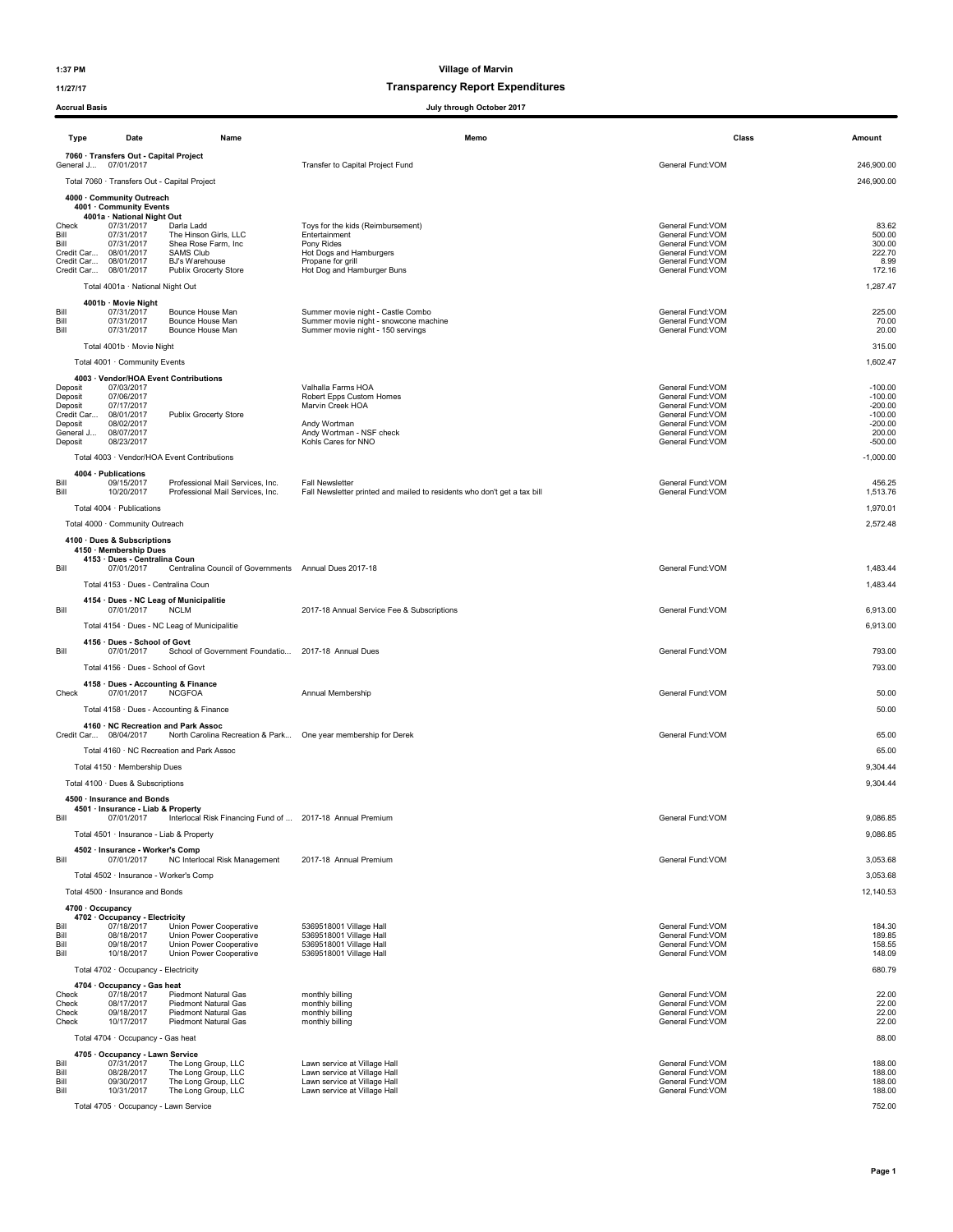# 11/27/17 Transparency Report Expenditures

| ACCIU AI DASIS            |                                                                         |                                                                                                              | <b>July through October 2017</b>                                                                     |                                                             |                       |
|---------------------------|-------------------------------------------------------------------------|--------------------------------------------------------------------------------------------------------------|------------------------------------------------------------------------------------------------------|-------------------------------------------------------------|-----------------------|
| Type                      | Date                                                                    | Name                                                                                                         | Memo                                                                                                 | Class                                                       | Amount                |
|                           | Credit Car 07/01/2017                                                   | 4706 · Occupancy - Maintenance/Repairs<br>Liberty Waste                                                      | Qtly trash collection                                                                                | General Fund: VOM                                           | 60.00                 |
|                           | Credit Car 08/01/2017                                                   | Liberty Waste<br>Total 4706 · Occupancy - Maintenance/Repairs                                                | Qtly trash collection                                                                                | General Fund: VOM                                           | 60.00<br>120.00       |
| Bill                      | 4708 Occupancy - Office Cleaning<br>07/31/2017                          | Maid Brigade-Charlotte NC                                                                                    |                                                                                                      |                                                             | 103.00                |
| Bill<br>Bill              | 07/31/2017<br>08/31/2017                                                | Maid Brigade-Charlotte NC<br>Maid Brigade-Charlotte NC                                                       | Office cleaning July 12, 2017<br>Office cleaning July 27, 2017<br>Office cleaning Aug 2017           | General Fund: VOM<br>General Fund: VOM<br>General Fund: VOM | 103.00<br>206.00      |
| Bill<br>Bill              | 09/30/2017<br>10/26/2017                                                | Maid Brigade-Charlotte NC<br>Maid Brigade-Charlotte NC                                                       | Office cleaning Sept 2017<br>Office cleaning October 2017                                            | General Fund: VOM<br>General Fund: VOM                      | 206.00<br>206.00      |
|                           |                                                                         | Total 4708 · Occupancy - Office Cleaning                                                                     |                                                                                                      |                                                             | 824.00                |
|                           |                                                                         | 4709 Occupancy - Security Monitoring                                                                         |                                                                                                      |                                                             |                       |
| Check<br>Check            | 07/26/2017<br>10/25/2017                                                | <b>ADT Security Services</b><br><b>ADT Security Services</b>                                                 | Qtly Payment 7/24 - 10/25/17<br>Qtly Payment 10/25/17-1/24/18                                        | General Fund: VOM<br>General Fund: VOM                      | 116.97<br>116.97      |
|                           |                                                                         | Total 4709 · Occupancy - Security Monitoring                                                                 |                                                                                                      |                                                             | 233.94                |
| Check                     | 4710 Occupancy - Town Hall Rent<br>07/02/2017                           | T.R. Lawing Realty. Inc.                                                                                     | monthly rent on town hall                                                                            | General Fund: VOM                                           | 915.00                |
| Check<br>Check            | 08/01/2017<br>09/02/2017                                                | T.R. Lawing Realty. Inc.<br>T.R. Lawing Realty. Inc.                                                         | monthly rent on town hall<br>monthly rent on town hall                                               | General Fund: VOM<br>General Fund: VOM                      | 915.00<br>915.00      |
| Check                     | 10/01/2017                                                              | T.R. Lawing Realty. Inc.                                                                                     | monthly rent on town hall                                                                            | General Fund: VOM                                           | 915.00                |
|                           | Total 4700 · Occupancy                                                  | Total 4710 · Occupancy - Town Hall Rent                                                                      |                                                                                                      |                                                             | 3,660.00<br>6,358.73  |
|                           | 4800 · Office Expenditures                                              |                                                                                                              |                                                                                                      |                                                             |                       |
| Bill                      | 4802 Office Exp - Advertising<br>08/31/2017                             | <b>NCLM</b>                                                                                                  | Part- time planner ad - July/August 2017                                                             | General Fund:VOM                                            | 28.00                 |
| Bill                      | 09/25/2017                                                              | <b>NCLM</b>                                                                                                  | Administrator Ad - July/August 2017                                                                  | General Fund:VOM                                            | 42.00                 |
|                           | Total 4802 · Office Exp - Advertising                                   |                                                                                                              |                                                                                                      |                                                             | 70.00                 |
| Check                     | 4803 · Office Exp - Bank Fees<br>07/31/2017                             | Heartland Payment Systems                                                                                    | monthly CC fees                                                                                      | General Fund: VOM                                           | 45.00                 |
| Check<br>Deposit          | 08/31/2017<br>09/25/2017                                                | <b>Heartland Payment Systems</b><br>Fifth Third Bank                                                         | monthly CC fees<br>Electronic Deposit Mgr Fee Refund                                                 | General Fund: VOM<br>General Fund: VOM                      | 45.00<br>$-3.80$      |
| Check<br>Check            | 09/29/2017<br>10/02/2017                                                | <b>Heartland Payment Systems</b><br><b>Heartland Payment Systems</b><br><b>Heartland Payment Systems</b>     | monthly CC fees<br>monthly CC fees - add'l amount                                                    | General Fund: VOM<br>General Fund: VOM                      | 45.00<br>8.50         |
| Check                     | 10/31/2017<br>Total 4803 · Office Exp - Bank Fees                       |                                                                                                              | monthly CC fees                                                                                      | General Fund: VOM                                           | 45.00<br>184.70       |
|                           | 4804 · Office Exp - Copier Rental                                       |                                                                                                              |                                                                                                      |                                                             |                       |
| Bill<br>Bill              | 07/15/2017<br>08/15/2017                                                | RICOH USA, INC/Ikon Office Sol Monthly copier rental<br>RICOH USA, INC/Ikon Office Sol Monthly copier rental |                                                                                                      | General Fund:VOM<br>General Fund:VOM                        | 183.99<br>183.99      |
| Bill<br>Bill              | 09/14/2017<br>10/13/2017                                                | RICOH USA, INC/Ikon Office Sol Monthly copier rental<br>RICOH USA, INC/Ikon Office Sol                       | Monthly copier rental                                                                                | General Fund:VOM<br>General Fund: VOM                       | 183.99<br>183.99      |
|                           | Total 4804 · Office Exp - Copier Rental                                 |                                                                                                              |                                                                                                      |                                                             | 735.96                |
|                           | 4805 Office Exp - Meals                                                 |                                                                                                              |                                                                                                      |                                                             |                       |
|                           | Credit Car 07/11/2017<br>Credit Car 07/26/2017                          | Restaurant<br>Restaurant                                                                                     | Staff lunch- Barbie and Robyn<br>Personnel discussion - Robyn and Derek                              | General Fund: VOM<br>General Fund: VOM                      | 28.17<br>18.90        |
|                           | Total 4805 · Office Exp - Meals                                         |                                                                                                              |                                                                                                      |                                                             | 47.07                 |
|                           | 4806 · Office Exp - Mileage<br>General J 08/31/2017                     |                                                                                                              | 8/25/17 mileage report - BB                                                                          | General Fund: VOM                                           | 36.11                 |
| General J.                | 10/23/2017                                                              |                                                                                                              | D. Durst - October                                                                                   | General Fund: VOM                                           | 11.77<br>47.88        |
|                           | Total 4806 · Office Exp - Mileage<br>4807 · Office Exp - Per Copy Costs |                                                                                                              |                                                                                                      |                                                             |                       |
| Bill<br>Bill              | 07/01/2017<br>08/01/2017                                                | RICOH USA, INC (Per Copy Cost)<br>RICOH USA, INC (Per Copy Cost)                                             | Base July 2017 Actual Color June 2017<br>Base August 2017 Actual Color July 2017                     | General Fund:VOM<br>General Fund: VOM                       | 94.99<br>247.89       |
| Bill<br>Bill              | 09/01/2017<br>09/03/2017                                                | RICOH USA, INC (Per Copy Cost)<br>RICOH USA, INC (Per Copy Cost)                                             | Base Sept 2017 Actual Color Aug 2017<br>Equipment repair costs                                       | General Fund: VOM<br>General Fund: VOM                      | 207.71<br>320.95      |
| Bill                      | 10/01/2017                                                              | RICOH USA, INC (Per Copy Cost)                                                                               | Base Oct 2017 Actual Color Sept 2017                                                                 | General Fund:VOM                                            | 203.53                |
|                           | Total 4807 · Office Exp - Per Copy Costs                                |                                                                                                              |                                                                                                      |                                                             | 1,075.07              |
|                           | 4808 · Office Exp - Postage<br>Credit Car 10/04/2017                    | <b>UPS</b>                                                                                                   | Shipping costs for sending radar unit for maintenance                                                | General Fund: VOM                                           | 16.48                 |
|                           | Credit Car 10/25/2017<br>Total 4808 · Office Exp - Postage              | Walker's Drug Store                                                                                          | Certified mail to Three Pond Acres                                                                   | General Fund:VOM                                            | 6.59<br>23.07         |
|                           | 4809 · Office Exp - Software                                            |                                                                                                              |                                                                                                      |                                                             |                       |
| Bill<br>Bill              | 07/07/2017<br>08/15/2017                                                | Hour Computer Man<br>Harris Computer Systems                                                                 | Hitman Pro 1 year subscription - Kelley and Derek<br>Annual SmartFusion Maintenance 9/1/17 - 8/31/18 | General Fund: VOM<br>General Fund: VOM                      | 54.95<br>2,457.59     |
| Bill                      | 08/15/2017                                                              | Harris Computer Systems                                                                                      | Annual MyGovHub online tax lookup 9/1/17 - 8/31/18                                                   | General Fund: VOM                                           | 836.79                |
|                           | Total 4809 · Office Exp - Software                                      |                                                                                                              |                                                                                                      |                                                             | 3,349.33              |
| Credit<br>Bill            | 4810 · Office Exp - Supplies<br>07/13/2017<br>07/20/2017                | Office Depot<br>Office Depot                                                                                 | returned defective keyboard; Inv 940167909001<br>office supplies; Inv 944661109001                   | General Fund: VOM<br>General Fund: VOM                      | $-69.83$<br>145.16    |
| Bill                      | 07/31/2017                                                              | Crystal Springs                                                                                              | office water                                                                                         | General Fund:VOM                                            | 11.31                 |
| Credit Car<br>Bill        | 08/03/2017<br>08/14/2017                                                | Walmart<br>Office Depot                                                                                      | Waters, kitchen supplies for office<br>New digital recorder<br>8/21/17 expense report - JP           | General Fund: VOM<br>General Fund: VOM                      | 66.49<br>39.99        |
| General J<br>Bill<br>Bill | 08/31/2017<br>09/01/2017<br>09/01/2017                                  | Crystal Springs<br>Office Depot                                                                              | office water<br>office supplies; Inv 952035407001                                                    | General Fund: VOM<br>General Fund: VOM<br>General Fund: VOM | 5.16<br>7.13<br>12.79 |
| Bill<br>Bill              | 09/01/2017<br>09/01/2017                                                | Office Depot<br>Office Depot                                                                                 | office supplies; Inv 952035226001<br>office supplies; Inv 952035405001                               | General Fund: VOM<br>General Fund: VOM                      | 297.41<br>17.99       |
| Credit Car<br>Bill        | 09/19/2017<br>09/27/2017                                                | Vista Print<br>Office Depot                                                                                  | Business Cards - Mary<br>office supplies; Inv 966008015001                                           | General Fund: VOM<br>General Fund: VOM                      | 18.97<br>28.79        |
| Bill<br>Bill              | 09/27/2017<br>09/27/2017                                                | Office Depot<br>Office Depot                                                                                 | office supplies; Inv 966012136001<br>office supplies; Inv 966012137001                               | General Fund: VOM<br>General Fund: VOM                      | 28.28<br>200.58       |
| Bill<br>Credit Car        | 09/27/2017<br>09/28/2017                                                | Office Depot<br>At A Glance                                                                                  | office supplies; Inv 966012138001<br>Desk Calendar for Finance                                       | General Fund: VOM<br>General Fund: VOM                      | 25.99<br>27.08        |
| Bill<br>Credit Car        | 09/30/2017<br>10/12/2017                                                | <b>Crystal Springs</b><br>Amazon.com                                                                         | office water<br>White binder clips                                                                   | General Fund: VOM<br>General Fund: VOM                      | 11.18<br>17.98        |
| Bill<br>Bill              | 10/12/2017<br>10/16/2017                                                | Office Depot<br>Office Depot                                                                                 | office supplies; Inv 970368805001<br>office supplies; Inv 970371521001                               | General Fund:VOM<br>General Fund: VOM                       | 75.00<br>23.24        |
|                           | Credit Car 10/19/2017<br>Credit Car 10/22/2017                          | Intuit/Quickbooks<br>Staples                                                                                 | 1099 Kits (25) and W-2 Kits (25)<br>Banner for Open House                                            | General Fund: VOM<br>General Fund: VOM                      | 169.98<br>94.58       |
|                           | Credit Car 10/25/2017<br>Credit Car 10/25/2017                          | Vista Print<br><b>CVS Pharmacy</b>                                                                           | Business Cards - Mady<br>Flash drive                                                                 | General Fund: VOM<br>General Fund:VOM                       | 20.97<br>19.99        |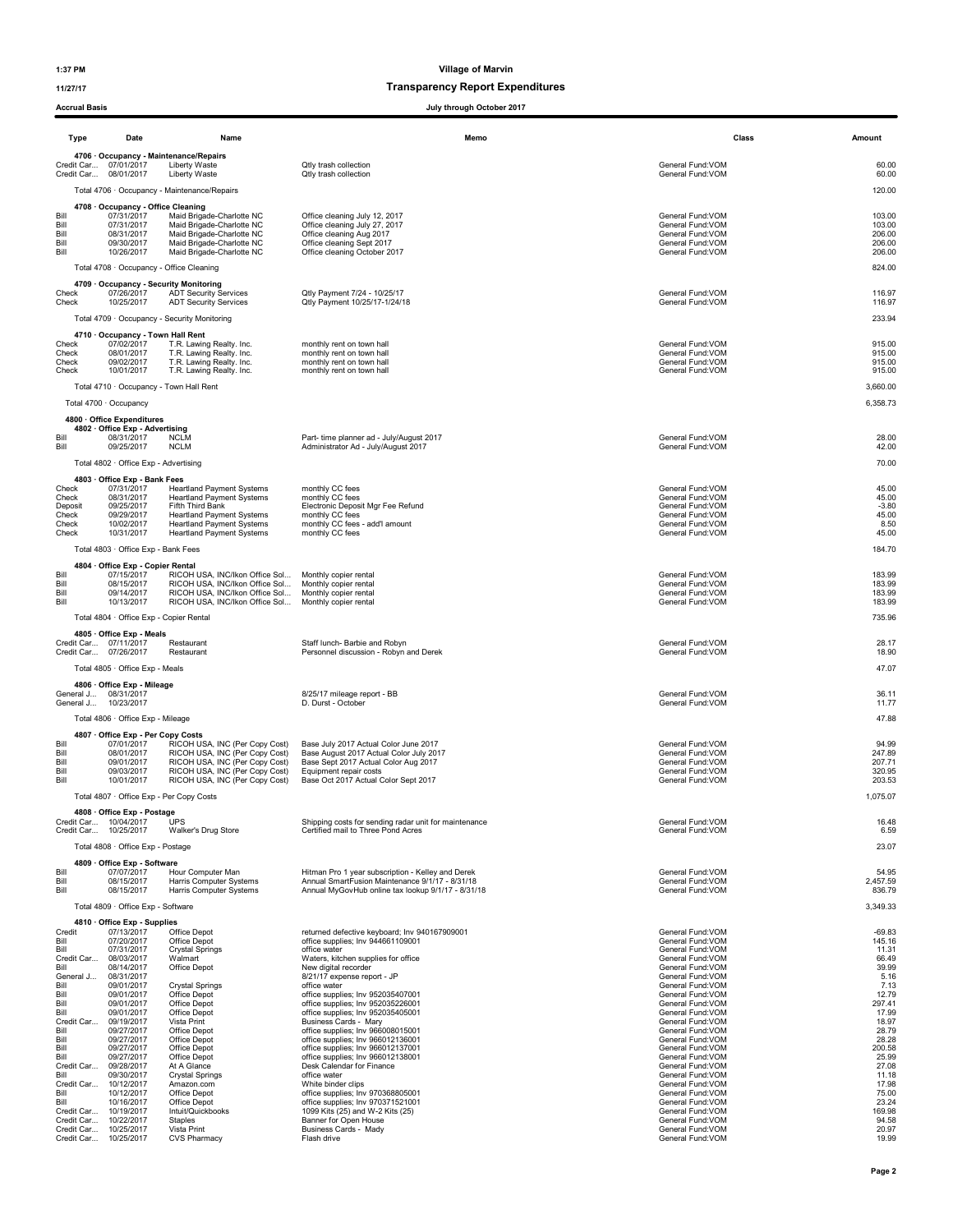# 11/27/17 Transparency Report Expenditures

# Accrual Basis July through October 2017

|                |                                                                 |                                                     | vury unvugn ovtober zvrr                                                                                                           |                                        |                    |
|----------------|-----------------------------------------------------------------|-----------------------------------------------------|------------------------------------------------------------------------------------------------------------------------------------|----------------------------------------|--------------------|
| Type           | Date                                                            | Name                                                | Memo                                                                                                                               | Class                                  | Amount             |
| Credit Car     | 10/27/2017                                                      | Lowes Home Improvement                              | 5 copies of Village Hall key                                                                                                       | General Fund: VOM                      | 11.45              |
| Bill           | 10/31/2017                                                      | <b>Crystal Springs</b>                              | office water                                                                                                                       | General Fund:VOM                       | 11.18              |
|                | Total 4810 · Office Exp - Supplies                              |                                                     |                                                                                                                                    |                                        | 1,318.84           |
| Check          | 4811 · Office Exp - Telephone/DSL<br>07/12/2017                 | Windstream                                          | Village Hall phone and internet                                                                                                    | General Fund:VOM                       | 449.25             |
| Check<br>Check | 08/22/2017<br>09/22/2017                                        | Windstream<br>Windstream                            | Village Hall phone and internet<br>Village Hall phone and internet                                                                 | General Fund:VOM<br>General Fund: VOM  | 449.19<br>449.19   |
| Check          | 10/22/2017                                                      | Windstream                                          | Village Hall phone and internet                                                                                                    | General Fund: VOM                      | 450.48             |
|                | Total 4811 · Office Exp - Telephone/DSL                         |                                                     |                                                                                                                                    |                                        | 1,798.11           |
| Bill           | 07/01/2017                                                      | 4812 · Office Exp - Website Host/Email<br>VC3, Inc. | Annual website hosting FY17-18                                                                                                     | General Fund: VOM                      | 1,140.00           |
|                | Credit Car 07/13/2017                                           | Microsoft online                                    | Email for planning board members and tax collector                                                                                 | General Fund:VOM                       | 14.00              |
|                | Credit Car 07/13/2017<br>Credit Car 07/13/2017                  | Microsoft online<br>Microsoft online                | Sharepoint for Council, Clerk, Village Administrator, Finance Officer, Planning Board Chair<br>Office 365 Enterprise E3 for Kelley | General Fund:VOM<br>General Fund: VOM  | 54.00<br>20.00     |
|                | Credit Car 08/13/2017                                           | Microsoft online                                    | Email for planning board members and tax collector                                                                                 | General Fund: VOM                      | 14.00              |
|                | Credit Car 08/13/2017                                           | Microsoft online<br>Microsoft online                | Sharepoint for Council, Clerk, Village Administrator, Finance Officer, Planning Board Chair                                        | General Fund:VOM                       | 54.00              |
|                | Credit Car 08/13/2017<br>Credit Car 09/13/2017                  | Microsoft online                                    | Office 365 Enterprise E3 for Kelley<br>Email for planning board members and tax collector                                          | General Fund: VOM<br>General Fund:VOM  | 20.00<br>14.00     |
|                | Credit Car 09/13/2017                                           | Microsoft online                                    | Sharepoint for Council, Clerk, Village Administrator, Finance Officer, Planning Board Chair                                        | General Fund:VOM                       | 70.45              |
|                | Credit Car 09/13/2017                                           | Microsoft online                                    | Office 365 Enterprise E3 for Karen                                                                                                 | General Fund: VOM                      | 20.00              |
| Bill           | 09/15/2017<br>Credit Car 10/03/2017                             | HereToHost, LLC<br>Microsoft online                 | Elist Manager with Web (online alarm system registration)<br>Email for planning board members and tax collector                    | General Fund: VOM<br>General Fund: VOM | 240.00<br>14.00    |
|                | Credit Car 10/03/2017                                           | Microsoft online                                    | Sharepoint for Council, Clerk, Village Administrator, Finance Officer, Planning Board Chair                                        | General Fund:VOM                       | 88.00              |
|                | Credit Car 10/03/2017<br>Credit Car 10/03/2017                  | Microsoft online<br>Mail Chimp                      | Office 365 Enterprise E3 for Karen<br>Monthly subscription for e-blast account                                                     | General Fund: VOM<br>General Fund: VOM | 20.00<br>20.00     |
|                |                                                                 | Total 4812 · Office Exp - Website Host/Email        |                                                                                                                                    |                                        | 1,802.45           |
|                |                                                                 | 4813 Office Exp - Postage Mach Rental               |                                                                                                                                    |                                        |                    |
| Bill           | 09/05/2017                                                      | FP Mailing Solutions                                | Quarterly postage machine rental                                                                                                   | General Fund: VOM                      | 73.08              |
|                |                                                                 | Total 4813 · Office Exp -Postage Mach Rental        |                                                                                                                                    |                                        | 73.08              |
|                | General J 08/31/2017                                            | 4814 · Off Exp-Accounting Adjustments               | Correct payroll liabliity adjustments                                                                                              | General Fund: VOM                      | $-0.14$            |
|                | General J 08/31/2017                                            |                                                     | adjust payroll liablilities                                                                                                        | General Fund: VOM                      | 0.07               |
|                |                                                                 | Total 4814 · Off Exp-Accounting Adjustments         |                                                                                                                                    |                                        | $-0.07$            |
|                | Total 4800 · Office Expenditures                                |                                                     |                                                                                                                                    |                                        | 10,525.49          |
|                | 5000 · Professional Services                                    |                                                     |                                                                                                                                    |                                        |                    |
|                | 5001 · Prof Fees - Attorney<br>50010 · Retainer                 |                                                     |                                                                                                                                    |                                        |                    |
| Bill           | 07/31/2017                                                      | Cox Law Firm, PLLC                                  | Retainer - July 2017                                                                                                               | General Fund: VOM                      | 250.00             |
| Bill           | 08/31/2017                                                      | Cox Law Firm, PLLC                                  | Retainer - August 2017                                                                                                             | General Fund: VOM                      | 250.00             |
| Bill<br>Bill   | 09/30/2017<br>10/31/2017                                        | Cox Law Firm, PLLC<br>Cox Law Firm, PLLC            | Retainer - Septemer 2017<br>Retainer - October 2017                                                                                | General Fund: VOM<br>General Fund:VOM  | 250.00<br>250.00   |
|                | Total 50010 · Retainer                                          |                                                     |                                                                                                                                    |                                        | 1,000.00           |
|                | 50011 · On Call Services                                        |                                                     |                                                                                                                                    |                                        |                    |
| Bill           | 07/31/2017                                                      | Cox Law Firm, PLLC                                  | Time Entries - July (13 hours)                                                                                                     | General Fund: VOM                      | 2,925.00           |
| Bill<br>Bill   | 07/31/2017                                                      | Interlocal Risk Financing Fund of                   | Deductible for legal claim 3160081817                                                                                              | General Fund:VOM<br>General Fund: VOM  | 1,000.00           |
| Bill           | 08/31/2017<br>08/31/2017                                        | Cox Law Firm, PLLC<br>Cox Law Firm, PLLC            | Time Entries - August (18.6 hours)<br>VOM share of Municipal Attorney's Conference (Aug 2017)                                      | General Fund: VOM                      | 4,115.00<br>530.22 |
| Bill           | 09/30/2017                                                      | Cox Law Firm, PLLC                                  | Time Entries - September (19.8 hours)                                                                                              | General Fund: VOM                      | 4,455.00           |
| Bill           | 10/31/2017                                                      | Cox Law Firm, PLLC                                  | Time Entries - October (11 hours)                                                                                                  | General Fund: VOM                      | 2,475.00           |
|                | Total 50011 · On Call Services                                  |                                                     |                                                                                                                                    |                                        | 15,500.22          |
|                | Total 5001 · Prof Fees - Attorney<br>5002 · Prof Fees - Auditor |                                                     |                                                                                                                                    |                                        | 16,500.22          |
| Bill           | 10/19/2017                                                      | Kendra Gangal CPA                                   | Progress billing - FY17 audit                                                                                                      | General Fund: VOM                      | 3,300.00           |
|                | Total 5002 · Prof Fees - Auditor                                |                                                     |                                                                                                                                    |                                        | 3,300.00           |
|                |                                                                 | 5004 · Prof Fees - Computer Consultant              |                                                                                                                                    |                                        |                    |
| Bill<br>Bill   | 07/05/2017<br>07/10/2017                                        | Hour Computer Man<br>Hour Computer Man              | Onsite support - various issues<br>Onsite support - various issues                                                                 | General Fund:VOM<br>General Fund:VOM   | 18.75<br>37.50     |
| Bill           | 08/16/2017                                                      | Hour Computer Man                                   | Onsite support - various issues                                                                                                    | General Fund: VOM                      | 75.00              |
| Bill           | 08/19/2017                                                      | Hour Computer Man                                   | Carbonite Annual Subscription                                                                                                      | General Fund: VOM                      | 99.99              |
| Bill<br>Bill   | 08/21/2017<br>08/21/2017                                        | Hour Computer Man<br>Hour Computer Man              | Onsite support - various issues<br>In shop repair service - updated old computer                                                   | General Fund: VOM<br>General Fund: VOM | 75.00<br>112.50    |
| Bill           | 09/07/2017                                                      | Hour Computer Man                                   | Onsite support - checked backups prior to Hurrican Irma                                                                            | General Fund: VOM                      | 75.00              |
| Bill           | 09/27/2017                                                      | Hour Computer Man                                   | Telephone support - YouTube<br>Telephone support - various issues                                                                  | General Fund: VOM<br>General Fund: VOM | 18.75              |
| Bill<br>Bill   | 10/17/2017<br>10/25/2017                                        | Hour Computer Man<br>Hour Computer Man              | Onsite support - Set up Mady's computer access                                                                                     | General Fund:VOM                       | 18.75<br>37.50     |
|                |                                                                 | Total 5004 · Prof Fees - Computer Consultant        |                                                                                                                                    |                                        | 568.74             |
|                | 5005 · Prof Fees - Tax Bills                                    |                                                     |                                                                                                                                    |                                        |                    |
| Bill           | 09/15/2017                                                      | Professional Mail Services, Inc.                    | 2017 Tax Bills                                                                                                                     | General Fund:VOM                       | 432.66             |
|                | Total 5005 · Prof Fees - Tax Bills                              |                                                     |                                                                                                                                    |                                        | 432.66             |

Total 5000 · Professional Services 20,801.62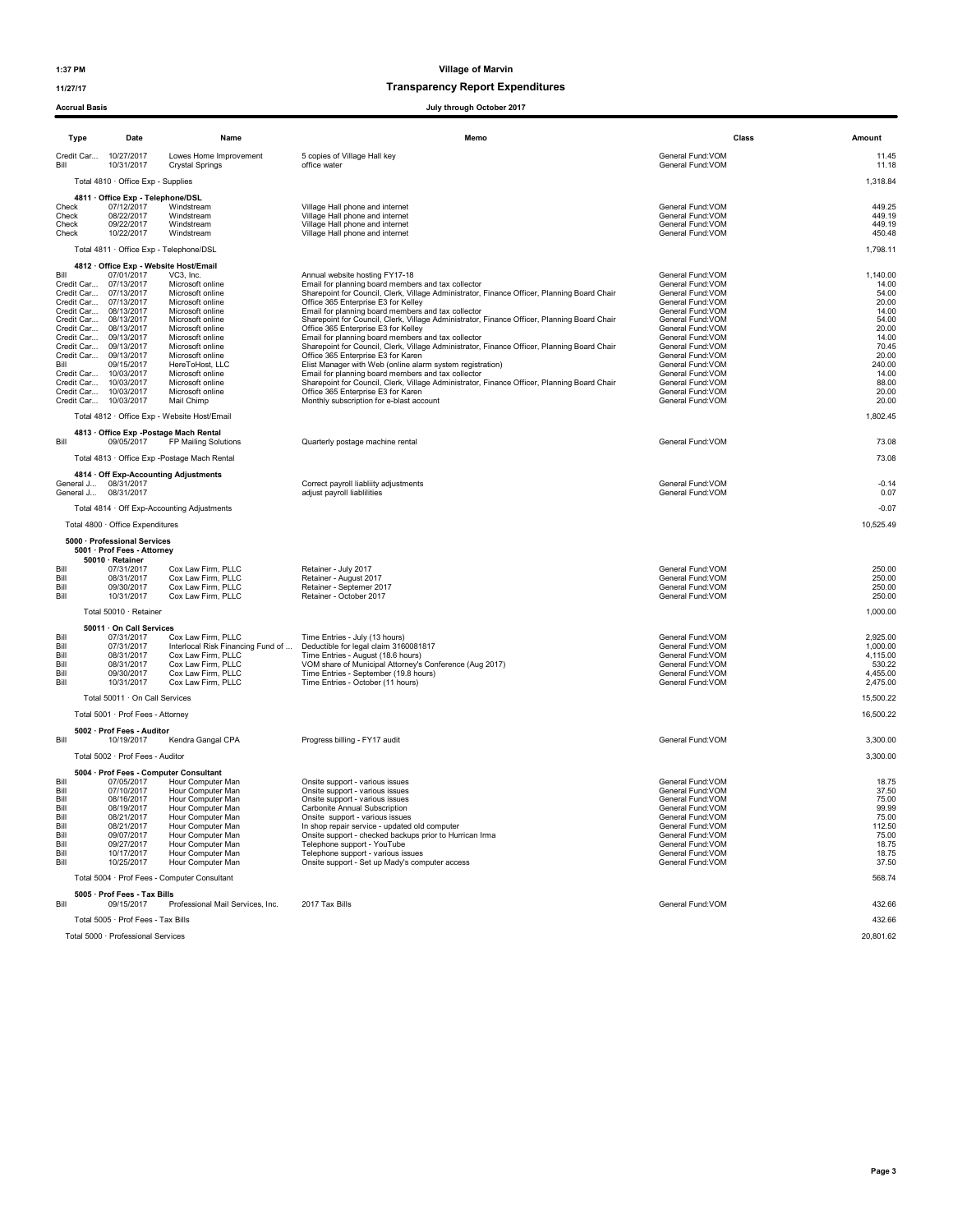# 11/27/17 Transparency Report Expenditures

| <b>Accrual Basis</b> |                                                              |                                              | July through October 2017                       |                                       |           |
|----------------------|--------------------------------------------------------------|----------------------------------------------|-------------------------------------------------|---------------------------------------|-----------|
| Type                 | Date                                                         | Name                                         | Memo                                            | Class                                 | Amount    |
|                      | 5500 · Public Safety                                         |                                              |                                                 |                                       |           |
| Bill                 | 5501 · Other Public Safety<br>09/01/2017                     | Thomas Chad Coppedge                         | Traffic Marvin W/E 09-01-2017                   | General Fund: VOM                     | 75.00     |
| Bill                 | 09/01/2017                                                   | Stephen A. Eason                             | Traffic Marvin W/E 09-01-2017                   | General Fund: VOM                     | 75.00     |
| Bill                 | 09/01/2017                                                   | James Edward Murray                          | Traffic Marvin W/E 09-01-2017                   | General Fund: VOM                     | 75.00     |
| Bill                 | 09/01/2017                                                   | Malcolm Thomas Murray III                    | Traffic Marvin W/E 09-01-2017                   | General Fund: VOM                     | 300.00    |
| Bill                 | 09/01/2017                                                   | Jonathon David Philemon                      | Traffic Marvin W/E 09-01-2017                   | General Fund: VOM                     | 75.00     |
| Bill                 | 09/01/2017                                                   | Jason Rumley                                 | Traffic Marvin W/E 09-01-2017                   | General Fund:VOM                      | 150.00    |
| Bill                 | 09/01/2017                                                   | Joshua Boyd Rushing                          | Traffic Marvin W/E 09-01-2017                   | General Fund: VOM                     | 150.00    |
| Bill                 | 09/01/2017                                                   | Lia Fue Yang                                 | Traffic Marvin W/E 09-01-2017                   | General Fund: VOM                     | 75.00     |
| Bill                 | 09/08/2017                                                   | Jerry Chad Barbee                            | Week ended 9/8/17                               | General Fund: VOM                     | 75.00     |
| Bill                 | 09/08/2017                                                   | Stephen A. Eason                             | Week ended 9/8/17                               | General Fund:VOM                      | 75.00     |
| Bill                 | 09/08/2017                                                   | Christopher Hicks                            | Week ended 9/8/17                               | General Fund:VOM                      | 118.75    |
| Bill                 | 09/08/2017                                                   | Justin L. Keziah                             | Week ended 9/8/17                               | General Fund: VOM                     | 75.00     |
| Bill                 | 09/08/2017                                                   | James Michael Maye                           | week ended 9/8/17                               | General Fund:VOM                      | 75.00     |
| Bill                 | 09/08/2017                                                   | Darrell Morris                               | Week ended 9/8/17                               | General Fund: VOM                     | 75.00     |
| Bill                 | 09/08/2017                                                   | James Edward Murray                          | week ended 9/8/17                               | General Fund: VOM                     | 75.00     |
| Bill                 | 09/08/2017                                                   | Malcolm Thomas Murray III                    | week ended 9/8/17                               | General Fund: VOM<br>General Fund:VOM | 150.00    |
| Bill                 | 09/08/2017                                                   | Jerry Dale Paxton, Jr.                       | week ended 9/8/17                               | General Fund:VOM                      | 75.00     |
| Bill                 | 09/08/2017                                                   | Jason Rumley                                 | Week ended 9/8/17                               |                                       | 75.00     |
| Bill                 | 09/15/2017                                                   | Jerry Chad Barbee                            | Week ended 9/15/17                              | General Fund: VOM                     | 75.00     |
| Bill                 | 09/15/2017                                                   | James Edward Murray                          | week ended 9/15/17                              | General Fund: VOM                     | 75.00     |
| Bill                 | 09/15/2017                                                   | Malcolm Thomas Murray III                    | week ended 9/15/17                              | General Fund: VOM                     | 75.00     |
| Bill                 | 09/15/2017                                                   | Lauren Marleen Ramsey                        | week ended 9/15/17                              | General Fund: VOM                     | 75.00     |
| Bill                 | 09/15/2017                                                   | Jason Rumley                                 | Week ended 9/15/17                              | General Fund:VOM                      | 75.00     |
| Bill                 | 09/22/2017                                                   | Jerry Chad Barbee                            | Week ended 9/22/17                              | General Fund: VOM                     | 150.00    |
| Bill                 | 09/22/2017                                                   | Jackson Ross Hunt                            | Week ended 9/22/17                              | General Fund:VOM                      | 225.00    |
| Bill                 | 09/22/2017                                                   | James Edward Murray                          | Week ended 9/22/17                              | General Fund: VOM                     | 150.00    |
| Bill                 | 09/22/2017                                                   | Malcolm Thomas Murray III                    | Week ended 9/22/17                              | General Fund: VOM                     | 75.00     |
| Bill                 | 09/22/2017                                                   | Jerry Dale Paxton, Jr.                       | Week ended 9/22/17                              | General Fund: VOM                     | 150.00    |
| Bill                 | 09/22/2017                                                   | Lauren Marleen Ramsey                        | Week ended 9/22/17                              | General Fund:VOM                      | 75.00     |
| Bill                 | 09/22/2017                                                   | Jason Rumley                                 | Week ended 9/22/17                              | General Fund: VOM                     | 75.00     |
| Bill                 | 09/29/2017                                                   | Jackson Ross Hunt                            | week ending 9/29/17                             | General Fund:VOM                      | 225.00    |
| Bill                 | 09/29/2017                                                   | James Edward Murray                          | week ending 9/29/17                             | General Fund:VOM                      | 75.00     |
| Bill                 | 09/29/2017                                                   | Jerry Dale Paxton, Jr.                       | week ending 9/29/17                             | General Fund: VOM                     | 75.00     |
| Bill                 | 09/29/2017                                                   | Jason Rumley                                 | Week ended 9/29/17                              | General Fund: VOM                     | 75.00     |
| Bill                 | 09/29/2017                                                   | <b>Christopher Hicks</b>                     | Replacement check; original check 8919 was lost | General Fund: VOM                     | 150.00    |
| General J            | 09/30/2017                                                   |                                              | VOID lost check #8919                           | General Fund: VOM                     | $-150.00$ |
| Bill                 | 10/06/2017                                                   | Jackson Ross Hunt                            | week ending 10/6/17                             | General Fund:VOM                      | 150.00    |
| Bill                 | 10/06/2017                                                   | Jerry Dale Paxton, Jr.                       | week ended 10/6/17                              | General Fund:VOM                      | 150.00    |
| Bill                 | 10/06/2017                                                   | William E Summey                             | week ended 10/6/17                              | General Fund:VOM                      | 225.00    |
| Bill                 | 10/06/2017                                                   | Patrick Tyson                                | week ended 10/6/17                              | General Fund: VOM                     | 75.00     |
| Bill                 | 10/13/2017                                                   | Jerry Chad Barbee                            | week ended 10/13/17                             | General Fund: VOM                     | 75.00     |
| Bill                 | 10/13/2017                                                   | Thomas Chad Coppedge                         | week ended 10/13/17                             | General Fund:VOM                      | 75.00     |
| Bill                 | 10/13/2017                                                   | Jackson Ross Hunt                            | week ended 10/13/17                             | General Fund:VOM                      | 175.00    |
| Bill                 | 10/13/2017                                                   | James Edward Murray                          | week ended 10/31/17                             | General Fund:VOM                      | 75.00     |
| Bill                 | 10/13/2017                                                   | William E Summey                             | week ended 10/13/17                             | General Fund: VOM                     | 225.00    |
| Bill                 | 10/20/2017                                                   | Jackson Ross Hunt                            | week ended 10/20/17                             | General Fund: VOM                     | 150.00    |
| Bill                 | 10/20/2017                                                   | James Edward Murray                          | week ended 10/20/17                             | General Fund: VOM                     | 75.00     |
| Bill                 | 10/20/2017                                                   | Jerry Dale Paxton, Jr.                       | week ended 10/20/17                             | General Fund:VOM                      | 150.00    |
| Bill                 | 10/20/2017                                                   | Lauren Marleen Ramsey                        | week ended 10/20/17                             | General Fund:VOM                      | 75.00     |
| Bill                 | 10/20/2017                                                   | David Taylor Richardson                      | week ended 10/20/17                             | General Fund:VOM                      | 75.00     |
| Bill                 | 10/20/2017                                                   | Jason Rumley                                 | week ended 10/20/17                             | General Fund:VOM                      | 75.00     |
| Bill                 | 10/20/2017                                                   | William E Summey                             | week ended 10/20/17                             | General Fund: VOM                     | 225.00    |
| Bill                 | 10/27/2017                                                   | Jerry Chad Barbee                            | week ended 10/27/17                             | General Fund: VOM                     | 75.00     |
| Bill                 | 10/27/2017                                                   | Stephen A. Eason                             | week ended 10/27/17                             | General Fund:VOM                      | 150.00    |
| Bill                 | 10/27/2017                                                   | Jackson Ross Hunt                            | Week ending 10/27/17                            | General Fund:VOM                      | 225.00    |
| Bill                 | 10/27/2017                                                   | Jerry Dale Paxton, Jr.                       | week ended 10/27/17                             | General Fund:VOM                      | 150.00    |
| Bill                 | 10/27/2017                                                   | Lauren Marleen Ramsey                        | week ended 10/27/17                             | General Fund:VOM                      | 75.00     |
| Bill                 | 10/27/2017                                                   | Jason Rumley                                 | week ended 10/27/17                             | General Fund: VOM                     | 150.00    |
| Bill                 | 10/27/2017                                                   | William E Summey                             | week ended 10/27/17                             | General Fund: VOM                     | 225.00    |
|                      | Total 5501 · Other Public Safety                             |                                              |                                                 |                                       | 6,668.75  |
| Bill                 | 5502 · Public Safety - Deputy Contract<br>07/01/2017         | Union County Finance Department              | 2017-18 Deputy Contract - 1st quarter           | General Fund:VOM                      | 22,014.50 |
| Bill                 | 10/01/2017                                                   | Union County Finance Department              | 2017-18 Deputy Contract - 2nd quarter           | General Fund:VOM                      | 22,014.50 |
|                      |                                                              | Total 5502 · Public Safety - Deputy Contract |                                                 |                                       | 44,029.00 |
|                      | Total 5500 · Public Safety                                   |                                              |                                                 |                                       | 50.697.75 |
|                      | 6000 · Salaries & Related Expenditures<br>6001 · Gross Wages |                                              |                                                 |                                       |           |
|                      | 6003 · Village Administrator/Senior Pl                       |                                              |                                                 |                                       |           |
| Paycheck             | 07/14/2017                                                   | Robyn M. Stuber                              | <b>Direct Deposit</b>                           | General Fund:VOM                      | 2,625.00  |
| Paycheck             | 07/31/2017                                                   | Robyn M. Stuber                              | <b>Direct Deposit</b>                           | General Fund: VOM                     | 2,625.00  |
| Paycheck             | 08/15/2017                                                   | Robyn M. Stuber                              | <b>Direct Deposit</b>                           | General Fund: VOM                     | 2,625.00  |
| Paycheck             | 09/15/2017                                                   | Mary G. Shkut                                | <b>Direct Deposit</b>                           | General Fund: VOM                     | 5,734.62  |
| Paycheck             | 09/29/2017                                                   | Mary G. Shkut                                | <b>Direct Deposit</b>                           | General Fund:VOM                      | 2,625.00  |
| General J            | 09/30/2017                                                   | Mary G. Shkut                                | Reclass vacation pay - 1st qtr                  | General Fund: VOM                     | 995.85    |
| Paycheck             | 10/13/2017                                                   |                                              | <b>Direct Deposit</b>                           | General Fund:VOM                      | 2,625.00  |
| Paycheck             | 10/31/2017                                                   | Mary G. Shkut                                | <b>Direct Deposit</b>                           | General Fund:VOM                      | 2.625.00  |
|                      |                                                              | Total 6003 · Village Administrator/Senior Pl |                                                 |                                       | 22,480.47 |
|                      | 6004 Clerk                                                   |                                              |                                                 |                                       |           |
| Paycheck             | 07/14/2017                                                   | Barbara R. Blackwell                         | <b>Direct Deposit</b>                           | General Fund: VOM                     | 1,891.03  |
| Paycheck             | 07/31/2017                                                   | Barbara R. Blackwell                         | <b>Direct Deposit</b>                           | General Fund: VOM                     | 2,083.33  |
| Paycheck             | 08/15/2017                                                   | Barbara R. Blackwell                         | <b>Direct Deposit</b>                           | General Fund: VOM                     | 2,083.33  |
| Paycheck             | 08/31/2017                                                   | Barbara R. Blackwell                         | <b>Direct Deposit</b>                           | General Fund: VOM                     | 2,145.83  |
| Paycheck             | 09/15/2017                                                   | Barbara R. Blackwell                         | <b>Direct Deposit</b>                           | General Fund: VOM                     | 2,145.83  |
| Paycheck             | 09/29/2017                                                   | Barbara R. Blackwell                         | <b>Direct Deposit</b>                           | General Fund: VOM                     | 2,145.83  |
| General J            | 09/30/2017                                                   |                                              | Reclass vacation pay - 1st qtr                  | General Fund: VOM                     | 192.30    |
| Paycheck             | 10/13/2017                                                   | Barbara R. Blackwell                         | <b>Direct Deposit</b>                           | General Fund: VOM                     | 2,145.83  |
| Paycheck             | 10/31/2017                                                   | Barbara R. Blackwell                         | <b>Direct Deposit</b>                           | General Fund:VOM                      | 2,145.83  |
|                      | Total 6004 · Clerk                                           |                                              |                                                 |                                       | 16,979.14 |
|                      | 6005 · Finance Officer                                       |                                              |                                                 |                                       |           |
| Paycheck             | 07/14/2017                                                   | Christine A Robertson                        | <b>Direct Deposit</b>                           | General Fund:VOM                      | 968.00    |
| Paycheck             | 07/31/2017                                                   | Christine A Robertson                        | <b>Direct Deposit</b>                           | General Fund:VOM                      | 448.00    |
| Paycheck             | 08/15/2017                                                   | Christine A Robertson                        | <b>Direct Deposit</b>                           | General Fund:VOM                      | 752.00    |
| Paycheck             | 08/31/2017                                                   | Christine A Robertson                        | <b>Direct Deposit</b>                           | General Fund: VOM                     | 1,163.25  |
| Paycheck             | 09/15/2017                                                   | Christine A Robertson                        | <b>Direct Deposit</b>                           | General Fund: VOM                     | 651.75    |
| Paycheck             | 09/29/2017                                                   | Christine A Robertson                        | <b>Direct Deposit</b>                           | General Fund:VOM                      | 808.50    |
| Paycheck             | 10/13/2017                                                   | Christine A Robertson                        | <b>Direct Deposit</b>                           | General Fund:VOM                      | 676.50    |
| Paycheck             | 10/31/2017                                                   | Christine A Robertson                        | <b>Direct Deposit</b>                           | General Fund:VOM                      | 858.00    |
|                      | Total 6005 · Finance Officer                                 |                                              |                                                 |                                       | 6,326.00  |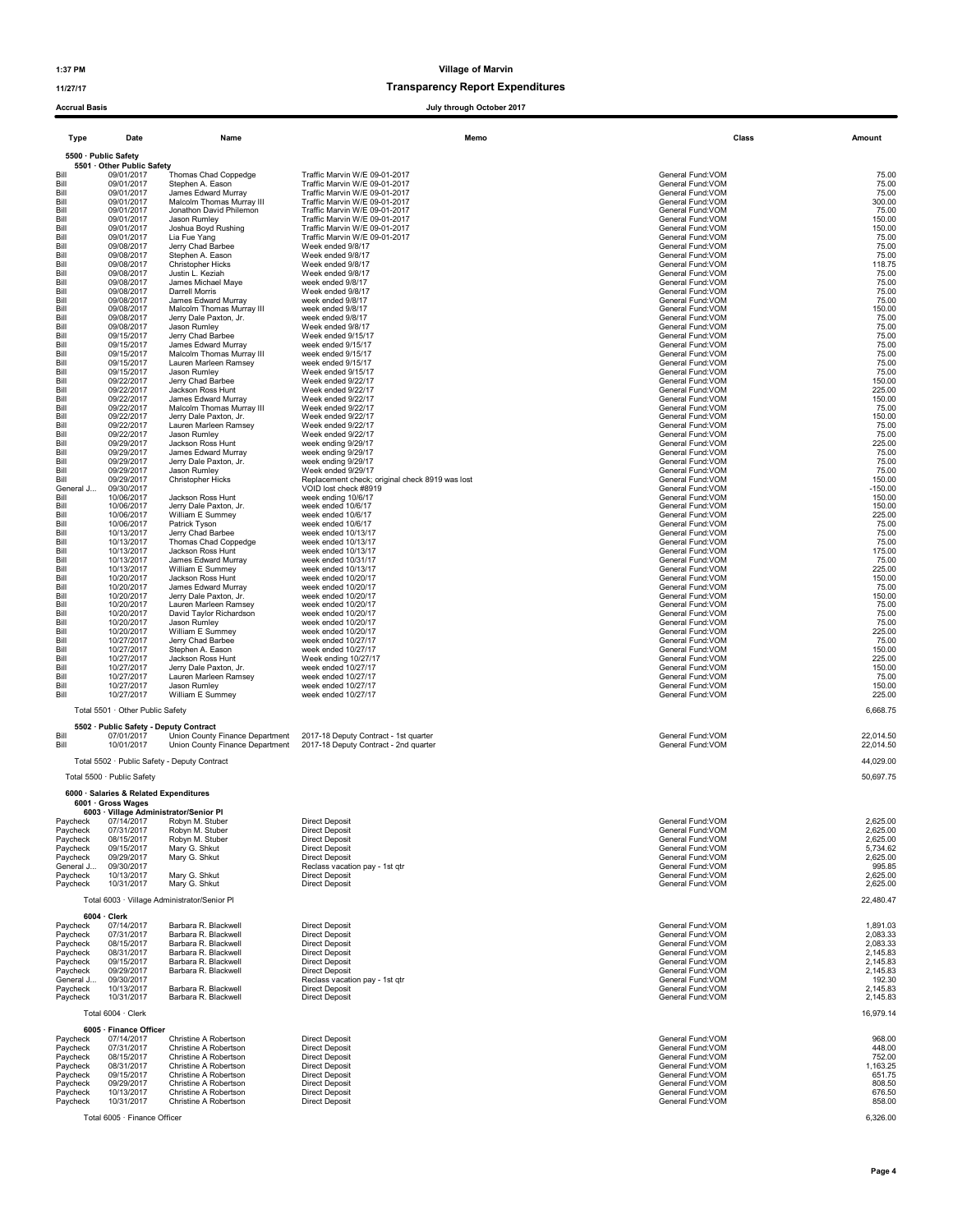# 11/27/17 Transparency Report Expenditures

# Accrual Basis July through October 2017

| Type                   | Date                               | Name                                           | Memo                                                                                           | Class                                                          | Amount                |
|------------------------|------------------------------------|------------------------------------------------|------------------------------------------------------------------------------------------------|----------------------------------------------------------------|-----------------------|
|                        | 6002 · Tax Collector               |                                                |                                                                                                |                                                                |                       |
| Paycheck               | 07/14/2017                         | Nancy A. Schneeberger                          | <b>Direct Deposit</b>                                                                          | General Fund:VOM                                               | 256.00                |
| Paycheck               | 07/31/2017<br>08/15/2017           | Nancy A. Schneeberger<br>Nancy A. Schneeberger | <b>Direct Deposit</b><br><b>Direct Deposit</b>                                                 | General Fund:VOM<br>General Fund:VOM                           | 208.00<br>464.00      |
| Paycheck<br>Paycheck   | 08/31/2017                         | Nancy A. Schneeberger                          | <b>Direct Deposit</b>                                                                          | General Fund:VOM                                               | 693.00                |
| Paycheck               | 09/15/2017                         | Nancy A. Schneeberger                          | <b>Direct Deposit</b>                                                                          | General Fund: VOM                                              | 565.13                |
| Paycheck               | 09/29/2017                         | Nancy A. Schneeberger                          | <b>Direct Deposit</b>                                                                          | General Fund:VOM                                               | 462.00                |
| Paycheck               | 10/13/2017                         | Nancy A. Schneeberger                          | <b>Direct Deposit</b>                                                                          | General Fund:VOM                                               | 391.88                |
| Paycheck               | 10/31/2017                         | Nancy A. Schneeberger                          | <b>Direct Deposit</b>                                                                          | General Fund: VOM                                              | 486.75                |
|                        | Total 6002 · Tax Collector         |                                                |                                                                                                |                                                                | 3,526.76              |
|                        | 6007 · Zoning Assistant            |                                                |                                                                                                |                                                                |                       |
| Paycheck               | 07/14/2017                         | Kelley S. Moore                                | <b>Direct Deposit</b>                                                                          | General Fund: VOM                                              | 367.50                |
| Pavcheck<br>Paycheck   | 07/31/2017<br>08/15/2017           | Kelley S. Moore<br>Kelley S. Moore             | <b>Direct Deposit</b><br><b>Direct Deposit</b>                                                 | General Fund: VOM<br>General Fund: VOM                         | 412.50<br>521.25      |
| Paycheck               | 08/31/2017                         | Kelley S. Moore                                | <b>Direct Deposit</b>                                                                          | General Fund:VOM                                               | 610.50                |
| Paycheck               | 09/15/2017                         | Kelley S. Moore                                | <b>Direct Deposit</b>                                                                          | General Fund:VOM                                               | 705.38                |
| Paycheck               | 09/29/2017                         | Kelley S. Moore                                | <b>Direct Deposit</b>                                                                          | General Fund:VOM                                               | 486.75                |
| Paycheck               | 10/13/2017                         | Kelley S. Moore                                | <b>Direct Deposit</b>                                                                          | General Fund:VOM                                               | 462.00                |
| Paycheck               | 10/31/2017                         | Kelley S. Moore                                | <b>Direct Deposit</b>                                                                          | General Fund:VOM                                               | 800.25                |
|                        | Total 6007 · Zoning Assistant      |                                                |                                                                                                |                                                                | 4,366.13              |
|                        | 6031 · Park Mgr / Code Enforcement |                                                |                                                                                                |                                                                |                       |
| Paycheck               | 07/14/2017                         | Derek R Durst                                  | <b>Direct Deposit</b>                                                                          | General Fund: Park Operations                                  | 1,516.67              |
| Paycheck               | 07/31/2017                         | Derek R Durst<br>Derek R Durst                 | <b>Direct Deposit</b>                                                                          | General Fund: Park Operations                                  | 1,516.67              |
| Paycheck<br>Paycheck   | 08/15/2017<br>08/31/2017           | Derek R Durst                                  | <b>Direct Deposit</b><br><b>Direct Deposit</b>                                                 | General Fund: Park Operations<br>General Fund: Park Operations | 1,516.67<br>1,666.67  |
| Paycheck               | 09/15/2017                         | Derek R Durst                                  | <b>Direct Deposit</b>                                                                          | General Fund: Park Operations                                  | 1,666.67              |
| Paycheck               | 09/29/2017                         | Derek R Durst                                  | <b>Direct Deposit</b>                                                                          | General Fund: Park Operations                                  | 1,540.14              |
| General J              | 09/30/2017                         |                                                | Reclass vacation pay - 1st qtr                                                                 | General Fund: VOM                                              | 126.53                |
| Paycheck               | 10/13/2017                         | Derek R Durst                                  | <b>Direct Deposit</b>                                                                          | General Fund: Park Operations                                  | 1,266.69              |
| Paycheck               | 10/31/2017                         | Derek R Durst                                  | <b>Direct Deposit</b>                                                                          | General Fund: Park Operations                                  | 1,666.67              |
|                        |                                    | Total 6031 · Park Mgr / Code Enforcement       |                                                                                                |                                                                | 12,483.38             |
|                        | 6711 · Park Maintenance Associates |                                                |                                                                                                |                                                                |                       |
| Paycheck               | 07/14/2017                         | Justin T Moore                                 | <b>Direct Deposit</b>                                                                          | General Fund: Park Operations                                  | 92.50                 |
| Paycheck               | 07/14/2017                         | Nicholas R Muti                                | <b>Direct Deposit</b>                                                                          | General Fund: Park Operations                                  | 203.00                |
| Paycheck<br>Paycheck   | 07/14/2017<br>07/14/2017           | Nicholas R Muti<br>Willis E. Helms             | <b>Direct Deposit</b><br><b>Direct Deposit</b>                                                 | General Fund: Park Operations<br>General Fund: Park Operations | 29.00<br>471.25       |
| Paycheck               | 07/14/2017                         | Willis E. Helms                                | <b>Direct Deposit</b>                                                                          | General Fund: Park Operations                                  | 14.50                 |
| Paycheck               | 07/31/2017                         | Justin T Moore                                 | <b>Direct Deposit</b>                                                                          | General Fund: Park Operations                                  | 132.50                |
| Paycheck               | 07/31/2017                         | Nicholas R Muti                                | <b>Direct Deposit</b>                                                                          | General Fund: Park Operations                                  | 558.25                |
| Paycheck               | 07/31/2017                         | Willis E. Helms                                | <b>Direct Deposit</b>                                                                          | General Fund: Park Operations                                  | 416.88                |
| General J              | 07/31/2017                         |                                                | Reclass Justin's gross pay for July                                                            | General Fund: VOM                                              | $-225.00$             |
| Paycheck               | 08/15/2017                         | Justin T Moore                                 | <b>Direct Deposit</b>                                                                          | General Fund:Park Operations                                   | 185.00                |
| Paycheck<br>Paycheck   | 08/15/2017<br>08/31/2017           | Willis E. Helms<br>Justin T Moore              | <b>Direct Deposit</b><br><b>Direct Deposit</b>                                                 | General Fund: Park Operations<br>General Fund: Park Operations | 493.00<br>207.50      |
| Paycheck               | 08/31/2017                         | Willis E. Helms                                | <b>Direct Deposit</b>                                                                          | General Fund: Park Operations                                  | 731.25                |
| Paycheck               | 09/15/2017                         | Justin T Moore                                 | <b>Direct Deposit</b>                                                                          | General Fund: Park Operations                                  | 125.00                |
| Paycheck               | 09/15/2017                         | Willis E. Helms                                | <b>Direct Deposit</b>                                                                          | General Fund: Park Operations                                  | 450.00                |
| Paycheck               | 09/15/2017                         | Willis E. Helms                                | <b>Direct Deposit</b>                                                                          | General Fund: Park Operations                                  | 22.50                 |
| Paycheck               | 09/29/2017                         | Justin T Moore                                 | <b>Direct Deposit</b>                                                                          | General Fund: Park Operations                                  | 145.00                |
| Paycheck<br>Paycheck   | 09/29/2017<br>10/13/2017           | Willis E. Helms<br>Justin T Moore              | <b>Direct Deposit</b><br><b>Direct Deposit</b>                                                 | General Fund: Park Operations<br>General Fund: Park Operations | 375.00<br>80.00       |
| Paycheck               | 10/13/2017                         | Timothy Lockwood                               | <b>Direct Deposit</b>                                                                          | General Fund: Park Operations                                  | 525.00                |
| Paycheck               | 10/13/2017                         | Willis E. Helms                                | <b>Direct Deposit</b>                                                                          | General Fund: Park Operations                                  | 667.50                |
| Paycheck               | 10/31/2017                         | Justin T Moore                                 | <b>Direct Deposit</b>                                                                          | General Fund: Park Operations                                  | 85.00                 |
| Paycheck               | 10/31/2017                         | Timothy Lockwood                               | <b>Direct Deposit</b>                                                                          | General Fund: Park Operations                                  | 434.00                |
| Paycheck               | 10/31/2017                         | Willis E. Helms                                | <b>Direct Deposit</b>                                                                          | General Fund: Park Operations                                  | 618.75                |
|                        |                                    | Total 6711 · Park Maintenance Associates       |                                                                                                |                                                                | 6,837.38              |
|                        | 6711b · Park Seasonal Associates   |                                                |                                                                                                |                                                                |                       |
|                        | General J 07/31/2017               |                                                | Reclass Justin's gross pay for July                                                            | General Fund: VOM                                              | 225.00                |
|                        |                                    | Total 6711b · Park Seasonal Associates         |                                                                                                |                                                                | 225.00                |
|                        | 6001 · Gross Wages - Other         |                                                |                                                                                                |                                                                |                       |
| Paycheck               | 07/14/2017                         | Barbara R. Blackwell                           | <b>Direct Deposit</b>                                                                          | General Fund: VOM                                              | 192.30                |
| Paycheck               | 07/14/2017                         | Robyn M. Stuber                                | <b>Direct Deposit</b>                                                                          | General Fund: VOM                                              | 0.00                  |
| Paycheck<br>Paycheck   | 08/15/2017<br>09/29/2017           | Robyn M. Stuber<br>Derek R Durst               | <b>Direct Deposit</b><br><b>Direct Deposit</b>                                                 | General Fund: VOM<br>General Fund: Park Operations             | 995.85<br>126.53      |
| General J              | 09/30/2017                         |                                                | Reclass vacation pay - 1st gtr                                                                 | General Fund: VOM                                              | $-1,314.68$           |
| Paycheck               | 10/13/2017                         | Derek R Durst                                  | <b>Direct Deposit</b>                                                                          | General Fund: Park Operations                                  | 399.98                |
| Paycheck               | 10/13/2017                         | Derek R Durst                                  | <b>Direct Deposit</b>                                                                          | General Fund: Park Operations                                  | 0.00                  |
|                        | Total 6001 · Gross Wages - Other   |                                                |                                                                                                |                                                                | 399.98                |
|                        | Total 6001 · Gross Wages           |                                                |                                                                                                |                                                                | 73,624.24             |
|                        | 6080 · Fringe Benefits             |                                                |                                                                                                |                                                                |                       |
|                        |                                    | 6083 · Payroll - Health/Life Insurance         |                                                                                                |                                                                |                       |
| Bill                   | 07/01/2017                         | Municipal Insurance Trust of NC                | monthly health insurance full time staff - July                                                | General Fund: VOM                                              | 2.178.00              |
| Bill                   | 08/01/2017                         | Municipal Insurance Trust of NC                | monthly health insurance full time staff - May                                                 | General Fund: VOM                                              | 2,178.00              |
| Bill                   | 09/01/2017                         | Municipal Insurance Trust of NC                | monthly health insurance full time staff - Sept                                                | General Fund: VOM                                              | 1,452.00              |
| General J<br>General J | 09/30/2017<br>09/30/2017           |                                                | Reverse June 30th accrual<br>Record refund rec'd from Robyn's August health insurance premiums | General Fund:VOM<br>General Fund: VOM                          | $-53.50$<br>$-900.50$ |
| General J              | 09/30/2017                         |                                                | Reverse August health insurance accrual                                                        | General Fund: VOM                                              | 174.50                |
| Bill                   | 10/01/2017                         | Municipal Insurance Trust of NC                | monthly health insurance full time staff - Oct                                                 | General Fund: VOM                                              | 1,452.00              |
|                        |                                    |                                                |                                                                                                |                                                                | 6,480.50              |
|                        |                                    | Total 6083 · Payroll - Health/Life Insurance   |                                                                                                |                                                                |                       |

Page 5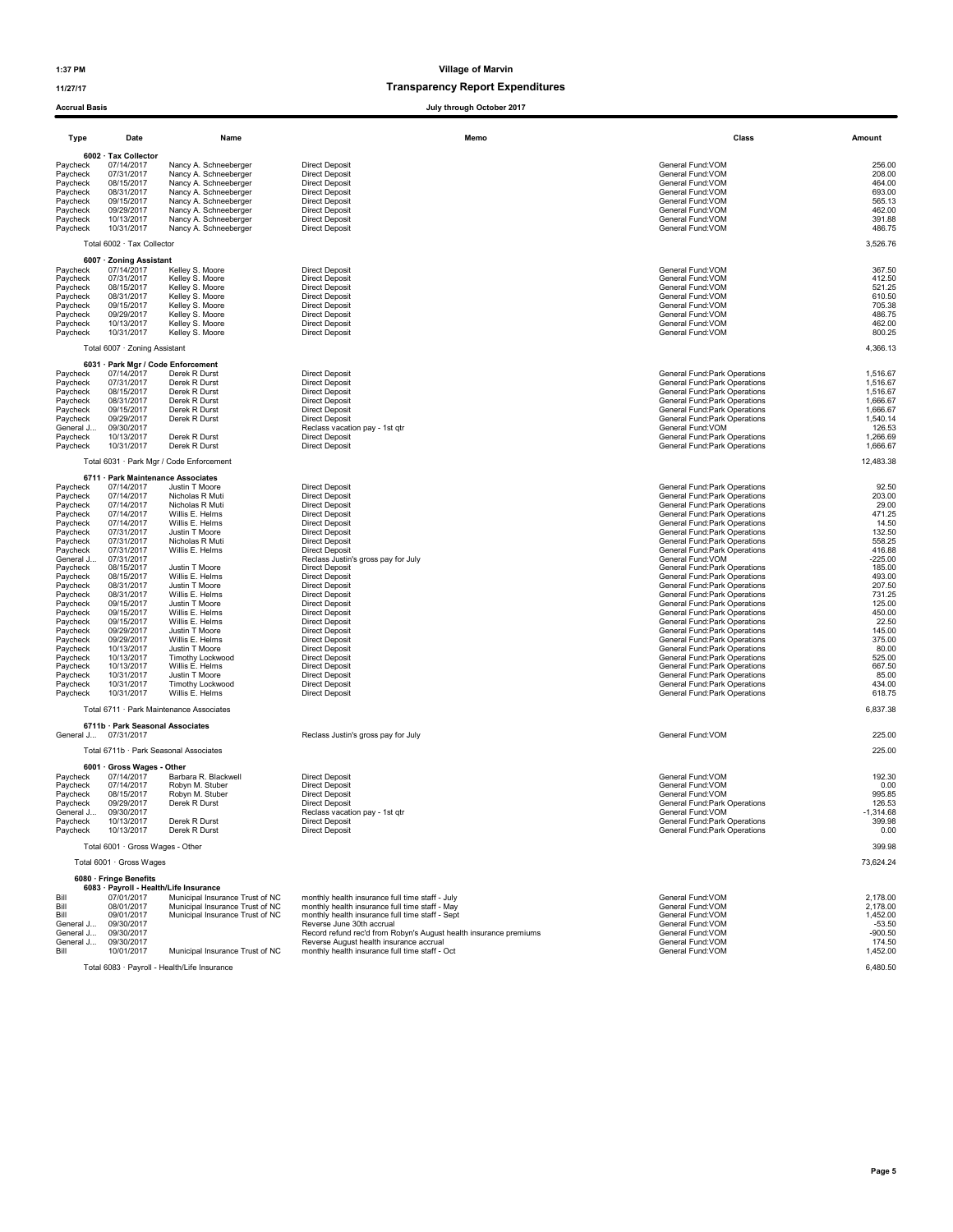# 6090 · Payroll Tax 6091 · FICA/941 (Town match) Paycheck 08/31/2017 Kelley S. Moore Direct Deposit General Fund:VOM 37.85

1:37 PM Village of Marvin

11/27/17 Transparency Report Expenditures

| Type                 | Date                                  | Name                                               |                                                | Memo | Class                                                          | Amount           |
|----------------------|---------------------------------------|----------------------------------------------------|------------------------------------------------|------|----------------------------------------------------------------|------------------|
|                      | 6084 · Payroll - Retirement Exp       |                                                    |                                                |      |                                                                |                  |
| Paycheck             | 07/14/2017                            | Barbara R. Blackwell                               | <b>Direct Deposit</b>                          |      | General Fund: VOM                                              | 156.25           |
| Paycheck             | 07/14/2017                            | Derek R Durst                                      | <b>Direct Deposit</b>                          |      | General Fund: Park Operations                                  | 113.75           |
| Paycheck<br>Paycheck | 07/14/2017<br>07/31/2017              | Robyn M. Stuber<br>Barbara R. Blackwell            | <b>Direct Deposit</b><br><b>Direct Deposit</b> |      | General Fund: VOM<br>General Fund: VOM                         | 196.88<br>156.25 |
| Paycheck             | 07/31/2017                            | Derek R Durst                                      | <b>Direct Deposit</b>                          |      | General Fund: Park Operations                                  | 113.75           |
| Paycheck             | 07/31/2017                            | Robyn M. Stuber                                    | <b>Direct Deposit</b>                          |      | General Fund: VOM                                              | 196.88           |
| Paycheck<br>Paycheck | 08/15/2017<br>08/15/2017              | Barbara R. Blackwell<br>Derek R Durst              | <b>Direct Deposit</b><br><b>Direct Deposit</b> |      | General Fund: VOM<br>General Fund: Park Operations             | 156.25<br>113.75 |
| Paycheck             | 08/15/2017                            | Robyn M. Stuber                                    | <b>Direct Deposit</b>                          |      | General Fund: VOM                                              | 271.56           |
| Paycheck             | 08/31/2017                            | Barbara R. Blackwell                               | <b>Direct Deposit</b>                          |      | General Fund: VOM                                              | 160.94           |
| Paycheck<br>Paycheck | 08/31/2017<br>09/15/2017              | Derek R Durst<br>Barbara R. Blackwell              | <b>Direct Deposit</b><br><b>Direct Deposit</b> |      | General Fund: Park Operations<br>General Fund: VOM             | 125.00<br>160.94 |
| Paycheck             | 09/15/2017                            | Derek R Durst                                      | Direct Deposit                                 |      | General Fund: Park Operations                                  | 125.00           |
| Paycheck             | 09/15/2017                            | Mary G. Shkut                                      | <b>Direct Deposit</b>                          |      | General Fund:VOM                                               | 430.10           |
| Paycheck<br>Paycheck | 09/29/2017<br>09/29/2017              | Barbara R. Blackwell<br>Derek R Durst              | <b>Direct Deposit</b><br><b>Direct Deposit</b> |      | General Fund: VOM<br>General Fund: Park Operations             | 160.94<br>125.00 |
| Paycheck             | 09/29/2017                            | Mary G. Shkut                                      | <b>Direct Deposit</b>                          |      | General Fund: VOM                                              | 196.88           |
| Paycheck             | 10/13/2017                            | Barbara R. Blackwell                               | <b>Direct Deposit</b>                          |      | General Fund: VOM                                              | 160.94           |
| Paycheck             | 10/13/2017                            | Derek R Durst                                      | <b>Direct Deposit</b>                          |      | General Fund: Park Operations                                  | 125.00           |
| Paycheck<br>Paycheck | 10/13/2017<br>10/31/2017              | Mary G. Shkut<br>Barbara R. Blackwell              | <b>Direct Deposit</b><br><b>Direct Deposit</b> |      | General Fund:VOM<br>General Fund: VOM                          | 196.88<br>160.94 |
| Paycheck             | 10/31/2017                            | Derek R Durst                                      | <b>Direct Deposit</b>                          |      | General Fund: Park Operations                                  | 125.00           |
| Paycheck             | 10/31/2017                            | Mary G. Shkut                                      | <b>Direct Deposit</b>                          |      | General Fund: VOM                                              | 196.88           |
|                      | Total 6084 · Payroll - Retirement Exp |                                                    |                                                |      |                                                                | 3,925.76         |
|                      |                                       |                                                    |                                                |      |                                                                |                  |
|                      | Total 6080 · Fringe Benefits          |                                                    |                                                |      |                                                                | 10,406.26        |
|                      | 6090 · Payroll Tax                    |                                                    |                                                |      |                                                                |                  |
|                      | 6091 · FICA/941 (Town match)          |                                                    |                                                |      |                                                                |                  |
| Paycheck<br>Paycheck | 07/14/2017<br>07/14/2017              | Barbara R. Blackwell<br>Barbara R. Blackwell       | <b>Direct Deposit</b><br><b>Direct Deposit</b> |      | General Fund: VOM<br>General Fund:VOM                          | 125.49<br>29.35  |
| Paycheck             | 07/14/2017                            | Christine A Robertson                              | <b>Direct Deposit</b>                          |      | General Fund:VOM                                               | 60.02            |
| Paycheck             | 07/14/2017                            | Christine A Robertson                              | <b>Direct Deposit</b>                          |      | General Fund: VOM                                              | 14.04            |
| Paycheck             | 07/14/2017<br>07/14/2017              | Derek R Durst<br>Derek R Durst                     | <b>Direct Deposit</b><br><b>Direct Deposit</b> |      | General Fund: Park Operations                                  | 88.36<br>20.67   |
| Paycheck<br>Paycheck | 07/14/2017                            | Justin T Moore                                     | <b>Direct Deposit</b>                          |      | General Fund: Park Operations<br>General Fund: Park Operations | 5.74             |
| Paycheck             | 07/14/2017                            | Justin T Moore                                     | <b>Direct Deposit</b>                          |      | General Fund: Park Operations                                  | 1.34             |
| Paycheck             | 07/14/2017                            | Kelley S. Moore                                    | <b>Direct Deposit</b>                          |      | General Fund:VOM                                               | 22.79            |
| Paycheck<br>Paycheck | 07/14/2017<br>07/14/2017              | Kelley S. Moore<br>Nancy A. Schneeberger           | <b>Direct Deposit</b><br><b>Direct Deposit</b> |      | General Fund:VOM<br>General Fund: VOM                          | 5.33<br>15.87    |
| Paycheck             | 07/14/2017                            | Nancy A. Schneeberger                              | <b>Direct Deposit</b>                          |      | General Fund: VOM                                              | 3.71             |
| Paycheck             | 07/14/2017                            | Nicholas R Muti                                    | <b>Direct Deposit</b>                          |      | General Fund: Park Operations                                  | 14.38            |
| Paycheck             | 07/14/2017<br>07/14/2017              | Nicholas R Muti<br>Robyn M. Stuber                 | <b>Direct Deposit</b><br><b>Direct Deposit</b> |      | General Fund: Park Operations<br>General Fund: VOM             | 3.36<br>157.34   |
| Paycheck<br>Paycheck | 07/14/2017                            | Robyn M. Stuber                                    | <b>Direct Deposit</b>                          |      | General Fund: VOM                                              | 36.80            |
| Paycheck             | 07/14/2017                            | Willis E. Helms                                    | <b>Direct Deposit</b>                          |      | General Fund: Park Operations                                  | 30.11            |
| Paycheck             | 07/14/2017                            | Willis E. Helms                                    | <b>Direct Deposit</b>                          |      | General Fund: Park Operations                                  | 7.04             |
| Paycheck<br>Paycheck | 07/31/2017<br>07/31/2017              | Brian W. Beaty<br>Brian W. Beaty                   | <b>Direct Deposit</b><br><b>Direct Deposit</b> |      | General Fund:VOM<br>General Fund:VOM                           | 27.90<br>6.53    |
| Paycheck             | 07/31/2017                            | Joseph E. Pollino Jr.                              | <b>Direct Deposit</b>                          |      | General Fund: VOM                                              | 31.00            |
| Paycheck             | 07/31/2017                            | Joseph E. Pollino Jr.                              | <b>Direct Deposit</b>                          |      | General Fund:VOM                                               | 7.25             |
| Paycheck             | 07/31/2017<br>07/31/2017              | Nicholas R. Dispenziere<br>Nicholas R. Dispenziere | <b>Direct Deposit</b><br><b>Direct Deposit</b> |      | General Fund: VOM<br>General Fund:VOM                          | 24.80<br>5.80    |
| Paycheck<br>Paycheck | 07/31/2017                            | Robert E Epps                                      | <b>Direct Deposit</b>                          |      | General Fund:VOM                                               | 24.80            |
| Paycheck             | 07/31/2017                            | Robert E Epps                                      | <b>Direct Deposit</b>                          |      | General Fund:VOM                                               | 5.80             |
| Paycheck             | 07/31/2017                            | Ronald J. Salimao                                  | <b>Direct Deposit</b>                          |      | General Fund:VOM                                               | 24.80            |
| Paycheck<br>Paycheck | 07/31/2017<br>07/31/2017              | Ronald J. Salimao<br>Barbara R. Blackwell          | <b>Direct Deposit</b><br><b>Direct Deposit</b> |      | General Fund:VOM<br>General Fund: VOM                          | 5.80<br>125.49   |
| Paycheck             | 07/31/2017                            | Barbara R. Blackwell                               | <b>Direct Deposit</b>                          |      | General Fund: VOM                                              | 29.35            |
| Paycheck             | 07/31/2017                            | Christine A Robertson                              | <b>Direct Deposit</b>                          |      | General Fund: VOM                                              | 27.77            |
| Paycheck<br>Paycheck | 07/31/2017<br>07/31/2017              | Christine A Robertson<br>Derek R Durst             | <b>Direct Deposit</b><br><b>Direct Deposit</b> |      | General Fund: VOM<br>General Fund: Park Operations             | 6.49<br>88.36    |
| Paycheck             | 07/31/2017                            | Derek R Durst                                      | <b>Direct Deposit</b>                          |      | General Fund: Park Operations                                  | 20.66            |
| Paycheck             | 07/31/2017                            | Justin T Moore                                     | <b>Direct Deposit</b>                          |      | General Fund: Park Operations                                  | 8.21             |
| Paycheck<br>Paycheck | 07/31/2017<br>07/31/2017              | Justin T Moore<br>Kelley S. Moore                  | <b>Direct Deposit</b><br><b>Direct Deposit</b> |      | General Fund: Park Operations<br>General Fund: VOM             | 1.92<br>25.57    |
| Paycheck             | 07/31/2017                            | Kelley S. Moore                                    | <b>Direct Deposit</b>                          |      | General Fund:VOM                                               | 5.98             |
| Paycheck             | 07/31/2017                            | Nancy A. Schneeberger                              | <b>Direct Deposit</b>                          |      | General Fund:VOM                                               | 12.89            |
| Paycheck<br>Paycheck | 07/31/2017<br>07/31/2017              | Nancy A. Schneeberger<br>Nicholas R Muti           | <b>Direct Deposit</b><br><b>Direct Deposit</b> |      | General Fund: VOM<br>General Fund: Park Operations             | 3.01<br>34.61    |
| Paycheck             | 07/31/2017                            | Nicholas R Muti                                    | <b>Direct Deposit</b>                          |      | General Fund: Park Operations                                  | 8.10             |
| Paycheck             | 07/31/2017                            | Robyn M. Stuber                                    | <b>Direct Deposit</b>                          |      | General Fund: VOM                                              | 157.34           |
| Paycheck             | 07/31/2017                            | Robyn M. Stuber                                    | <b>Direct Deposit</b>                          |      | General Fund:VOM                                               | 36.80            |
| Paycheck<br>Paycheck | 07/31/2017<br>07/31/2017              | Willis E. Helms<br>Willis E. Helms                 | <b>Direct Deposit</b><br><b>Direct Deposit</b> |      | General Fund: Park Operations<br>General Fund: Park Operations | 25.85<br>6.04    |
| Paycheck             | 08/15/2017                            | Barbara R. Blackwell                               | <b>Direct Deposit</b>                          |      | General Fund: VOM                                              | 122.10           |
| Paycheck             | 08/15/2017                            | Barbara R. Blackwell                               | <b>Direct Deposit</b>                          |      | General Fund: VOM                                              | 28.55            |
| Paycheck<br>Paycheck | 08/15/2017<br>08/15/2017              | Christine A Robertson<br>Christine A Robertson     | <b>Direct Deposit</b><br><b>Direct Deposit</b> |      | General Fund:VOM<br>General Fund:VOM                           | 46.63<br>10.91   |
| Paycheck             | 08/15/2017                            | Derek R Durst                                      | <b>Direct Deposit</b>                          |      | General Fund: Park Operations                                  | 88.36            |
| Paycheck             | 08/15/2017                            | Derek R Durst                                      | <b>Direct Deposit</b>                          |      | General Fund: Park Operations                                  | 20.67            |
| Paycheck<br>Paycheck | 08/15/2017<br>08/15/2017              | Justin T Moore<br>Justin T Moore                   | <b>Direct Deposit</b><br><b>Direct Deposit</b> |      | General Fund:Park Operations<br>General Fund: Park Operations  | 11.47<br>2.69    |
| Paycheck             | 08/15/2017                            | Kelley S. Moore                                    | <b>Direct Deposit</b>                          |      | General Fund:VOM                                               | 32.32            |
| Paycheck             | 08/15/2017                            | Kelley S. Moore                                    | <b>Direct Deposit</b>                          |      | General Fund:VOM                                               | 7.56             |
| Paycheck             | 08/15/2017                            | Nancy A. Schneeberger                              | <b>Direct Deposit</b>                          |      | General Fund:VOM                                               | 28.77            |
| Paycheck<br>Paycheck | 08/15/2017<br>08/15/2017              | Nancy A. Schneeberger<br>Robyn M. Stuber           | <b>Direct Deposit</b><br><b>Direct Deposit</b> |      | General Fund:VOM<br>General Fund:VOM                           | 6.73<br>219.08   |
| Paycheck             | 08/15/2017                            | Robyn M. Stuber                                    | <b>Direct Deposit</b>                          |      | General Fund: VOM                                              | 51.23            |
| Paycheck             | 08/15/2017                            | Willis E. Helms                                    | <b>Direct Deposit</b>                          |      | General Fund: Park Operations                                  | 30.57            |
| Paycheck<br>Paycheck | 08/15/2017<br>08/31/2017              | Willis E. Helms<br>Brian W. Beaty                  | <b>Direct Deposit</b><br><b>Direct Deposit</b> |      | General Fund: Park Operations<br>General Fund:VOM              | 7.15<br>27.90    |
| Paycheck             | 08/31/2017                            | Brian W. Beaty                                     | <b>Direct Deposit</b>                          |      | General Fund:VOM                                               | 6.52             |
| Paycheck             | 08/31/2017                            | Joseph E. Pollino Jr.                              | <b>Direct Deposit</b>                          |      | General Fund:VOM                                               | 31.00            |
| Paycheck<br>Paycheck | 08/31/2017                            | Joseph E. Pollino Jr.                              | <b>Direct Deposit</b>                          |      | General Fund: VOM                                              | 7.25<br>24.80    |
| Paycheck             | 08/31/2017<br>08/31/2017              | Nicholas R. Dispenziere<br>Nicholas R. Dispenziere | <b>Direct Deposit</b><br><b>Direct Deposit</b> |      | General Fund: VOM<br>General Fund: VOM                         | 5.80             |
| Paycheck             | 08/31/2017                            | Robert E Epps                                      | <b>Direct Deposit</b>                          |      | General Fund: VOM                                              | 24.80            |
| Paycheck             | 08/31/2017                            | Robert E Epps                                      | <b>Direct Deposit</b>                          |      | General Fund:VOM                                               | 5.80             |
| Paycheck<br>Paycheck | 08/31/2017<br>08/31/2017              | Ronald J. Salimao<br>Ronald J. Salimao             | <b>Direct Deposit</b><br><b>Direct Deposit</b> |      | General Fund:VOM<br>General Fund:VOM                           | 24.80<br>5.80    |
| Paycheck             | 08/31/2017                            | Barbara R. Blackwell                               | <b>Direct Deposit</b>                          |      | General Fund: VOM                                              | 125.97           |
| Paycheck             | 08/31/2017                            | Barbara R. Blackwell                               | <b>Direct Deposit</b>                          |      | General Fund: VOM                                              | 29.46            |
| Paycheck<br>Paycheck | 08/31/2017<br>08/31/2017              | Christine A Robertson<br>Christine A Robertson     | <b>Direct Deposit</b><br><b>Direct Deposit</b> |      | General Fund:VOM<br>General Fund:VOM                           | 72.12<br>16.87   |
| Paycheck             | 08/31/2017                            | Derek R Durst                                      | <b>Direct Deposit</b>                          |      | General Fund: Park Operations                                  | 97.66            |
| Paycheck             | 08/31/2017                            | Derek R Durst                                      | <b>Direct Deposit</b>                          |      | General Fund: Park Operations                                  | 22.84            |
| Paycheck<br>Paycheck | 08/31/2017<br>08/31/2017              | Justin T Moore<br>Justin T Moore                   | <b>Direct Deposit</b><br><b>Direct Deposit</b> |      | General Fund: Park Operations<br>General Fund: Park Operations | 12.87<br>3.00    |
|                      |                                       |                                                    |                                                |      |                                                                |                  |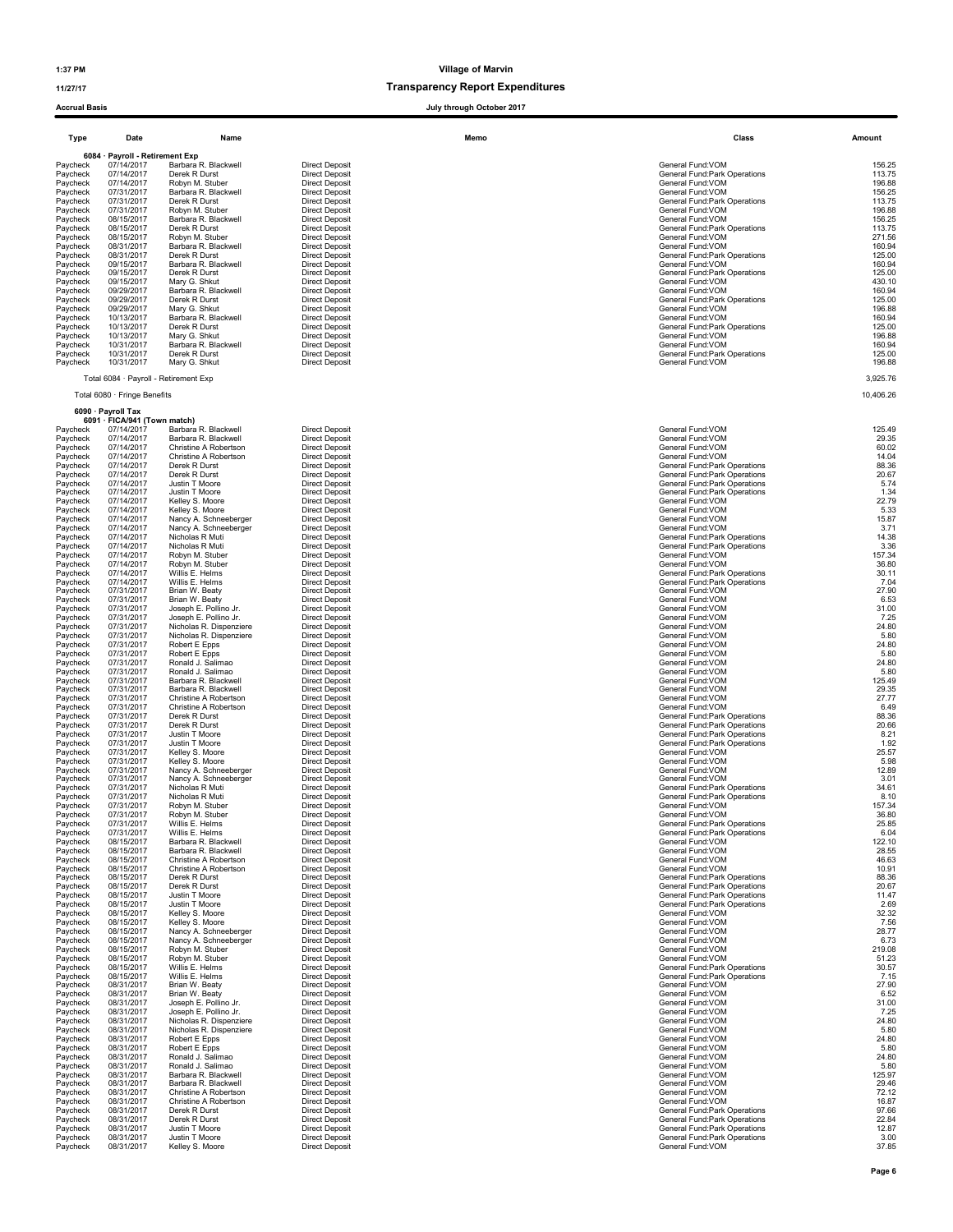11/27/17 Transparency Report Expenditures

Accrual Basis July through October 2017

| 08/31/2017<br>Kelley S. Moore<br><b>Direct Deposit</b><br>General Fund:VOM<br>Paycheck<br>Paycheck<br>08/31/2017<br>Nancy A. Schneeberger<br><b>Direct Deposit</b><br>General Fund:VOM<br>Paycheck<br>08/31/2017<br>Nancy A. Schneeberger<br><b>Direct Deposit</b><br>General Fund:VOM<br>Paycheck<br>08/31/2017<br>Willis E. Helms<br><b>Direct Deposit</b><br>General Fund:Park Operations<br>Paycheck<br>08/31/2017<br>Willis E. Helms<br><b>Direct Deposit</b><br>General Fund: Park Operations<br>Paycheck<br>09/15/2017<br>Barbara R. Blackwell<br><b>Direct Deposit</b><br>General Fund: VOM<br>Paycheck<br>09/15/2017<br>Barbara R. Blackwell<br><b>Direct Deposit</b><br>General Fund:VOM<br>09/15/2017<br>Paycheck<br>Christine A Robertson<br><b>Direct Deposit</b><br>General Fund:VOM<br>Paycheck<br>09/15/2017<br>Christine A Robertson<br><b>Direct Deposit</b><br>General Fund:VOM<br>Paycheck<br>09/15/2017<br>Derek R Durst<br><b>Direct Deposit</b><br>General Fund: Park Operations<br>09/15/2017<br>Derek R Durst<br>Paycheck<br><b>Direct Deposit</b><br>General Fund: Park Operations<br>Paycheck<br>09/15/2017<br>Justin T Moore<br><b>Direct Deposit</b><br>General Fund:Park Operations<br>09/15/2017<br>Justin T Moore<br>Paycheck<br><b>Direct Deposit</b><br>General Fund:Park Operations<br>Paycheck<br>09/15/2017<br>Kelley S. Moore<br><b>Direct Deposit</b><br>General Fund: VOM<br>Paycheck<br>09/15/2017<br>Kelley S. Moore<br><b>Direct Deposit</b><br>General Fund:VOM<br>Paycheck<br>09/15/2017<br>Mary G. Shkut<br><b>Direct Deposit</b><br>General Fund: VOM<br>Paycheck<br>09/15/2017<br>Mary G. Shkut<br><b>Direct Deposit</b><br>General Fund: VOM<br>09/15/2017<br>Paycheck<br>Nancy A. Schneeberger<br><b>Direct Deposit</b><br>General Fund: VOM<br>Paycheck<br>09/15/2017<br>Nancy A. Schneeberger<br><b>Direct Deposit</b><br>General Fund: VOM<br>09/15/2017<br>Paycheck<br>Willis E. Helms<br><b>Direct Deposit</b><br>General Fund:Park Operations<br>09/15/2017<br>Willis E. Helms<br>Paycheck<br><b>Direct Deposit</b><br>General Fund:Park Operations<br>Paycheck<br>09/29/2017<br>Brian W. Beaty<br><b>Direct Deposit</b><br>General Fund: VOM<br>Paycheck<br>09/29/2017<br>Brian W. Beaty<br><b>Direct Deposit</b><br>General Fund: VOM<br>Paycheck<br>General Fund: VOM<br>09/29/2017<br>Joseph E. Pollino Jr.<br><b>Direct Deposit</b><br>Paycheck<br>09/29/2017<br>Joseph E. Pollino Jr.<br>General Fund: VOM<br><b>Direct Deposit</b><br>Paycheck<br>09/29/2017<br>Nicholas R. Dispenziere<br><b>Direct Deposit</b><br>General Fund:VOM<br>Paycheck<br>09/29/2017<br>Nicholas R. Dispenziere<br><b>Direct Deposit</b><br>General Fund:VOM<br>Paycheck<br>09/29/2017<br><b>Direct Deposit</b><br>General Fund:VOM<br>Robert E Epps<br>Paycheck<br>09/29/2017<br>Robert E Epps<br><b>Direct Deposit</b><br>General Fund:VOM<br>Paycheck<br>09/29/2017<br>Ronald J. Salimao<br><b>Direct Deposit</b><br>General Fund: VOM<br>Paycheck<br>09/29/2017<br>General Fund:VOM<br>Ronald J. Salimao<br><b>Direct Deposit</b><br>Paycheck<br>09/29/2017<br>Barbara R. Blackwell<br><b>Direct Deposit</b><br>General Fund:VOM<br>Paycheck<br>09/29/2017<br>Barbara R. Blackwell<br><b>Direct Deposit</b><br>General Fund:VOM<br>Paycheck<br>09/29/2017<br>Christine A Robertson<br>General Fund:VOM<br><b>Direct Deposit</b><br>Paycheck<br>09/29/2017<br>Christine A Robertson<br><b>Direct Deposit</b><br>General Fund:VOM<br>Derek R Durst<br>Paycheck<br>09/29/2017<br><b>Direct Deposit</b><br>General Fund: Park Operations<br>Derek R Durst<br>Paycheck<br>09/29/2017<br><b>Direct Deposit</b><br>General Fund: Park Operations<br>Justin T Moore<br>Paycheck<br>09/29/2017<br><b>Direct Deposit</b><br>General Fund:Park Operations<br>Justin T Moore<br>Paycheck<br>09/29/2017<br><b>Direct Deposit</b><br>General Fund:Park Operations<br>Paycheck<br>09/29/2017<br>Kelley S. Moore<br>General Fund: VOM<br><b>Direct Deposit</b><br>Paycheck<br>09/29/2017<br>Kelley S. Moore<br><b>Direct Deposit</b><br>General Fund: VOM<br>Paycheck<br>09/29/2017<br>Mary G. Shkut<br><b>Direct Deposit</b><br>General Fund: VOM<br>09/29/2017<br>Paycheck<br>Mary G. Shkut<br><b>Direct Deposit</b><br>General Fund:VOM<br>Paycheck<br>09/29/2017<br>General Fund:VOM<br>Nancy A. Schneeberger<br><b>Direct Deposit</b><br>09/29/2017<br>Paycheck<br>Nancy A. Schneeberger<br><b>Direct Deposit</b><br>General Fund:VOM<br>Paycheck<br>09/29/2017<br>Willis E. Helms<br><b>Direct Deposit</b><br>General Fund:Park Operations<br>Paycheck<br>09/29/2017<br>Willis E. Helms<br><b>Direct Deposit</b><br>General Fund:Park Operations<br>Paycheck<br>10/06/2017<br>Edward N. Query<br>General Fund:VOM<br>General Fund:VOM<br>Paycheck<br>10/06/2017<br>Edward N. Query<br>Paycheck<br>10/06/2017<br>General Fund:VOM<br>Jennifer Slotten<br>Paycheck<br>10/06/2017<br>Jennifer Slotten<br>General Fund:VOM<br>Paycheck<br>10/06/2017<br>Thomas E Traub<br>General Fund:VOM<br>Paycheck<br>10/06/2017<br>General Fund:VOM<br>Thomas E Traub<br>Paycheck<br>10/13/2017<br>Barbara R. Blackwell<br><b>Direct Deposit</b><br>General Fund:VOM<br>Paycheck<br>10/13/2017<br>Barbara R. Blackwell<br><b>Direct Deposit</b><br>General Fund: VOM<br>Paycheck<br>10/13/2017<br>General Fund: VOM<br>Christine A Robertson<br><b>Direct Deposit</b><br>Paycheck<br>10/13/2017<br>Christine A Robertson<br><b>Direct Deposit</b><br>General Fund: VOM<br>10/13/2017<br>Paycheck<br>Derek R Durst<br><b>Direct Deposit</b><br>General Fund: Park Operations<br>Paycheck<br>10/13/2017<br>Derek R Durst<br>General Fund: Park Operations<br><b>Direct Deposit</b><br>Paycheck<br>10/13/2017<br>Justin T Moore<br><b>Direct Deposit</b><br>General Fund:Park Operations<br>10/13/2017<br>Justin T Moore<br>General Fund:Park Operations<br>Paycheck<br><b>Direct Deposit</b><br>Kelley S. Moore<br>General Fund:VOM<br>Paycheck<br>10/13/2017<br><b>Direct Deposit</b><br>10/13/2017<br>General Fund:VOM<br>Paycheck<br>Kelley S. Moore<br><b>Direct Deposit</b><br>10/13/2017<br>Paycheck<br>Mary G. Shkut<br><b>Direct Deposit</b><br>General Fund:VOM<br>Paycheck<br>10/13/2017<br>Mary G. Shkut<br><b>Direct Deposit</b><br>General Fund:VOM<br>Paycheck<br>10/13/2017<br>Nancy A. Schneeberger<br><b>Direct Deposit</b><br>General Fund: VOM<br>Paycheck<br>10/13/2017<br>Nancy A. Schneeberger<br><b>Direct Deposit</b><br>General Fund: VOM<br>10/13/2017<br>Paycheck<br>Timothy Lockwood<br><b>Direct Deposit</b><br>General Fund: Park Operations<br>Paycheck<br>10/13/2017<br>Timothy Lockwood<br><b>Direct Deposit</b><br>General Fund: Park Operations<br>Paycheck<br>10/13/2017<br>Willis E. Helms<br><b>Direct Deposit</b><br>General Fund:Park Operations<br>10/13/2017<br>Paycheck<br>Willis E. Helms<br><b>Direct Deposit</b><br>General Fund:Park Operations<br>Paycheck<br>10/31/2017<br>Brian W. Beaty<br>General Fund: VOM<br><b>Direct Deposit</b><br>Paycheck<br>10/31/2017<br>Brian W. Beaty<br><b>Direct Deposit</b><br>General Fund:VOM<br>10/31/2017<br>Joseph E. Pollino Jr.<br><b>Direct Deposit</b><br>General Fund:VOM<br>Paycheck<br>10/31/2017<br>Joseph E. Pollino Jr.<br>Paycheck<br><b>Direct Deposit</b><br>General Fund: VOM<br>10/31/2017<br><b>Direct Deposit</b><br>Paycheck<br>Nicholas R. Dispenziere<br>General Fund:VOM<br>Paycheck<br>10/31/2017<br>Nicholas R. Dispenziere<br><b>Direct Deposit</b><br>General Fund:VOM<br>Paycheck<br>10/31/2017<br>Robert E Epps<br><b>Direct Deposit</b><br>General Fund:VOM<br>Paycheck<br>10/31/2017<br>Robert E Epps<br><b>Direct Deposit</b><br>General Fund:VOM<br>Paycheck<br>10/31/2017<br>General Fund:VOM<br>Ronald J. Salimao<br><b>Direct Deposit</b><br>10/31/2017<br>General Fund:VOM<br>Paycheck<br>Ronald J. Salimao<br><b>Direct Deposit</b><br>Paycheck<br>10/31/2017<br>Barbara R. Blackwell<br><b>Direct Deposit</b><br>General Fund:VOM<br>10/31/2017<br>General Fund: VOM<br>Paycheck<br>Barbara R. Blackwell<br><b>Direct Deposit</b><br>Paycheck<br>10/31/2017<br>Christine A Robertson<br><b>Direct Deposit</b><br>General Fund:VOM<br>Paycheck<br>10/31/2017<br>Christine A Robertson<br><b>Direct Deposit</b><br>General Fund:VOM<br>10/31/2017<br>Derek R Durst<br>General Fund: Park Operations<br>Paycheck<br><b>Direct Deposit</b><br>10/31/2017<br>Derek R Durst<br>Paycheck<br><b>Direct Deposit</b><br>General Fund: Park Operations<br>10/31/2017<br>Justin T Moore<br><b>Direct Deposit</b><br>General Fund:Park Operations<br>Paycheck<br>10/31/2017<br>Justin T Moore<br>Paycheck<br><b>Direct Deposit</b><br>General Fund:Park Operations<br>10/31/2017<br>Kelley S. Moore<br>Paycheck<br><b>Direct Deposit</b><br>General Fund: VOM<br>Paycheck<br>10/31/2017<br>Kelley S. Moore<br><b>Direct Deposit</b><br>General Fund:VOM<br>Paycheck<br>10/31/2017<br>Mary G. Shkut<br>General Fund:VOM<br><b>Direct Deposit</b><br>10/31/2017<br>General Fund:VOM<br>Paycheck<br>Mary G. Shkut<br><b>Direct Deposit</b><br>10/31/2017<br>General Fund:VOM<br>Paycheck<br>Nancy A. Schneeberger<br><b>Direct Deposit</b><br>10/31/2017<br>Paycheck<br>Nancy A. Schneeberger<br><b>Direct Deposit</b><br>General Fund:VOM<br>10/31/2017<br>General Fund:Park Operations<br>Paycheck<br>Timothy Lockwood<br><b>Direct Deposit</b><br>Paycheck<br>10/31/2017<br><b>Timothy Lockwood</b><br><b>Direct Deposit</b><br>General Fund: Park Operations<br>Paycheck<br>10/31/2017<br>Willis E. Helms<br><b>Direct Deposit</b><br>General Fund:Park Operations | <b>Type</b> | Date       | Name            |                       | Memo | Class                        | Amount          |
|------------------------------------------------------------------------------------------------------------------------------------------------------------------------------------------------------------------------------------------------------------------------------------------------------------------------------------------------------------------------------------------------------------------------------------------------------------------------------------------------------------------------------------------------------------------------------------------------------------------------------------------------------------------------------------------------------------------------------------------------------------------------------------------------------------------------------------------------------------------------------------------------------------------------------------------------------------------------------------------------------------------------------------------------------------------------------------------------------------------------------------------------------------------------------------------------------------------------------------------------------------------------------------------------------------------------------------------------------------------------------------------------------------------------------------------------------------------------------------------------------------------------------------------------------------------------------------------------------------------------------------------------------------------------------------------------------------------------------------------------------------------------------------------------------------------------------------------------------------------------------------------------------------------------------------------------------------------------------------------------------------------------------------------------------------------------------------------------------------------------------------------------------------------------------------------------------------------------------------------------------------------------------------------------------------------------------------------------------------------------------------------------------------------------------------------------------------------------------------------------------------------------------------------------------------------------------------------------------------------------------------------------------------------------------------------------------------------------------------------------------------------------------------------------------------------------------------------------------------------------------------------------------------------------------------------------------------------------------------------------------------------------------------------------------------------------------------------------------------------------------------------------------------------------------------------------------------------------------------------------------------------------------------------------------------------------------------------------------------------------------------------------------------------------------------------------------------------------------------------------------------------------------------------------------------------------------------------------------------------------------------------------------------------------------------------------------------------------------------------------------------------------------------------------------------------------------------------------------------------------------------------------------------------------------------------------------------------------------------------------------------------------------------------------------------------------------------------------------------------------------------------------------------------------------------------------------------------------------------------------------------------------------------------------------------------------------------------------------------------------------------------------------------------------------------------------------------------------------------------------------------------------------------------------------------------------------------------------------------------------------------------------------------------------------------------------------------------------------------------------------------------------------------------------------------------------------------------------------------------------------------------------------------------------------------------------------------------------------------------------------------------------------------------------------------------------------------------------------------------------------------------------------------------------------------------------------------------------------------------------------------------------------------------------------------------------------------------------------------------------------------------------------------------------------------------------------------------------------------------------------------------------------------------------------------------------------------------------------------------------------------------------------------------------------------------------------------------------------------------------------------------------------------------------------------------------------------------------------------------------------------------------------------------------------------------------------------------------------------------------------------------------------------------------------------------------------------------------------------------------------------------------------------------------------------------------------------------------------------------------------------------------------------------------------------------------------------------------------------------------------------------------------------------------------------------------------------------------------------------------------------------------------------------------------------------------------------------------------------------------------------------------------------------------------------------------------------------------------------------------------------------------------------------------------------------------------------------------------------------------------------------------------------------------------------------------------------------------------------------------------------------------------------------------------------------------------------------------------------------------------------------------------------------------------------------------------------------------------------------------------------------------------------------------------------------------------------------------------------------------------------------------------------------------------------------------------------------------------------------------------------------------------------------------------------------------------------------------------------------------------------------------------------------------------------------------------------------------------------------------------------------------------------------------------------------------------------------------------------------------------------------------------------------------------------------------------------------------------------------------------------------------------------------------------------------------------------------------------------------------------------------------------------------------------------------------------------------------------------------------------------------------------------------------------------------------------------------------------------------------------------------------------------------------------------------------------------------------------------------------------------------------------------------------------------------------------------------------------------------------------------------------------------------------------------------------------------------------------------------------------------------------------------------------------------------------------------------------------------------------------------------------------------------------------------------------------------------------------------------------------------------------------------------------------------------------------------------------------------------------------------------------------------------------------------------------------------------------------------------------------------------------------------------------------------------------------------------------------------------------------------------------------------------------------------------------------------------------------------------------------------------------------------------------------------------------------------------------------|-------------|------------|-----------------|-----------------------|------|------------------------------|-----------------|
|                                                                                                                                                                                                                                                                                                                                                                                                                                                                                                                                                                                                                                                                                                                                                                                                                                                                                                                                                                                                                                                                                                                                                                                                                                                                                                                                                                                                                                                                                                                                                                                                                                                                                                                                                                                                                                                                                                                                                                                                                                                                                                                                                                                                                                                                                                                                                                                                                                                                                                                                                                                                                                                                                                                                                                                                                                                                                                                                                                                                                                                                                                                                                                                                                                                                                                                                                                                                                                                                                                                                                                                                                                                                                                                                                                                                                                                                                                                                                                                                                                                                                                                                                                                                                                                                                                                                                                                                                                                                                                                                                                                                                                                                                                                                                                                                                                                                                                                                                                                                                                                                                                                                                                                                                                                                                                                                                                                                                                                                                                                                                                                                                                                                                                                                                                                                                                                                                                                                                                                                                                                                                                                                                                                                                                                                                                                                                                                                                                                                                                                                                                                                                                                                                                                                                                                                                                                                                                                                                                                                                                                                                                                                                                                                                                                                                                                                                                                                                                                                                                                                                                                                                                                                                                                                                                                                                                                                                                                                                                                                                                                                                                                                                                                                                                                                                                                                                                                                                                                                                                                                                                                                                                                                                                                                                                                                                                                                                                                                                                                                                                                                                                                                                                                                                                                                                                                                                                                                                                                                                                                                                                                                      |             |            |                 |                       |      |                              | 8.85            |
|                                                                                                                                                                                                                                                                                                                                                                                                                                                                                                                                                                                                                                                                                                                                                                                                                                                                                                                                                                                                                                                                                                                                                                                                                                                                                                                                                                                                                                                                                                                                                                                                                                                                                                                                                                                                                                                                                                                                                                                                                                                                                                                                                                                                                                                                                                                                                                                                                                                                                                                                                                                                                                                                                                                                                                                                                                                                                                                                                                                                                                                                                                                                                                                                                                                                                                                                                                                                                                                                                                                                                                                                                                                                                                                                                                                                                                                                                                                                                                                                                                                                                                                                                                                                                                                                                                                                                                                                                                                                                                                                                                                                                                                                                                                                                                                                                                                                                                                                                                                                                                                                                                                                                                                                                                                                                                                                                                                                                                                                                                                                                                                                                                                                                                                                                                                                                                                                                                                                                                                                                                                                                                                                                                                                                                                                                                                                                                                                                                                                                                                                                                                                                                                                                                                                                                                                                                                                                                                                                                                                                                                                                                                                                                                                                                                                                                                                                                                                                                                                                                                                                                                                                                                                                                                                                                                                                                                                                                                                                                                                                                                                                                                                                                                                                                                                                                                                                                                                                                                                                                                                                                                                                                                                                                                                                                                                                                                                                                                                                                                                                                                                                                                                                                                                                                                                                                                                                                                                                                                                                                                                                                                                      |             |            |                 |                       |      |                              | 42.97<br>10.05  |
|                                                                                                                                                                                                                                                                                                                                                                                                                                                                                                                                                                                                                                                                                                                                                                                                                                                                                                                                                                                                                                                                                                                                                                                                                                                                                                                                                                                                                                                                                                                                                                                                                                                                                                                                                                                                                                                                                                                                                                                                                                                                                                                                                                                                                                                                                                                                                                                                                                                                                                                                                                                                                                                                                                                                                                                                                                                                                                                                                                                                                                                                                                                                                                                                                                                                                                                                                                                                                                                                                                                                                                                                                                                                                                                                                                                                                                                                                                                                                                                                                                                                                                                                                                                                                                                                                                                                                                                                                                                                                                                                                                                                                                                                                                                                                                                                                                                                                                                                                                                                                                                                                                                                                                                                                                                                                                                                                                                                                                                                                                                                                                                                                                                                                                                                                                                                                                                                                                                                                                                                                                                                                                                                                                                                                                                                                                                                                                                                                                                                                                                                                                                                                                                                                                                                                                                                                                                                                                                                                                                                                                                                                                                                                                                                                                                                                                                                                                                                                                                                                                                                                                                                                                                                                                                                                                                                                                                                                                                                                                                                                                                                                                                                                                                                                                                                                                                                                                                                                                                                                                                                                                                                                                                                                                                                                                                                                                                                                                                                                                                                                                                                                                                                                                                                                                                                                                                                                                                                                                                                                                                                                                                                      |             |            |                 |                       |      |                              | 45.33           |
|                                                                                                                                                                                                                                                                                                                                                                                                                                                                                                                                                                                                                                                                                                                                                                                                                                                                                                                                                                                                                                                                                                                                                                                                                                                                                                                                                                                                                                                                                                                                                                                                                                                                                                                                                                                                                                                                                                                                                                                                                                                                                                                                                                                                                                                                                                                                                                                                                                                                                                                                                                                                                                                                                                                                                                                                                                                                                                                                                                                                                                                                                                                                                                                                                                                                                                                                                                                                                                                                                                                                                                                                                                                                                                                                                                                                                                                                                                                                                                                                                                                                                                                                                                                                                                                                                                                                                                                                                                                                                                                                                                                                                                                                                                                                                                                                                                                                                                                                                                                                                                                                                                                                                                                                                                                                                                                                                                                                                                                                                                                                                                                                                                                                                                                                                                                                                                                                                                                                                                                                                                                                                                                                                                                                                                                                                                                                                                                                                                                                                                                                                                                                                                                                                                                                                                                                                                                                                                                                                                                                                                                                                                                                                                                                                                                                                                                                                                                                                                                                                                                                                                                                                                                                                                                                                                                                                                                                                                                                                                                                                                                                                                                                                                                                                                                                                                                                                                                                                                                                                                                                                                                                                                                                                                                                                                                                                                                                                                                                                                                                                                                                                                                                                                                                                                                                                                                                                                                                                                                                                                                                                                                                      |             |            |                 |                       |      |                              | 10.61           |
|                                                                                                                                                                                                                                                                                                                                                                                                                                                                                                                                                                                                                                                                                                                                                                                                                                                                                                                                                                                                                                                                                                                                                                                                                                                                                                                                                                                                                                                                                                                                                                                                                                                                                                                                                                                                                                                                                                                                                                                                                                                                                                                                                                                                                                                                                                                                                                                                                                                                                                                                                                                                                                                                                                                                                                                                                                                                                                                                                                                                                                                                                                                                                                                                                                                                                                                                                                                                                                                                                                                                                                                                                                                                                                                                                                                                                                                                                                                                                                                                                                                                                                                                                                                                                                                                                                                                                                                                                                                                                                                                                                                                                                                                                                                                                                                                                                                                                                                                                                                                                                                                                                                                                                                                                                                                                                                                                                                                                                                                                                                                                                                                                                                                                                                                                                                                                                                                                                                                                                                                                                                                                                                                                                                                                                                                                                                                                                                                                                                                                                                                                                                                                                                                                                                                                                                                                                                                                                                                                                                                                                                                                                                                                                                                                                                                                                                                                                                                                                                                                                                                                                                                                                                                                                                                                                                                                                                                                                                                                                                                                                                                                                                                                                                                                                                                                                                                                                                                                                                                                                                                                                                                                                                                                                                                                                                                                                                                                                                                                                                                                                                                                                                                                                                                                                                                                                                                                                                                                                                                                                                                                                                                      |             |            |                 |                       |      |                              | 127.64<br>29.85 |
|                                                                                                                                                                                                                                                                                                                                                                                                                                                                                                                                                                                                                                                                                                                                                                                                                                                                                                                                                                                                                                                                                                                                                                                                                                                                                                                                                                                                                                                                                                                                                                                                                                                                                                                                                                                                                                                                                                                                                                                                                                                                                                                                                                                                                                                                                                                                                                                                                                                                                                                                                                                                                                                                                                                                                                                                                                                                                                                                                                                                                                                                                                                                                                                                                                                                                                                                                                                                                                                                                                                                                                                                                                                                                                                                                                                                                                                                                                                                                                                                                                                                                                                                                                                                                                                                                                                                                                                                                                                                                                                                                                                                                                                                                                                                                                                                                                                                                                                                                                                                                                                                                                                                                                                                                                                                                                                                                                                                                                                                                                                                                                                                                                                                                                                                                                                                                                                                                                                                                                                                                                                                                                                                                                                                                                                                                                                                                                                                                                                                                                                                                                                                                                                                                                                                                                                                                                                                                                                                                                                                                                                                                                                                                                                                                                                                                                                                                                                                                                                                                                                                                                                                                                                                                                                                                                                                                                                                                                                                                                                                                                                                                                                                                                                                                                                                                                                                                                                                                                                                                                                                                                                                                                                                                                                                                                                                                                                                                                                                                                                                                                                                                                                                                                                                                                                                                                                                                                                                                                                                                                                                                                                                      |             |            |                 |                       |      |                              | 40.41           |
|                                                                                                                                                                                                                                                                                                                                                                                                                                                                                                                                                                                                                                                                                                                                                                                                                                                                                                                                                                                                                                                                                                                                                                                                                                                                                                                                                                                                                                                                                                                                                                                                                                                                                                                                                                                                                                                                                                                                                                                                                                                                                                                                                                                                                                                                                                                                                                                                                                                                                                                                                                                                                                                                                                                                                                                                                                                                                                                                                                                                                                                                                                                                                                                                                                                                                                                                                                                                                                                                                                                                                                                                                                                                                                                                                                                                                                                                                                                                                                                                                                                                                                                                                                                                                                                                                                                                                                                                                                                                                                                                                                                                                                                                                                                                                                                                                                                                                                                                                                                                                                                                                                                                                                                                                                                                                                                                                                                                                                                                                                                                                                                                                                                                                                                                                                                                                                                                                                                                                                                                                                                                                                                                                                                                                                                                                                                                                                                                                                                                                                                                                                                                                                                                                                                                                                                                                                                                                                                                                                                                                                                                                                                                                                                                                                                                                                                                                                                                                                                                                                                                                                                                                                                                                                                                                                                                                                                                                                                                                                                                                                                                                                                                                                                                                                                                                                                                                                                                                                                                                                                                                                                                                                                                                                                                                                                                                                                                                                                                                                                                                                                                                                                                                                                                                                                                                                                                                                                                                                                                                                                                                                                                      |             |            |                 |                       |      |                              | 9.45            |
|                                                                                                                                                                                                                                                                                                                                                                                                                                                                                                                                                                                                                                                                                                                                                                                                                                                                                                                                                                                                                                                                                                                                                                                                                                                                                                                                                                                                                                                                                                                                                                                                                                                                                                                                                                                                                                                                                                                                                                                                                                                                                                                                                                                                                                                                                                                                                                                                                                                                                                                                                                                                                                                                                                                                                                                                                                                                                                                                                                                                                                                                                                                                                                                                                                                                                                                                                                                                                                                                                                                                                                                                                                                                                                                                                                                                                                                                                                                                                                                                                                                                                                                                                                                                                                                                                                                                                                                                                                                                                                                                                                                                                                                                                                                                                                                                                                                                                                                                                                                                                                                                                                                                                                                                                                                                                                                                                                                                                                                                                                                                                                                                                                                                                                                                                                                                                                                                                                                                                                                                                                                                                                                                                                                                                                                                                                                                                                                                                                                                                                                                                                                                                                                                                                                                                                                                                                                                                                                                                                                                                                                                                                                                                                                                                                                                                                                                                                                                                                                                                                                                                                                                                                                                                                                                                                                                                                                                                                                                                                                                                                                                                                                                                                                                                                                                                                                                                                                                                                                                                                                                                                                                                                                                                                                                                                                                                                                                                                                                                                                                                                                                                                                                                                                                                                                                                                                                                                                                                                                                                                                                                                                                      |             |            |                 |                       |      |                              | 97.66<br>22.84  |
|                                                                                                                                                                                                                                                                                                                                                                                                                                                                                                                                                                                                                                                                                                                                                                                                                                                                                                                                                                                                                                                                                                                                                                                                                                                                                                                                                                                                                                                                                                                                                                                                                                                                                                                                                                                                                                                                                                                                                                                                                                                                                                                                                                                                                                                                                                                                                                                                                                                                                                                                                                                                                                                                                                                                                                                                                                                                                                                                                                                                                                                                                                                                                                                                                                                                                                                                                                                                                                                                                                                                                                                                                                                                                                                                                                                                                                                                                                                                                                                                                                                                                                                                                                                                                                                                                                                                                                                                                                                                                                                                                                                                                                                                                                                                                                                                                                                                                                                                                                                                                                                                                                                                                                                                                                                                                                                                                                                                                                                                                                                                                                                                                                                                                                                                                                                                                                                                                                                                                                                                                                                                                                                                                                                                                                                                                                                                                                                                                                                                                                                                                                                                                                                                                                                                                                                                                                                                                                                                                                                                                                                                                                                                                                                                                                                                                                                                                                                                                                                                                                                                                                                                                                                                                                                                                                                                                                                                                                                                                                                                                                                                                                                                                                                                                                                                                                                                                                                                                                                                                                                                                                                                                                                                                                                                                                                                                                                                                                                                                                                                                                                                                                                                                                                                                                                                                                                                                                                                                                                                                                                                                                                                      |             |            |                 |                       |      |                              | 7.75            |
|                                                                                                                                                                                                                                                                                                                                                                                                                                                                                                                                                                                                                                                                                                                                                                                                                                                                                                                                                                                                                                                                                                                                                                                                                                                                                                                                                                                                                                                                                                                                                                                                                                                                                                                                                                                                                                                                                                                                                                                                                                                                                                                                                                                                                                                                                                                                                                                                                                                                                                                                                                                                                                                                                                                                                                                                                                                                                                                                                                                                                                                                                                                                                                                                                                                                                                                                                                                                                                                                                                                                                                                                                                                                                                                                                                                                                                                                                                                                                                                                                                                                                                                                                                                                                                                                                                                                                                                                                                                                                                                                                                                                                                                                                                                                                                                                                                                                                                                                                                                                                                                                                                                                                                                                                                                                                                                                                                                                                                                                                                                                                                                                                                                                                                                                                                                                                                                                                                                                                                                                                                                                                                                                                                                                                                                                                                                                                                                                                                                                                                                                                                                                                                                                                                                                                                                                                                                                                                                                                                                                                                                                                                                                                                                                                                                                                                                                                                                                                                                                                                                                                                                                                                                                                                                                                                                                                                                                                                                                                                                                                                                                                                                                                                                                                                                                                                                                                                                                                                                                                                                                                                                                                                                                                                                                                                                                                                                                                                                                                                                                                                                                                                                                                                                                                                                                                                                                                                                                                                                                                                                                                                                                      |             |            |                 |                       |      |                              | 1.82            |
|                                                                                                                                                                                                                                                                                                                                                                                                                                                                                                                                                                                                                                                                                                                                                                                                                                                                                                                                                                                                                                                                                                                                                                                                                                                                                                                                                                                                                                                                                                                                                                                                                                                                                                                                                                                                                                                                                                                                                                                                                                                                                                                                                                                                                                                                                                                                                                                                                                                                                                                                                                                                                                                                                                                                                                                                                                                                                                                                                                                                                                                                                                                                                                                                                                                                                                                                                                                                                                                                                                                                                                                                                                                                                                                                                                                                                                                                                                                                                                                                                                                                                                                                                                                                                                                                                                                                                                                                                                                                                                                                                                                                                                                                                                                                                                                                                                                                                                                                                                                                                                                                                                                                                                                                                                                                                                                                                                                                                                                                                                                                                                                                                                                                                                                                                                                                                                                                                                                                                                                                                                                                                                                                                                                                                                                                                                                                                                                                                                                                                                                                                                                                                                                                                                                                                                                                                                                                                                                                                                                                                                                                                                                                                                                                                                                                                                                                                                                                                                                                                                                                                                                                                                                                                                                                                                                                                                                                                                                                                                                                                                                                                                                                                                                                                                                                                                                                                                                                                                                                                                                                                                                                                                                                                                                                                                                                                                                                                                                                                                                                                                                                                                                                                                                                                                                                                                                                                                                                                                                                                                                                                                                                      |             |            |                 |                       |      |                              | 43.73           |
|                                                                                                                                                                                                                                                                                                                                                                                                                                                                                                                                                                                                                                                                                                                                                                                                                                                                                                                                                                                                                                                                                                                                                                                                                                                                                                                                                                                                                                                                                                                                                                                                                                                                                                                                                                                                                                                                                                                                                                                                                                                                                                                                                                                                                                                                                                                                                                                                                                                                                                                                                                                                                                                                                                                                                                                                                                                                                                                                                                                                                                                                                                                                                                                                                                                                                                                                                                                                                                                                                                                                                                                                                                                                                                                                                                                                                                                                                                                                                                                                                                                                                                                                                                                                                                                                                                                                                                                                                                                                                                                                                                                                                                                                                                                                                                                                                                                                                                                                                                                                                                                                                                                                                                                                                                                                                                                                                                                                                                                                                                                                                                                                                                                                                                                                                                                                                                                                                                                                                                                                                                                                                                                                                                                                                                                                                                                                                                                                                                                                                                                                                                                                                                                                                                                                                                                                                                                                                                                                                                                                                                                                                                                                                                                                                                                                                                                                                                                                                                                                                                                                                                                                                                                                                                                                                                                                                                                                                                                                                                                                                                                                                                                                                                                                                                                                                                                                                                                                                                                                                                                                                                                                                                                                                                                                                                                                                                                                                                                                                                                                                                                                                                                                                                                                                                                                                                                                                                                                                                                                                                                                                                                                      |             |            |                 |                       |      |                              | 10.23<br>355.54 |
|                                                                                                                                                                                                                                                                                                                                                                                                                                                                                                                                                                                                                                                                                                                                                                                                                                                                                                                                                                                                                                                                                                                                                                                                                                                                                                                                                                                                                                                                                                                                                                                                                                                                                                                                                                                                                                                                                                                                                                                                                                                                                                                                                                                                                                                                                                                                                                                                                                                                                                                                                                                                                                                                                                                                                                                                                                                                                                                                                                                                                                                                                                                                                                                                                                                                                                                                                                                                                                                                                                                                                                                                                                                                                                                                                                                                                                                                                                                                                                                                                                                                                                                                                                                                                                                                                                                                                                                                                                                                                                                                                                                                                                                                                                                                                                                                                                                                                                                                                                                                                                                                                                                                                                                                                                                                                                                                                                                                                                                                                                                                                                                                                                                                                                                                                                                                                                                                                                                                                                                                                                                                                                                                                                                                                                                                                                                                                                                                                                                                                                                                                                                                                                                                                                                                                                                                                                                                                                                                                                                                                                                                                                                                                                                                                                                                                                                                                                                                                                                                                                                                                                                                                                                                                                                                                                                                                                                                                                                                                                                                                                                                                                                                                                                                                                                                                                                                                                                                                                                                                                                                                                                                                                                                                                                                                                                                                                                                                                                                                                                                                                                                                                                                                                                                                                                                                                                                                                                                                                                                                                                                                                                                      |             |            |                 |                       |      |                              | 83.15           |
|                                                                                                                                                                                                                                                                                                                                                                                                                                                                                                                                                                                                                                                                                                                                                                                                                                                                                                                                                                                                                                                                                                                                                                                                                                                                                                                                                                                                                                                                                                                                                                                                                                                                                                                                                                                                                                                                                                                                                                                                                                                                                                                                                                                                                                                                                                                                                                                                                                                                                                                                                                                                                                                                                                                                                                                                                                                                                                                                                                                                                                                                                                                                                                                                                                                                                                                                                                                                                                                                                                                                                                                                                                                                                                                                                                                                                                                                                                                                                                                                                                                                                                                                                                                                                                                                                                                                                                                                                                                                                                                                                                                                                                                                                                                                                                                                                                                                                                                                                                                                                                                                                                                                                                                                                                                                                                                                                                                                                                                                                                                                                                                                                                                                                                                                                                                                                                                                                                                                                                                                                                                                                                                                                                                                                                                                                                                                                                                                                                                                                                                                                                                                                                                                                                                                                                                                                                                                                                                                                                                                                                                                                                                                                                                                                                                                                                                                                                                                                                                                                                                                                                                                                                                                                                                                                                                                                                                                                                                                                                                                                                                                                                                                                                                                                                                                                                                                                                                                                                                                                                                                                                                                                                                                                                                                                                                                                                                                                                                                                                                                                                                                                                                                                                                                                                                                                                                                                                                                                                                                                                                                                                                                      |             |            |                 |                       |      |                              | 35.04           |
|                                                                                                                                                                                                                                                                                                                                                                                                                                                                                                                                                                                                                                                                                                                                                                                                                                                                                                                                                                                                                                                                                                                                                                                                                                                                                                                                                                                                                                                                                                                                                                                                                                                                                                                                                                                                                                                                                                                                                                                                                                                                                                                                                                                                                                                                                                                                                                                                                                                                                                                                                                                                                                                                                                                                                                                                                                                                                                                                                                                                                                                                                                                                                                                                                                                                                                                                                                                                                                                                                                                                                                                                                                                                                                                                                                                                                                                                                                                                                                                                                                                                                                                                                                                                                                                                                                                                                                                                                                                                                                                                                                                                                                                                                                                                                                                                                                                                                                                                                                                                                                                                                                                                                                                                                                                                                                                                                                                                                                                                                                                                                                                                                                                                                                                                                                                                                                                                                                                                                                                                                                                                                                                                                                                                                                                                                                                                                                                                                                                                                                                                                                                                                                                                                                                                                                                                                                                                                                                                                                                                                                                                                                                                                                                                                                                                                                                                                                                                                                                                                                                                                                                                                                                                                                                                                                                                                                                                                                                                                                                                                                                                                                                                                                                                                                                                                                                                                                                                                                                                                                                                                                                                                                                                                                                                                                                                                                                                                                                                                                                                                                                                                                                                                                                                                                                                                                                                                                                                                                                                                                                                                                                                      |             |            |                 |                       |      |                              | 8.19<br>29.30   |
|                                                                                                                                                                                                                                                                                                                                                                                                                                                                                                                                                                                                                                                                                                                                                                                                                                                                                                                                                                                                                                                                                                                                                                                                                                                                                                                                                                                                                                                                                                                                                                                                                                                                                                                                                                                                                                                                                                                                                                                                                                                                                                                                                                                                                                                                                                                                                                                                                                                                                                                                                                                                                                                                                                                                                                                                                                                                                                                                                                                                                                                                                                                                                                                                                                                                                                                                                                                                                                                                                                                                                                                                                                                                                                                                                                                                                                                                                                                                                                                                                                                                                                                                                                                                                                                                                                                                                                                                                                                                                                                                                                                                                                                                                                                                                                                                                                                                                                                                                                                                                                                                                                                                                                                                                                                                                                                                                                                                                                                                                                                                                                                                                                                                                                                                                                                                                                                                                                                                                                                                                                                                                                                                                                                                                                                                                                                                                                                                                                                                                                                                                                                                                                                                                                                                                                                                                                                                                                                                                                                                                                                                                                                                                                                                                                                                                                                                                                                                                                                                                                                                                                                                                                                                                                                                                                                                                                                                                                                                                                                                                                                                                                                                                                                                                                                                                                                                                                                                                                                                                                                                                                                                                                                                                                                                                                                                                                                                                                                                                                                                                                                                                                                                                                                                                                                                                                                                                                                                                                                                                                                                                                                                      |             |            |                 |                       |      |                              | 6.85            |
|                                                                                                                                                                                                                                                                                                                                                                                                                                                                                                                                                                                                                                                                                                                                                                                                                                                                                                                                                                                                                                                                                                                                                                                                                                                                                                                                                                                                                                                                                                                                                                                                                                                                                                                                                                                                                                                                                                                                                                                                                                                                                                                                                                                                                                                                                                                                                                                                                                                                                                                                                                                                                                                                                                                                                                                                                                                                                                                                                                                                                                                                                                                                                                                                                                                                                                                                                                                                                                                                                                                                                                                                                                                                                                                                                                                                                                                                                                                                                                                                                                                                                                                                                                                                                                                                                                                                                                                                                                                                                                                                                                                                                                                                                                                                                                                                                                                                                                                                                                                                                                                                                                                                                                                                                                                                                                                                                                                                                                                                                                                                                                                                                                                                                                                                                                                                                                                                                                                                                                                                                                                                                                                                                                                                                                                                                                                                                                                                                                                                                                                                                                                                                                                                                                                                                                                                                                                                                                                                                                                                                                                                                                                                                                                                                                                                                                                                                                                                                                                                                                                                                                                                                                                                                                                                                                                                                                                                                                                                                                                                                                                                                                                                                                                                                                                                                                                                                                                                                                                                                                                                                                                                                                                                                                                                                                                                                                                                                                                                                                                                                                                                                                                                                                                                                                                                                                                                                                                                                                                                                                                                                                                                      |             |            |                 |                       |      |                              | 27.90           |
|                                                                                                                                                                                                                                                                                                                                                                                                                                                                                                                                                                                                                                                                                                                                                                                                                                                                                                                                                                                                                                                                                                                                                                                                                                                                                                                                                                                                                                                                                                                                                                                                                                                                                                                                                                                                                                                                                                                                                                                                                                                                                                                                                                                                                                                                                                                                                                                                                                                                                                                                                                                                                                                                                                                                                                                                                                                                                                                                                                                                                                                                                                                                                                                                                                                                                                                                                                                                                                                                                                                                                                                                                                                                                                                                                                                                                                                                                                                                                                                                                                                                                                                                                                                                                                                                                                                                                                                                                                                                                                                                                                                                                                                                                                                                                                                                                                                                                                                                                                                                                                                                                                                                                                                                                                                                                                                                                                                                                                                                                                                                                                                                                                                                                                                                                                                                                                                                                                                                                                                                                                                                                                                                                                                                                                                                                                                                                                                                                                                                                                                                                                                                                                                                                                                                                                                                                                                                                                                                                                                                                                                                                                                                                                                                                                                                                                                                                                                                                                                                                                                                                                                                                                                                                                                                                                                                                                                                                                                                                                                                                                                                                                                                                                                                                                                                                                                                                                                                                                                                                                                                                                                                                                                                                                                                                                                                                                                                                                                                                                                                                                                                                                                                                                                                                                                                                                                                                                                                                                                                                                                                                                                                      |             |            |                 |                       |      |                              | 6.53            |
|                                                                                                                                                                                                                                                                                                                                                                                                                                                                                                                                                                                                                                                                                                                                                                                                                                                                                                                                                                                                                                                                                                                                                                                                                                                                                                                                                                                                                                                                                                                                                                                                                                                                                                                                                                                                                                                                                                                                                                                                                                                                                                                                                                                                                                                                                                                                                                                                                                                                                                                                                                                                                                                                                                                                                                                                                                                                                                                                                                                                                                                                                                                                                                                                                                                                                                                                                                                                                                                                                                                                                                                                                                                                                                                                                                                                                                                                                                                                                                                                                                                                                                                                                                                                                                                                                                                                                                                                                                                                                                                                                                                                                                                                                                                                                                                                                                                                                                                                                                                                                                                                                                                                                                                                                                                                                                                                                                                                                                                                                                                                                                                                                                                                                                                                                                                                                                                                                                                                                                                                                                                                                                                                                                                                                                                                                                                                                                                                                                                                                                                                                                                                                                                                                                                                                                                                                                                                                                                                                                                                                                                                                                                                                                                                                                                                                                                                                                                                                                                                                                                                                                                                                                                                                                                                                                                                                                                                                                                                                                                                                                                                                                                                                                                                                                                                                                                                                                                                                                                                                                                                                                                                                                                                                                                                                                                                                                                                                                                                                                                                                                                                                                                                                                                                                                                                                                                                                                                                                                                                                                                                                                                                      |             |            |                 |                       |      |                              | 31.00<br>7.25   |
|                                                                                                                                                                                                                                                                                                                                                                                                                                                                                                                                                                                                                                                                                                                                                                                                                                                                                                                                                                                                                                                                                                                                                                                                                                                                                                                                                                                                                                                                                                                                                                                                                                                                                                                                                                                                                                                                                                                                                                                                                                                                                                                                                                                                                                                                                                                                                                                                                                                                                                                                                                                                                                                                                                                                                                                                                                                                                                                                                                                                                                                                                                                                                                                                                                                                                                                                                                                                                                                                                                                                                                                                                                                                                                                                                                                                                                                                                                                                                                                                                                                                                                                                                                                                                                                                                                                                                                                                                                                                                                                                                                                                                                                                                                                                                                                                                                                                                                                                                                                                                                                                                                                                                                                                                                                                                                                                                                                                                                                                                                                                                                                                                                                                                                                                                                                                                                                                                                                                                                                                                                                                                                                                                                                                                                                                                                                                                                                                                                                                                                                                                                                                                                                                                                                                                                                                                                                                                                                                                                                                                                                                                                                                                                                                                                                                                                                                                                                                                                                                                                                                                                                                                                                                                                                                                                                                                                                                                                                                                                                                                                                                                                                                                                                                                                                                                                                                                                                                                                                                                                                                                                                                                                                                                                                                                                                                                                                                                                                                                                                                                                                                                                                                                                                                                                                                                                                                                                                                                                                                                                                                                                                                      |             |            |                 |                       |      |                              | 24.80           |
|                                                                                                                                                                                                                                                                                                                                                                                                                                                                                                                                                                                                                                                                                                                                                                                                                                                                                                                                                                                                                                                                                                                                                                                                                                                                                                                                                                                                                                                                                                                                                                                                                                                                                                                                                                                                                                                                                                                                                                                                                                                                                                                                                                                                                                                                                                                                                                                                                                                                                                                                                                                                                                                                                                                                                                                                                                                                                                                                                                                                                                                                                                                                                                                                                                                                                                                                                                                                                                                                                                                                                                                                                                                                                                                                                                                                                                                                                                                                                                                                                                                                                                                                                                                                                                                                                                                                                                                                                                                                                                                                                                                                                                                                                                                                                                                                                                                                                                                                                                                                                                                                                                                                                                                                                                                                                                                                                                                                                                                                                                                                                                                                                                                                                                                                                                                                                                                                                                                                                                                                                                                                                                                                                                                                                                                                                                                                                                                                                                                                                                                                                                                                                                                                                                                                                                                                                                                                                                                                                                                                                                                                                                                                                                                                                                                                                                                                                                                                                                                                                                                                                                                                                                                                                                                                                                                                                                                                                                                                                                                                                                                                                                                                                                                                                                                                                                                                                                                                                                                                                                                                                                                                                                                                                                                                                                                                                                                                                                                                                                                                                                                                                                                                                                                                                                                                                                                                                                                                                                                                                                                                                                                                      |             |            |                 |                       |      |                              | 5.80            |
|                                                                                                                                                                                                                                                                                                                                                                                                                                                                                                                                                                                                                                                                                                                                                                                                                                                                                                                                                                                                                                                                                                                                                                                                                                                                                                                                                                                                                                                                                                                                                                                                                                                                                                                                                                                                                                                                                                                                                                                                                                                                                                                                                                                                                                                                                                                                                                                                                                                                                                                                                                                                                                                                                                                                                                                                                                                                                                                                                                                                                                                                                                                                                                                                                                                                                                                                                                                                                                                                                                                                                                                                                                                                                                                                                                                                                                                                                                                                                                                                                                                                                                                                                                                                                                                                                                                                                                                                                                                                                                                                                                                                                                                                                                                                                                                                                                                                                                                                                                                                                                                                                                                                                                                                                                                                                                                                                                                                                                                                                                                                                                                                                                                                                                                                                                                                                                                                                                                                                                                                                                                                                                                                                                                                                                                                                                                                                                                                                                                                                                                                                                                                                                                                                                                                                                                                                                                                                                                                                                                                                                                                                                                                                                                                                                                                                                                                                                                                                                                                                                                                                                                                                                                                                                                                                                                                                                                                                                                                                                                                                                                                                                                                                                                                                                                                                                                                                                                                                                                                                                                                                                                                                                                                                                                                                                                                                                                                                                                                                                                                                                                                                                                                                                                                                                                                                                                                                                                                                                                                                                                                                                                                      |             |            |                 |                       |      |                              | 24.80           |
|                                                                                                                                                                                                                                                                                                                                                                                                                                                                                                                                                                                                                                                                                                                                                                                                                                                                                                                                                                                                                                                                                                                                                                                                                                                                                                                                                                                                                                                                                                                                                                                                                                                                                                                                                                                                                                                                                                                                                                                                                                                                                                                                                                                                                                                                                                                                                                                                                                                                                                                                                                                                                                                                                                                                                                                                                                                                                                                                                                                                                                                                                                                                                                                                                                                                                                                                                                                                                                                                                                                                                                                                                                                                                                                                                                                                                                                                                                                                                                                                                                                                                                                                                                                                                                                                                                                                                                                                                                                                                                                                                                                                                                                                                                                                                                                                                                                                                                                                                                                                                                                                                                                                                                                                                                                                                                                                                                                                                                                                                                                                                                                                                                                                                                                                                                                                                                                                                                                                                                                                                                                                                                                                                                                                                                                                                                                                                                                                                                                                                                                                                                                                                                                                                                                                                                                                                                                                                                                                                                                                                                                                                                                                                                                                                                                                                                                                                                                                                                                                                                                                                                                                                                                                                                                                                                                                                                                                                                                                                                                                                                                                                                                                                                                                                                                                                                                                                                                                                                                                                                                                                                                                                                                                                                                                                                                                                                                                                                                                                                                                                                                                                                                                                                                                                                                                                                                                                                                                                                                                                                                                                                                                      |             |            |                 |                       |      |                              | 5.80<br>24.80   |
|                                                                                                                                                                                                                                                                                                                                                                                                                                                                                                                                                                                                                                                                                                                                                                                                                                                                                                                                                                                                                                                                                                                                                                                                                                                                                                                                                                                                                                                                                                                                                                                                                                                                                                                                                                                                                                                                                                                                                                                                                                                                                                                                                                                                                                                                                                                                                                                                                                                                                                                                                                                                                                                                                                                                                                                                                                                                                                                                                                                                                                                                                                                                                                                                                                                                                                                                                                                                                                                                                                                                                                                                                                                                                                                                                                                                                                                                                                                                                                                                                                                                                                                                                                                                                                                                                                                                                                                                                                                                                                                                                                                                                                                                                                                                                                                                                                                                                                                                                                                                                                                                                                                                                                                                                                                                                                                                                                                                                                                                                                                                                                                                                                                                                                                                                                                                                                                                                                                                                                                                                                                                                                                                                                                                                                                                                                                                                                                                                                                                                                                                                                                                                                                                                                                                                                                                                                                                                                                                                                                                                                                                                                                                                                                                                                                                                                                                                                                                                                                                                                                                                                                                                                                                                                                                                                                                                                                                                                                                                                                                                                                                                                                                                                                                                                                                                                                                                                                                                                                                                                                                                                                                                                                                                                                                                                                                                                                                                                                                                                                                                                                                                                                                                                                                                                                                                                                                                                                                                                                                                                                                                                                                      |             |            |                 |                       |      |                              | 5.80            |
|                                                                                                                                                                                                                                                                                                                                                                                                                                                                                                                                                                                                                                                                                                                                                                                                                                                                                                                                                                                                                                                                                                                                                                                                                                                                                                                                                                                                                                                                                                                                                                                                                                                                                                                                                                                                                                                                                                                                                                                                                                                                                                                                                                                                                                                                                                                                                                                                                                                                                                                                                                                                                                                                                                                                                                                                                                                                                                                                                                                                                                                                                                                                                                                                                                                                                                                                                                                                                                                                                                                                                                                                                                                                                                                                                                                                                                                                                                                                                                                                                                                                                                                                                                                                                                                                                                                                                                                                                                                                                                                                                                                                                                                                                                                                                                                                                                                                                                                                                                                                                                                                                                                                                                                                                                                                                                                                                                                                                                                                                                                                                                                                                                                                                                                                                                                                                                                                                                                                                                                                                                                                                                                                                                                                                                                                                                                                                                                                                                                                                                                                                                                                                                                                                                                                                                                                                                                                                                                                                                                                                                                                                                                                                                                                                                                                                                                                                                                                                                                                                                                                                                                                                                                                                                                                                                                                                                                                                                                                                                                                                                                                                                                                                                                                                                                                                                                                                                                                                                                                                                                                                                                                                                                                                                                                                                                                                                                                                                                                                                                                                                                                                                                                                                                                                                                                                                                                                                                                                                                                                                                                                                                                      |             |            |                 |                       |      |                              | 127.63          |
|                                                                                                                                                                                                                                                                                                                                                                                                                                                                                                                                                                                                                                                                                                                                                                                                                                                                                                                                                                                                                                                                                                                                                                                                                                                                                                                                                                                                                                                                                                                                                                                                                                                                                                                                                                                                                                                                                                                                                                                                                                                                                                                                                                                                                                                                                                                                                                                                                                                                                                                                                                                                                                                                                                                                                                                                                                                                                                                                                                                                                                                                                                                                                                                                                                                                                                                                                                                                                                                                                                                                                                                                                                                                                                                                                                                                                                                                                                                                                                                                                                                                                                                                                                                                                                                                                                                                                                                                                                                                                                                                                                                                                                                                                                                                                                                                                                                                                                                                                                                                                                                                                                                                                                                                                                                                                                                                                                                                                                                                                                                                                                                                                                                                                                                                                                                                                                                                                                                                                                                                                                                                                                                                                                                                                                                                                                                                                                                                                                                                                                                                                                                                                                                                                                                                                                                                                                                                                                                                                                                                                                                                                                                                                                                                                                                                                                                                                                                                                                                                                                                                                                                                                                                                                                                                                                                                                                                                                                                                                                                                                                                                                                                                                                                                                                                                                                                                                                                                                                                                                                                                                                                                                                                                                                                                                                                                                                                                                                                                                                                                                                                                                                                                                                                                                                                                                                                                                                                                                                                                                                                                                                                                      |             |            |                 |                       |      |                              | 29.85<br>50.13  |
|                                                                                                                                                                                                                                                                                                                                                                                                                                                                                                                                                                                                                                                                                                                                                                                                                                                                                                                                                                                                                                                                                                                                                                                                                                                                                                                                                                                                                                                                                                                                                                                                                                                                                                                                                                                                                                                                                                                                                                                                                                                                                                                                                                                                                                                                                                                                                                                                                                                                                                                                                                                                                                                                                                                                                                                                                                                                                                                                                                                                                                                                                                                                                                                                                                                                                                                                                                                                                                                                                                                                                                                                                                                                                                                                                                                                                                                                                                                                                                                                                                                                                                                                                                                                                                                                                                                                                                                                                                                                                                                                                                                                                                                                                                                                                                                                                                                                                                                                                                                                                                                                                                                                                                                                                                                                                                                                                                                                                                                                                                                                                                                                                                                                                                                                                                                                                                                                                                                                                                                                                                                                                                                                                                                                                                                                                                                                                                                                                                                                                                                                                                                                                                                                                                                                                                                                                                                                                                                                                                                                                                                                                                                                                                                                                                                                                                                                                                                                                                                                                                                                                                                                                                                                                                                                                                                                                                                                                                                                                                                                                                                                                                                                                                                                                                                                                                                                                                                                                                                                                                                                                                                                                                                                                                                                                                                                                                                                                                                                                                                                                                                                                                                                                                                                                                                                                                                                                                                                                                                                                                                                                                                                      |             |            |                 |                       |      |                              | 11.72           |
|                                                                                                                                                                                                                                                                                                                                                                                                                                                                                                                                                                                                                                                                                                                                                                                                                                                                                                                                                                                                                                                                                                                                                                                                                                                                                                                                                                                                                                                                                                                                                                                                                                                                                                                                                                                                                                                                                                                                                                                                                                                                                                                                                                                                                                                                                                                                                                                                                                                                                                                                                                                                                                                                                                                                                                                                                                                                                                                                                                                                                                                                                                                                                                                                                                                                                                                                                                                                                                                                                                                                                                                                                                                                                                                                                                                                                                                                                                                                                                                                                                                                                                                                                                                                                                                                                                                                                                                                                                                                                                                                                                                                                                                                                                                                                                                                                                                                                                                                                                                                                                                                                                                                                                                                                                                                                                                                                                                                                                                                                                                                                                                                                                                                                                                                                                                                                                                                                                                                                                                                                                                                                                                                                                                                                                                                                                                                                                                                                                                                                                                                                                                                                                                                                                                                                                                                                                                                                                                                                                                                                                                                                                                                                                                                                                                                                                                                                                                                                                                                                                                                                                                                                                                                                                                                                                                                                                                                                                                                                                                                                                                                                                                                                                                                                                                                                                                                                                                                                                                                                                                                                                                                                                                                                                                                                                                                                                                                                                                                                                                                                                                                                                                                                                                                                                                                                                                                                                                                                                                                                                                                                                                                      |             |            |                 |                       |      |                              | 97.66           |
|                                                                                                                                                                                                                                                                                                                                                                                                                                                                                                                                                                                                                                                                                                                                                                                                                                                                                                                                                                                                                                                                                                                                                                                                                                                                                                                                                                                                                                                                                                                                                                                                                                                                                                                                                                                                                                                                                                                                                                                                                                                                                                                                                                                                                                                                                                                                                                                                                                                                                                                                                                                                                                                                                                                                                                                                                                                                                                                                                                                                                                                                                                                                                                                                                                                                                                                                                                                                                                                                                                                                                                                                                                                                                                                                                                                                                                                                                                                                                                                                                                                                                                                                                                                                                                                                                                                                                                                                                                                                                                                                                                                                                                                                                                                                                                                                                                                                                                                                                                                                                                                                                                                                                                                                                                                                                                                                                                                                                                                                                                                                                                                                                                                                                                                                                                                                                                                                                                                                                                                                                                                                                                                                                                                                                                                                                                                                                                                                                                                                                                                                                                                                                                                                                                                                                                                                                                                                                                                                                                                                                                                                                                                                                                                                                                                                                                                                                                                                                                                                                                                                                                                                                                                                                                                                                                                                                                                                                                                                                                                                                                                                                                                                                                                                                                                                                                                                                                                                                                                                                                                                                                                                                                                                                                                                                                                                                                                                                                                                                                                                                                                                                                                                                                                                                                                                                                                                                                                                                                                                                                                                                                                                      |             |            |                 |                       |      |                              | 22.84           |
|                                                                                                                                                                                                                                                                                                                                                                                                                                                                                                                                                                                                                                                                                                                                                                                                                                                                                                                                                                                                                                                                                                                                                                                                                                                                                                                                                                                                                                                                                                                                                                                                                                                                                                                                                                                                                                                                                                                                                                                                                                                                                                                                                                                                                                                                                                                                                                                                                                                                                                                                                                                                                                                                                                                                                                                                                                                                                                                                                                                                                                                                                                                                                                                                                                                                                                                                                                                                                                                                                                                                                                                                                                                                                                                                                                                                                                                                                                                                                                                                                                                                                                                                                                                                                                                                                                                                                                                                                                                                                                                                                                                                                                                                                                                                                                                                                                                                                                                                                                                                                                                                                                                                                                                                                                                                                                                                                                                                                                                                                                                                                                                                                                                                                                                                                                                                                                                                                                                                                                                                                                                                                                                                                                                                                                                                                                                                                                                                                                                                                                                                                                                                                                                                                                                                                                                                                                                                                                                                                                                                                                                                                                                                                                                                                                                                                                                                                                                                                                                                                                                                                                                                                                                                                                                                                                                                                                                                                                                                                                                                                                                                                                                                                                                                                                                                                                                                                                                                                                                                                                                                                                                                                                                                                                                                                                                                                                                                                                                                                                                                                                                                                                                                                                                                                                                                                                                                                                                                                                                                                                                                                                                                      |             |            |                 |                       |      |                              | 8.99<br>2.10    |
|                                                                                                                                                                                                                                                                                                                                                                                                                                                                                                                                                                                                                                                                                                                                                                                                                                                                                                                                                                                                                                                                                                                                                                                                                                                                                                                                                                                                                                                                                                                                                                                                                                                                                                                                                                                                                                                                                                                                                                                                                                                                                                                                                                                                                                                                                                                                                                                                                                                                                                                                                                                                                                                                                                                                                                                                                                                                                                                                                                                                                                                                                                                                                                                                                                                                                                                                                                                                                                                                                                                                                                                                                                                                                                                                                                                                                                                                                                                                                                                                                                                                                                                                                                                                                                                                                                                                                                                                                                                                                                                                                                                                                                                                                                                                                                                                                                                                                                                                                                                                                                                                                                                                                                                                                                                                                                                                                                                                                                                                                                                                                                                                                                                                                                                                                                                                                                                                                                                                                                                                                                                                                                                                                                                                                                                                                                                                                                                                                                                                                                                                                                                                                                                                                                                                                                                                                                                                                                                                                                                                                                                                                                                                                                                                                                                                                                                                                                                                                                                                                                                                                                                                                                                                                                                                                                                                                                                                                                                                                                                                                                                                                                                                                                                                                                                                                                                                                                                                                                                                                                                                                                                                                                                                                                                                                                                                                                                                                                                                                                                                                                                                                                                                                                                                                                                                                                                                                                                                                                                                                                                                                                                                      |             |            |                 |                       |      |                              | 30.18           |
|                                                                                                                                                                                                                                                                                                                                                                                                                                                                                                                                                                                                                                                                                                                                                                                                                                                                                                                                                                                                                                                                                                                                                                                                                                                                                                                                                                                                                                                                                                                                                                                                                                                                                                                                                                                                                                                                                                                                                                                                                                                                                                                                                                                                                                                                                                                                                                                                                                                                                                                                                                                                                                                                                                                                                                                                                                                                                                                                                                                                                                                                                                                                                                                                                                                                                                                                                                                                                                                                                                                                                                                                                                                                                                                                                                                                                                                                                                                                                                                                                                                                                                                                                                                                                                                                                                                                                                                                                                                                                                                                                                                                                                                                                                                                                                                                                                                                                                                                                                                                                                                                                                                                                                                                                                                                                                                                                                                                                                                                                                                                                                                                                                                                                                                                                                                                                                                                                                                                                                                                                                                                                                                                                                                                                                                                                                                                                                                                                                                                                                                                                                                                                                                                                                                                                                                                                                                                                                                                                                                                                                                                                                                                                                                                                                                                                                                                                                                                                                                                                                                                                                                                                                                                                                                                                                                                                                                                                                                                                                                                                                                                                                                                                                                                                                                                                                                                                                                                                                                                                                                                                                                                                                                                                                                                                                                                                                                                                                                                                                                                                                                                                                                                                                                                                                                                                                                                                                                                                                                                                                                                                                                                      |             |            |                 |                       |      |                              | 7.05<br>162.75  |
|                                                                                                                                                                                                                                                                                                                                                                                                                                                                                                                                                                                                                                                                                                                                                                                                                                                                                                                                                                                                                                                                                                                                                                                                                                                                                                                                                                                                                                                                                                                                                                                                                                                                                                                                                                                                                                                                                                                                                                                                                                                                                                                                                                                                                                                                                                                                                                                                                                                                                                                                                                                                                                                                                                                                                                                                                                                                                                                                                                                                                                                                                                                                                                                                                                                                                                                                                                                                                                                                                                                                                                                                                                                                                                                                                                                                                                                                                                                                                                                                                                                                                                                                                                                                                                                                                                                                                                                                                                                                                                                                                                                                                                                                                                                                                                                                                                                                                                                                                                                                                                                                                                                                                                                                                                                                                                                                                                                                                                                                                                                                                                                                                                                                                                                                                                                                                                                                                                                                                                                                                                                                                                                                                                                                                                                                                                                                                                                                                                                                                                                                                                                                                                                                                                                                                                                                                                                                                                                                                                                                                                                                                                                                                                                                                                                                                                                                                                                                                                                                                                                                                                                                                                                                                                                                                                                                                                                                                                                                                                                                                                                                                                                                                                                                                                                                                                                                                                                                                                                                                                                                                                                                                                                                                                                                                                                                                                                                                                                                                                                                                                                                                                                                                                                                                                                                                                                                                                                                                                                                                                                                                                                                      |             |            |                 |                       |      |                              |                 |
|                                                                                                                                                                                                                                                                                                                                                                                                                                                                                                                                                                                                                                                                                                                                                                                                                                                                                                                                                                                                                                                                                                                                                                                                                                                                                                                                                                                                                                                                                                                                                                                                                                                                                                                                                                                                                                                                                                                                                                                                                                                                                                                                                                                                                                                                                                                                                                                                                                                                                                                                                                                                                                                                                                                                                                                                                                                                                                                                                                                                                                                                                                                                                                                                                                                                                                                                                                                                                                                                                                                                                                                                                                                                                                                                                                                                                                                                                                                                                                                                                                                                                                                                                                                                                                                                                                                                                                                                                                                                                                                                                                                                                                                                                                                                                                                                                                                                                                                                                                                                                                                                                                                                                                                                                                                                                                                                                                                                                                                                                                                                                                                                                                                                                                                                                                                                                                                                                                                                                                                                                                                                                                                                                                                                                                                                                                                                                                                                                                                                                                                                                                                                                                                                                                                                                                                                                                                                                                                                                                                                                                                                                                                                                                                                                                                                                                                                                                                                                                                                                                                                                                                                                                                                                                                                                                                                                                                                                                                                                                                                                                                                                                                                                                                                                                                                                                                                                                                                                                                                                                                                                                                                                                                                                                                                                                                                                                                                                                                                                                                                                                                                                                                                                                                                                                                                                                                                                                                                                                                                                                                                                                                                      |             |            |                 |                       |      |                              | 38.06<br>28.64  |
|                                                                                                                                                                                                                                                                                                                                                                                                                                                                                                                                                                                                                                                                                                                                                                                                                                                                                                                                                                                                                                                                                                                                                                                                                                                                                                                                                                                                                                                                                                                                                                                                                                                                                                                                                                                                                                                                                                                                                                                                                                                                                                                                                                                                                                                                                                                                                                                                                                                                                                                                                                                                                                                                                                                                                                                                                                                                                                                                                                                                                                                                                                                                                                                                                                                                                                                                                                                                                                                                                                                                                                                                                                                                                                                                                                                                                                                                                                                                                                                                                                                                                                                                                                                                                                                                                                                                                                                                                                                                                                                                                                                                                                                                                                                                                                                                                                                                                                                                                                                                                                                                                                                                                                                                                                                                                                                                                                                                                                                                                                                                                                                                                                                                                                                                                                                                                                                                                                                                                                                                                                                                                                                                                                                                                                                                                                                                                                                                                                                                                                                                                                                                                                                                                                                                                                                                                                                                                                                                                                                                                                                                                                                                                                                                                                                                                                                                                                                                                                                                                                                                                                                                                                                                                                                                                                                                                                                                                                                                                                                                                                                                                                                                                                                                                                                                                                                                                                                                                                                                                                                                                                                                                                                                                                                                                                                                                                                                                                                                                                                                                                                                                                                                                                                                                                                                                                                                                                                                                                                                                                                                                                                                      |             |            |                 |                       |      |                              | 6.70            |
|                                                                                                                                                                                                                                                                                                                                                                                                                                                                                                                                                                                                                                                                                                                                                                                                                                                                                                                                                                                                                                                                                                                                                                                                                                                                                                                                                                                                                                                                                                                                                                                                                                                                                                                                                                                                                                                                                                                                                                                                                                                                                                                                                                                                                                                                                                                                                                                                                                                                                                                                                                                                                                                                                                                                                                                                                                                                                                                                                                                                                                                                                                                                                                                                                                                                                                                                                                                                                                                                                                                                                                                                                                                                                                                                                                                                                                                                                                                                                                                                                                                                                                                                                                                                                                                                                                                                                                                                                                                                                                                                                                                                                                                                                                                                                                                                                                                                                                                                                                                                                                                                                                                                                                                                                                                                                                                                                                                                                                                                                                                                                                                                                                                                                                                                                                                                                                                                                                                                                                                                                                                                                                                                                                                                                                                                                                                                                                                                                                                                                                                                                                                                                                                                                                                                                                                                                                                                                                                                                                                                                                                                                                                                                                                                                                                                                                                                                                                                                                                                                                                                                                                                                                                                                                                                                                                                                                                                                                                                                                                                                                                                                                                                                                                                                                                                                                                                                                                                                                                                                                                                                                                                                                                                                                                                                                                                                                                                                                                                                                                                                                                                                                                                                                                                                                                                                                                                                                                                                                                                                                                                                                                                      |             |            |                 |                       |      |                              | 23.25           |
|                                                                                                                                                                                                                                                                                                                                                                                                                                                                                                                                                                                                                                                                                                                                                                                                                                                                                                                                                                                                                                                                                                                                                                                                                                                                                                                                                                                                                                                                                                                                                                                                                                                                                                                                                                                                                                                                                                                                                                                                                                                                                                                                                                                                                                                                                                                                                                                                                                                                                                                                                                                                                                                                                                                                                                                                                                                                                                                                                                                                                                                                                                                                                                                                                                                                                                                                                                                                                                                                                                                                                                                                                                                                                                                                                                                                                                                                                                                                                                                                                                                                                                                                                                                                                                                                                                                                                                                                                                                                                                                                                                                                                                                                                                                                                                                                                                                                                                                                                                                                                                                                                                                                                                                                                                                                                                                                                                                                                                                                                                                                                                                                                                                                                                                                                                                                                                                                                                                                                                                                                                                                                                                                                                                                                                                                                                                                                                                                                                                                                                                                                                                                                                                                                                                                                                                                                                                                                                                                                                                                                                                                                                                                                                                                                                                                                                                                                                                                                                                                                                                                                                                                                                                                                                                                                                                                                                                                                                                                                                                                                                                                                                                                                                                                                                                                                                                                                                                                                                                                                                                                                                                                                                                                                                                                                                                                                                                                                                                                                                                                                                                                                                                                                                                                                                                                                                                                                                                                                                                                                                                                                                                                      |             |            |                 |                       |      |                              | 5.43<br>6.20    |
|                                                                                                                                                                                                                                                                                                                                                                                                                                                                                                                                                                                                                                                                                                                                                                                                                                                                                                                                                                                                                                                                                                                                                                                                                                                                                                                                                                                                                                                                                                                                                                                                                                                                                                                                                                                                                                                                                                                                                                                                                                                                                                                                                                                                                                                                                                                                                                                                                                                                                                                                                                                                                                                                                                                                                                                                                                                                                                                                                                                                                                                                                                                                                                                                                                                                                                                                                                                                                                                                                                                                                                                                                                                                                                                                                                                                                                                                                                                                                                                                                                                                                                                                                                                                                                                                                                                                                                                                                                                                                                                                                                                                                                                                                                                                                                                                                                                                                                                                                                                                                                                                                                                                                                                                                                                                                                                                                                                                                                                                                                                                                                                                                                                                                                                                                                                                                                                                                                                                                                                                                                                                                                                                                                                                                                                                                                                                                                                                                                                                                                                                                                                                                                                                                                                                                                                                                                                                                                                                                                                                                                                                                                                                                                                                                                                                                                                                                                                                                                                                                                                                                                                                                                                                                                                                                                                                                                                                                                                                                                                                                                                                                                                                                                                                                                                                                                                                                                                                                                                                                                                                                                                                                                                                                                                                                                                                                                                                                                                                                                                                                                                                                                                                                                                                                                                                                                                                                                                                                                                                                                                                                                                                      |             |            |                 |                       |      |                              | 1.45            |
|                                                                                                                                                                                                                                                                                                                                                                                                                                                                                                                                                                                                                                                                                                                                                                                                                                                                                                                                                                                                                                                                                                                                                                                                                                                                                                                                                                                                                                                                                                                                                                                                                                                                                                                                                                                                                                                                                                                                                                                                                                                                                                                                                                                                                                                                                                                                                                                                                                                                                                                                                                                                                                                                                                                                                                                                                                                                                                                                                                                                                                                                                                                                                                                                                                                                                                                                                                                                                                                                                                                                                                                                                                                                                                                                                                                                                                                                                                                                                                                                                                                                                                                                                                                                                                                                                                                                                                                                                                                                                                                                                                                                                                                                                                                                                                                                                                                                                                                                                                                                                                                                                                                                                                                                                                                                                                                                                                                                                                                                                                                                                                                                                                                                                                                                                                                                                                                                                                                                                                                                                                                                                                                                                                                                                                                                                                                                                                                                                                                                                                                                                                                                                                                                                                                                                                                                                                                                                                                                                                                                                                                                                                                                                                                                                                                                                                                                                                                                                                                                                                                                                                                                                                                                                                                                                                                                                                                                                                                                                                                                                                                                                                                                                                                                                                                                                                                                                                                                                                                                                                                                                                                                                                                                                                                                                                                                                                                                                                                                                                                                                                                                                                                                                                                                                                                                                                                                                                                                                                                                                                                                                                                                      |             |            |                 |                       |      |                              | 9.30            |
|                                                                                                                                                                                                                                                                                                                                                                                                                                                                                                                                                                                                                                                                                                                                                                                                                                                                                                                                                                                                                                                                                                                                                                                                                                                                                                                                                                                                                                                                                                                                                                                                                                                                                                                                                                                                                                                                                                                                                                                                                                                                                                                                                                                                                                                                                                                                                                                                                                                                                                                                                                                                                                                                                                                                                                                                                                                                                                                                                                                                                                                                                                                                                                                                                                                                                                                                                                                                                                                                                                                                                                                                                                                                                                                                                                                                                                                                                                                                                                                                                                                                                                                                                                                                                                                                                                                                                                                                                                                                                                                                                                                                                                                                                                                                                                                                                                                                                                                                                                                                                                                                                                                                                                                                                                                                                                                                                                                                                                                                                                                                                                                                                                                                                                                                                                                                                                                                                                                                                                                                                                                                                                                                                                                                                                                                                                                                                                                                                                                                                                                                                                                                                                                                                                                                                                                                                                                                                                                                                                                                                                                                                                                                                                                                                                                                                                                                                                                                                                                                                                                                                                                                                                                                                                                                                                                                                                                                                                                                                                                                                                                                                                                                                                                                                                                                                                                                                                                                                                                                                                                                                                                                                                                                                                                                                                                                                                                                                                                                                                                                                                                                                                                                                                                                                                                                                                                                                                                                                                                                                                                                                                                                      |             |            |                 |                       |      |                              | 2.17            |
|                                                                                                                                                                                                                                                                                                                                                                                                                                                                                                                                                                                                                                                                                                                                                                                                                                                                                                                                                                                                                                                                                                                                                                                                                                                                                                                                                                                                                                                                                                                                                                                                                                                                                                                                                                                                                                                                                                                                                                                                                                                                                                                                                                                                                                                                                                                                                                                                                                                                                                                                                                                                                                                                                                                                                                                                                                                                                                                                                                                                                                                                                                                                                                                                                                                                                                                                                                                                                                                                                                                                                                                                                                                                                                                                                                                                                                                                                                                                                                                                                                                                                                                                                                                                                                                                                                                                                                                                                                                                                                                                                                                                                                                                                                                                                                                                                                                                                                                                                                                                                                                                                                                                                                                                                                                                                                                                                                                                                                                                                                                                                                                                                                                                                                                                                                                                                                                                                                                                                                                                                                                                                                                                                                                                                                                                                                                                                                                                                                                                                                                                                                                                                                                                                                                                                                                                                                                                                                                                                                                                                                                                                                                                                                                                                                                                                                                                                                                                                                                                                                                                                                                                                                                                                                                                                                                                                                                                                                                                                                                                                                                                                                                                                                                                                                                                                                                                                                                                                                                                                                                                                                                                                                                                                                                                                                                                                                                                                                                                                                                                                                                                                                                                                                                                                                                                                                                                                                                                                                                                                                                                                                                                      |             |            |                 |                       |      |                              | 13.95<br>3.27   |
|                                                                                                                                                                                                                                                                                                                                                                                                                                                                                                                                                                                                                                                                                                                                                                                                                                                                                                                                                                                                                                                                                                                                                                                                                                                                                                                                                                                                                                                                                                                                                                                                                                                                                                                                                                                                                                                                                                                                                                                                                                                                                                                                                                                                                                                                                                                                                                                                                                                                                                                                                                                                                                                                                                                                                                                                                                                                                                                                                                                                                                                                                                                                                                                                                                                                                                                                                                                                                                                                                                                                                                                                                                                                                                                                                                                                                                                                                                                                                                                                                                                                                                                                                                                                                                                                                                                                                                                                                                                                                                                                                                                                                                                                                                                                                                                                                                                                                                                                                                                                                                                                                                                                                                                                                                                                                                                                                                                                                                                                                                                                                                                                                                                                                                                                                                                                                                                                                                                                                                                                                                                                                                                                                                                                                                                                                                                                                                                                                                                                                                                                                                                                                                                                                                                                                                                                                                                                                                                                                                                                                                                                                                                                                                                                                                                                                                                                                                                                                                                                                                                                                                                                                                                                                                                                                                                                                                                                                                                                                                                                                                                                                                                                                                                                                                                                                                                                                                                                                                                                                                                                                                                                                                                                                                                                                                                                                                                                                                                                                                                                                                                                                                                                                                                                                                                                                                                                                                                                                                                                                                                                                                                                      |             |            |                 |                       |      |                              | 127.63          |
|                                                                                                                                                                                                                                                                                                                                                                                                                                                                                                                                                                                                                                                                                                                                                                                                                                                                                                                                                                                                                                                                                                                                                                                                                                                                                                                                                                                                                                                                                                                                                                                                                                                                                                                                                                                                                                                                                                                                                                                                                                                                                                                                                                                                                                                                                                                                                                                                                                                                                                                                                                                                                                                                                                                                                                                                                                                                                                                                                                                                                                                                                                                                                                                                                                                                                                                                                                                                                                                                                                                                                                                                                                                                                                                                                                                                                                                                                                                                                                                                                                                                                                                                                                                                                                                                                                                                                                                                                                                                                                                                                                                                                                                                                                                                                                                                                                                                                                                                                                                                                                                                                                                                                                                                                                                                                                                                                                                                                                                                                                                                                                                                                                                                                                                                                                                                                                                                                                                                                                                                                                                                                                                                                                                                                                                                                                                                                                                                                                                                                                                                                                                                                                                                                                                                                                                                                                                                                                                                                                                                                                                                                                                                                                                                                                                                                                                                                                                                                                                                                                                                                                                                                                                                                                                                                                                                                                                                                                                                                                                                                                                                                                                                                                                                                                                                                                                                                                                                                                                                                                                                                                                                                                                                                                                                                                                                                                                                                                                                                                                                                                                                                                                                                                                                                                                                                                                                                                                                                                                                                                                                                                                                      |             |            |                 |                       |      |                              | 29.85           |
|                                                                                                                                                                                                                                                                                                                                                                                                                                                                                                                                                                                                                                                                                                                                                                                                                                                                                                                                                                                                                                                                                                                                                                                                                                                                                                                                                                                                                                                                                                                                                                                                                                                                                                                                                                                                                                                                                                                                                                                                                                                                                                                                                                                                                                                                                                                                                                                                                                                                                                                                                                                                                                                                                                                                                                                                                                                                                                                                                                                                                                                                                                                                                                                                                                                                                                                                                                                                                                                                                                                                                                                                                                                                                                                                                                                                                                                                                                                                                                                                                                                                                                                                                                                                                                                                                                                                                                                                                                                                                                                                                                                                                                                                                                                                                                                                                                                                                                                                                                                                                                                                                                                                                                                                                                                                                                                                                                                                                                                                                                                                                                                                                                                                                                                                                                                                                                                                                                                                                                                                                                                                                                                                                                                                                                                                                                                                                                                                                                                                                                                                                                                                                                                                                                                                                                                                                                                                                                                                                                                                                                                                                                                                                                                                                                                                                                                                                                                                                                                                                                                                                                                                                                                                                                                                                                                                                                                                                                                                                                                                                                                                                                                                                                                                                                                                                                                                                                                                                                                                                                                                                                                                                                                                                                                                                                                                                                                                                                                                                                                                                                                                                                                                                                                                                                                                                                                                                                                                                                                                                                                                                                                                      |             |            |                 |                       |      |                              | 41.94<br>9.81   |
|                                                                                                                                                                                                                                                                                                                                                                                                                                                                                                                                                                                                                                                                                                                                                                                                                                                                                                                                                                                                                                                                                                                                                                                                                                                                                                                                                                                                                                                                                                                                                                                                                                                                                                                                                                                                                                                                                                                                                                                                                                                                                                                                                                                                                                                                                                                                                                                                                                                                                                                                                                                                                                                                                                                                                                                                                                                                                                                                                                                                                                                                                                                                                                                                                                                                                                                                                                                                                                                                                                                                                                                                                                                                                                                                                                                                                                                                                                                                                                                                                                                                                                                                                                                                                                                                                                                                                                                                                                                                                                                                                                                                                                                                                                                                                                                                                                                                                                                                                                                                                                                                                                                                                                                                                                                                                                                                                                                                                                                                                                                                                                                                                                                                                                                                                                                                                                                                                                                                                                                                                                                                                                                                                                                                                                                                                                                                                                                                                                                                                                                                                                                                                                                                                                                                                                                                                                                                                                                                                                                                                                                                                                                                                                                                                                                                                                                                                                                                                                                                                                                                                                                                                                                                                                                                                                                                                                                                                                                                                                                                                                                                                                                                                                                                                                                                                                                                                                                                                                                                                                                                                                                                                                                                                                                                                                                                                                                                                                                                                                                                                                                                                                                                                                                                                                                                                                                                                                                                                                                                                                                                                                                                      |             |            |                 |                       |      |                              | 97.66           |
|                                                                                                                                                                                                                                                                                                                                                                                                                                                                                                                                                                                                                                                                                                                                                                                                                                                                                                                                                                                                                                                                                                                                                                                                                                                                                                                                                                                                                                                                                                                                                                                                                                                                                                                                                                                                                                                                                                                                                                                                                                                                                                                                                                                                                                                                                                                                                                                                                                                                                                                                                                                                                                                                                                                                                                                                                                                                                                                                                                                                                                                                                                                                                                                                                                                                                                                                                                                                                                                                                                                                                                                                                                                                                                                                                                                                                                                                                                                                                                                                                                                                                                                                                                                                                                                                                                                                                                                                                                                                                                                                                                                                                                                                                                                                                                                                                                                                                                                                                                                                                                                                                                                                                                                                                                                                                                                                                                                                                                                                                                                                                                                                                                                                                                                                                                                                                                                                                                                                                                                                                                                                                                                                                                                                                                                                                                                                                                                                                                                                                                                                                                                                                                                                                                                                                                                                                                                                                                                                                                                                                                                                                                                                                                                                                                                                                                                                                                                                                                                                                                                                                                                                                                                                                                                                                                                                                                                                                                                                                                                                                                                                                                                                                                                                                                                                                                                                                                                                                                                                                                                                                                                                                                                                                                                                                                                                                                                                                                                                                                                                                                                                                                                                                                                                                                                                                                                                                                                                                                                                                                                                                                                                      |             |            |                 |                       |      |                              | 22.84           |
|                                                                                                                                                                                                                                                                                                                                                                                                                                                                                                                                                                                                                                                                                                                                                                                                                                                                                                                                                                                                                                                                                                                                                                                                                                                                                                                                                                                                                                                                                                                                                                                                                                                                                                                                                                                                                                                                                                                                                                                                                                                                                                                                                                                                                                                                                                                                                                                                                                                                                                                                                                                                                                                                                                                                                                                                                                                                                                                                                                                                                                                                                                                                                                                                                                                                                                                                                                                                                                                                                                                                                                                                                                                                                                                                                                                                                                                                                                                                                                                                                                                                                                                                                                                                                                                                                                                                                                                                                                                                                                                                                                                                                                                                                                                                                                                                                                                                                                                                                                                                                                                                                                                                                                                                                                                                                                                                                                                                                                                                                                                                                                                                                                                                                                                                                                                                                                                                                                                                                                                                                                                                                                                                                                                                                                                                                                                                                                                                                                                                                                                                                                                                                                                                                                                                                                                                                                                                                                                                                                                                                                                                                                                                                                                                                                                                                                                                                                                                                                                                                                                                                                                                                                                                                                                                                                                                                                                                                                                                                                                                                                                                                                                                                                                                                                                                                                                                                                                                                                                                                                                                                                                                                                                                                                                                                                                                                                                                                                                                                                                                                                                                                                                                                                                                                                                                                                                                                                                                                                                                                                                                                                                                      |             |            |                 |                       |      |                              | 4.96<br>1.16    |
|                                                                                                                                                                                                                                                                                                                                                                                                                                                                                                                                                                                                                                                                                                                                                                                                                                                                                                                                                                                                                                                                                                                                                                                                                                                                                                                                                                                                                                                                                                                                                                                                                                                                                                                                                                                                                                                                                                                                                                                                                                                                                                                                                                                                                                                                                                                                                                                                                                                                                                                                                                                                                                                                                                                                                                                                                                                                                                                                                                                                                                                                                                                                                                                                                                                                                                                                                                                                                                                                                                                                                                                                                                                                                                                                                                                                                                                                                                                                                                                                                                                                                                                                                                                                                                                                                                                                                                                                                                                                                                                                                                                                                                                                                                                                                                                                                                                                                                                                                                                                                                                                                                                                                                                                                                                                                                                                                                                                                                                                                                                                                                                                                                                                                                                                                                                                                                                                                                                                                                                                                                                                                                                                                                                                                                                                                                                                                                                                                                                                                                                                                                                                                                                                                                                                                                                                                                                                                                                                                                                                                                                                                                                                                                                                                                                                                                                                                                                                                                                                                                                                                                                                                                                                                                                                                                                                                                                                                                                                                                                                                                                                                                                                                                                                                                                                                                                                                                                                                                                                                                                                                                                                                                                                                                                                                                                                                                                                                                                                                                                                                                                                                                                                                                                                                                                                                                                                                                                                                                                                                                                                                                                                      |             |            |                 |                       |      |                              | 28.64           |
|                                                                                                                                                                                                                                                                                                                                                                                                                                                                                                                                                                                                                                                                                                                                                                                                                                                                                                                                                                                                                                                                                                                                                                                                                                                                                                                                                                                                                                                                                                                                                                                                                                                                                                                                                                                                                                                                                                                                                                                                                                                                                                                                                                                                                                                                                                                                                                                                                                                                                                                                                                                                                                                                                                                                                                                                                                                                                                                                                                                                                                                                                                                                                                                                                                                                                                                                                                                                                                                                                                                                                                                                                                                                                                                                                                                                                                                                                                                                                                                                                                                                                                                                                                                                                                                                                                                                                                                                                                                                                                                                                                                                                                                                                                                                                                                                                                                                                                                                                                                                                                                                                                                                                                                                                                                                                                                                                                                                                                                                                                                                                                                                                                                                                                                                                                                                                                                                                                                                                                                                                                                                                                                                                                                                                                                                                                                                                                                                                                                                                                                                                                                                                                                                                                                                                                                                                                                                                                                                                                                                                                                                                                                                                                                                                                                                                                                                                                                                                                                                                                                                                                                                                                                                                                                                                                                                                                                                                                                                                                                                                                                                                                                                                                                                                                                                                                                                                                                                                                                                                                                                                                                                                                                                                                                                                                                                                                                                                                                                                                                                                                                                                                                                                                                                                                                                                                                                                                                                                                                                                                                                                                                                      |             |            |                 |                       |      |                              | 6.70            |
|                                                                                                                                                                                                                                                                                                                                                                                                                                                                                                                                                                                                                                                                                                                                                                                                                                                                                                                                                                                                                                                                                                                                                                                                                                                                                                                                                                                                                                                                                                                                                                                                                                                                                                                                                                                                                                                                                                                                                                                                                                                                                                                                                                                                                                                                                                                                                                                                                                                                                                                                                                                                                                                                                                                                                                                                                                                                                                                                                                                                                                                                                                                                                                                                                                                                                                                                                                                                                                                                                                                                                                                                                                                                                                                                                                                                                                                                                                                                                                                                                                                                                                                                                                                                                                                                                                                                                                                                                                                                                                                                                                                                                                                                                                                                                                                                                                                                                                                                                                                                                                                                                                                                                                                                                                                                                                                                                                                                                                                                                                                                                                                                                                                                                                                                                                                                                                                                                                                                                                                                                                                                                                                                                                                                                                                                                                                                                                                                                                                                                                                                                                                                                                                                                                                                                                                                                                                                                                                                                                                                                                                                                                                                                                                                                                                                                                                                                                                                                                                                                                                                                                                                                                                                                                                                                                                                                                                                                                                                                                                                                                                                                                                                                                                                                                                                                                                                                                                                                                                                                                                                                                                                                                                                                                                                                                                                                                                                                                                                                                                                                                                                                                                                                                                                                                                                                                                                                                                                                                                                                                                                                                                                      |             |            |                 |                       |      |                              | 162.75          |
|                                                                                                                                                                                                                                                                                                                                                                                                                                                                                                                                                                                                                                                                                                                                                                                                                                                                                                                                                                                                                                                                                                                                                                                                                                                                                                                                                                                                                                                                                                                                                                                                                                                                                                                                                                                                                                                                                                                                                                                                                                                                                                                                                                                                                                                                                                                                                                                                                                                                                                                                                                                                                                                                                                                                                                                                                                                                                                                                                                                                                                                                                                                                                                                                                                                                                                                                                                                                                                                                                                                                                                                                                                                                                                                                                                                                                                                                                                                                                                                                                                                                                                                                                                                                                                                                                                                                                                                                                                                                                                                                                                                                                                                                                                                                                                                                                                                                                                                                                                                                                                                                                                                                                                                                                                                                                                                                                                                                                                                                                                                                                                                                                                                                                                                                                                                                                                                                                                                                                                                                                                                                                                                                                                                                                                                                                                                                                                                                                                                                                                                                                                                                                                                                                                                                                                                                                                                                                                                                                                                                                                                                                                                                                                                                                                                                                                                                                                                                                                                                                                                                                                                                                                                                                                                                                                                                                                                                                                                                                                                                                                                                                                                                                                                                                                                                                                                                                                                                                                                                                                                                                                                                                                                                                                                                                                                                                                                                                                                                                                                                                                                                                                                                                                                                                                                                                                                                                                                                                                                                                                                                                                                                      |             |            |                 |                       |      |                              | 38.06<br>24.30  |
|                                                                                                                                                                                                                                                                                                                                                                                                                                                                                                                                                                                                                                                                                                                                                                                                                                                                                                                                                                                                                                                                                                                                                                                                                                                                                                                                                                                                                                                                                                                                                                                                                                                                                                                                                                                                                                                                                                                                                                                                                                                                                                                                                                                                                                                                                                                                                                                                                                                                                                                                                                                                                                                                                                                                                                                                                                                                                                                                                                                                                                                                                                                                                                                                                                                                                                                                                                                                                                                                                                                                                                                                                                                                                                                                                                                                                                                                                                                                                                                                                                                                                                                                                                                                                                                                                                                                                                                                                                                                                                                                                                                                                                                                                                                                                                                                                                                                                                                                                                                                                                                                                                                                                                                                                                                                                                                                                                                                                                                                                                                                                                                                                                                                                                                                                                                                                                                                                                                                                                                                                                                                                                                                                                                                                                                                                                                                                                                                                                                                                                                                                                                                                                                                                                                                                                                                                                                                                                                                                                                                                                                                                                                                                                                                                                                                                                                                                                                                                                                                                                                                                                                                                                                                                                                                                                                                                                                                                                                                                                                                                                                                                                                                                                                                                                                                                                                                                                                                                                                                                                                                                                                                                                                                                                                                                                                                                                                                                                                                                                                                                                                                                                                                                                                                                                                                                                                                                                                                                                                                                                                                                                                                      |             |            |                 |                       |      |                              | 5.69            |
|                                                                                                                                                                                                                                                                                                                                                                                                                                                                                                                                                                                                                                                                                                                                                                                                                                                                                                                                                                                                                                                                                                                                                                                                                                                                                                                                                                                                                                                                                                                                                                                                                                                                                                                                                                                                                                                                                                                                                                                                                                                                                                                                                                                                                                                                                                                                                                                                                                                                                                                                                                                                                                                                                                                                                                                                                                                                                                                                                                                                                                                                                                                                                                                                                                                                                                                                                                                                                                                                                                                                                                                                                                                                                                                                                                                                                                                                                                                                                                                                                                                                                                                                                                                                                                                                                                                                                                                                                                                                                                                                                                                                                                                                                                                                                                                                                                                                                                                                                                                                                                                                                                                                                                                                                                                                                                                                                                                                                                                                                                                                                                                                                                                                                                                                                                                                                                                                                                                                                                                                                                                                                                                                                                                                                                                                                                                                                                                                                                                                                                                                                                                                                                                                                                                                                                                                                                                                                                                                                                                                                                                                                                                                                                                                                                                                                                                                                                                                                                                                                                                                                                                                                                                                                                                                                                                                                                                                                                                                                                                                                                                                                                                                                                                                                                                                                                                                                                                                                                                                                                                                                                                                                                                                                                                                                                                                                                                                                                                                                                                                                                                                                                                                                                                                                                                                                                                                                                                                                                                                                                                                                                                                      |             |            |                 |                       |      |                              | 32.55           |
|                                                                                                                                                                                                                                                                                                                                                                                                                                                                                                                                                                                                                                                                                                                                                                                                                                                                                                                                                                                                                                                                                                                                                                                                                                                                                                                                                                                                                                                                                                                                                                                                                                                                                                                                                                                                                                                                                                                                                                                                                                                                                                                                                                                                                                                                                                                                                                                                                                                                                                                                                                                                                                                                                                                                                                                                                                                                                                                                                                                                                                                                                                                                                                                                                                                                                                                                                                                                                                                                                                                                                                                                                                                                                                                                                                                                                                                                                                                                                                                                                                                                                                                                                                                                                                                                                                                                                                                                                                                                                                                                                                                                                                                                                                                                                                                                                                                                                                                                                                                                                                                                                                                                                                                                                                                                                                                                                                                                                                                                                                                                                                                                                                                                                                                                                                                                                                                                                                                                                                                                                                                                                                                                                                                                                                                                                                                                                                                                                                                                                                                                                                                                                                                                                                                                                                                                                                                                                                                                                                                                                                                                                                                                                                                                                                                                                                                                                                                                                                                                                                                                                                                                                                                                                                                                                                                                                                                                                                                                                                                                                                                                                                                                                                                                                                                                                                                                                                                                                                                                                                                                                                                                                                                                                                                                                                                                                                                                                                                                                                                                                                                                                                                                                                                                                                                                                                                                                                                                                                                                                                                                                                                                      |             |            |                 |                       |      |                              | 7.61<br>41.38   |
|                                                                                                                                                                                                                                                                                                                                                                                                                                                                                                                                                                                                                                                                                                                                                                                                                                                                                                                                                                                                                                                                                                                                                                                                                                                                                                                                                                                                                                                                                                                                                                                                                                                                                                                                                                                                                                                                                                                                                                                                                                                                                                                                                                                                                                                                                                                                                                                                                                                                                                                                                                                                                                                                                                                                                                                                                                                                                                                                                                                                                                                                                                                                                                                                                                                                                                                                                                                                                                                                                                                                                                                                                                                                                                                                                                                                                                                                                                                                                                                                                                                                                                                                                                                                                                                                                                                                                                                                                                                                                                                                                                                                                                                                                                                                                                                                                                                                                                                                                                                                                                                                                                                                                                                                                                                                                                                                                                                                                                                                                                                                                                                                                                                                                                                                                                                                                                                                                                                                                                                                                                                                                                                                                                                                                                                                                                                                                                                                                                                                                                                                                                                                                                                                                                                                                                                                                                                                                                                                                                                                                                                                                                                                                                                                                                                                                                                                                                                                                                                                                                                                                                                                                                                                                                                                                                                                                                                                                                                                                                                                                                                                                                                                                                                                                                                                                                                                                                                                                                                                                                                                                                                                                                                                                                                                                                                                                                                                                                                                                                                                                                                                                                                                                                                                                                                                                                                                                                                                                                                                                                                                                                                                      |             |            |                 |                       |      |                              | 9.68            |
|                                                                                                                                                                                                                                                                                                                                                                                                                                                                                                                                                                                                                                                                                                                                                                                                                                                                                                                                                                                                                                                                                                                                                                                                                                                                                                                                                                                                                                                                                                                                                                                                                                                                                                                                                                                                                                                                                                                                                                                                                                                                                                                                                                                                                                                                                                                                                                                                                                                                                                                                                                                                                                                                                                                                                                                                                                                                                                                                                                                                                                                                                                                                                                                                                                                                                                                                                                                                                                                                                                                                                                                                                                                                                                                                                                                                                                                                                                                                                                                                                                                                                                                                                                                                                                                                                                                                                                                                                                                                                                                                                                                                                                                                                                                                                                                                                                                                                                                                                                                                                                                                                                                                                                                                                                                                                                                                                                                                                                                                                                                                                                                                                                                                                                                                                                                                                                                                                                                                                                                                                                                                                                                                                                                                                                                                                                                                                                                                                                                                                                                                                                                                                                                                                                                                                                                                                                                                                                                                                                                                                                                                                                                                                                                                                                                                                                                                                                                                                                                                                                                                                                                                                                                                                                                                                                                                                                                                                                                                                                                                                                                                                                                                                                                                                                                                                                                                                                                                                                                                                                                                                                                                                                                                                                                                                                                                                                                                                                                                                                                                                                                                                                                                                                                                                                                                                                                                                                                                                                                                                                                                                                                                      |             |            |                 |                       |      |                              | 27.90           |
|                                                                                                                                                                                                                                                                                                                                                                                                                                                                                                                                                                                                                                                                                                                                                                                                                                                                                                                                                                                                                                                                                                                                                                                                                                                                                                                                                                                                                                                                                                                                                                                                                                                                                                                                                                                                                                                                                                                                                                                                                                                                                                                                                                                                                                                                                                                                                                                                                                                                                                                                                                                                                                                                                                                                                                                                                                                                                                                                                                                                                                                                                                                                                                                                                                                                                                                                                                                                                                                                                                                                                                                                                                                                                                                                                                                                                                                                                                                                                                                                                                                                                                                                                                                                                                                                                                                                                                                                                                                                                                                                                                                                                                                                                                                                                                                                                                                                                                                                                                                                                                                                                                                                                                                                                                                                                                                                                                                                                                                                                                                                                                                                                                                                                                                                                                                                                                                                                                                                                                                                                                                                                                                                                                                                                                                                                                                                                                                                                                                                                                                                                                                                                                                                                                                                                                                                                                                                                                                                                                                                                                                                                                                                                                                                                                                                                                                                                                                                                                                                                                                                                                                                                                                                                                                                                                                                                                                                                                                                                                                                                                                                                                                                                                                                                                                                                                                                                                                                                                                                                                                                                                                                                                                                                                                                                                                                                                                                                                                                                                                                                                                                                                                                                                                                                                                                                                                                                                                                                                                                                                                                                                                                      |             |            |                 |                       |      |                              | 6.52            |
|                                                                                                                                                                                                                                                                                                                                                                                                                                                                                                                                                                                                                                                                                                                                                                                                                                                                                                                                                                                                                                                                                                                                                                                                                                                                                                                                                                                                                                                                                                                                                                                                                                                                                                                                                                                                                                                                                                                                                                                                                                                                                                                                                                                                                                                                                                                                                                                                                                                                                                                                                                                                                                                                                                                                                                                                                                                                                                                                                                                                                                                                                                                                                                                                                                                                                                                                                                                                                                                                                                                                                                                                                                                                                                                                                                                                                                                                                                                                                                                                                                                                                                                                                                                                                                                                                                                                                                                                                                                                                                                                                                                                                                                                                                                                                                                                                                                                                                                                                                                                                                                                                                                                                                                                                                                                                                                                                                                                                                                                                                                                                                                                                                                                                                                                                                                                                                                                                                                                                                                                                                                                                                                                                                                                                                                                                                                                                                                                                                                                                                                                                                                                                                                                                                                                                                                                                                                                                                                                                                                                                                                                                                                                                                                                                                                                                                                                                                                                                                                                                                                                                                                                                                                                                                                                                                                                                                                                                                                                                                                                                                                                                                                                                                                                                                                                                                                                                                                                                                                                                                                                                                                                                                                                                                                                                                                                                                                                                                                                                                                                                                                                                                                                                                                                                                                                                                                                                                                                                                                                                                                                                                                                      |             |            |                 |                       |      |                              | 31.00<br>7.25   |
|                                                                                                                                                                                                                                                                                                                                                                                                                                                                                                                                                                                                                                                                                                                                                                                                                                                                                                                                                                                                                                                                                                                                                                                                                                                                                                                                                                                                                                                                                                                                                                                                                                                                                                                                                                                                                                                                                                                                                                                                                                                                                                                                                                                                                                                                                                                                                                                                                                                                                                                                                                                                                                                                                                                                                                                                                                                                                                                                                                                                                                                                                                                                                                                                                                                                                                                                                                                                                                                                                                                                                                                                                                                                                                                                                                                                                                                                                                                                                                                                                                                                                                                                                                                                                                                                                                                                                                                                                                                                                                                                                                                                                                                                                                                                                                                                                                                                                                                                                                                                                                                                                                                                                                                                                                                                                                                                                                                                                                                                                                                                                                                                                                                                                                                                                                                                                                                                                                                                                                                                                                                                                                                                                                                                                                                                                                                                                                                                                                                                                                                                                                                                                                                                                                                                                                                                                                                                                                                                                                                                                                                                                                                                                                                                                                                                                                                                                                                                                                                                                                                                                                                                                                                                                                                                                                                                                                                                                                                                                                                                                                                                                                                                                                                                                                                                                                                                                                                                                                                                                                                                                                                                                                                                                                                                                                                                                                                                                                                                                                                                                                                                                                                                                                                                                                                                                                                                                                                                                                                                                                                                                                                                      |             |            |                 |                       |      |                              | 24.80           |
|                                                                                                                                                                                                                                                                                                                                                                                                                                                                                                                                                                                                                                                                                                                                                                                                                                                                                                                                                                                                                                                                                                                                                                                                                                                                                                                                                                                                                                                                                                                                                                                                                                                                                                                                                                                                                                                                                                                                                                                                                                                                                                                                                                                                                                                                                                                                                                                                                                                                                                                                                                                                                                                                                                                                                                                                                                                                                                                                                                                                                                                                                                                                                                                                                                                                                                                                                                                                                                                                                                                                                                                                                                                                                                                                                                                                                                                                                                                                                                                                                                                                                                                                                                                                                                                                                                                                                                                                                                                                                                                                                                                                                                                                                                                                                                                                                                                                                                                                                                                                                                                                                                                                                                                                                                                                                                                                                                                                                                                                                                                                                                                                                                                                                                                                                                                                                                                                                                                                                                                                                                                                                                                                                                                                                                                                                                                                                                                                                                                                                                                                                                                                                                                                                                                                                                                                                                                                                                                                                                                                                                                                                                                                                                                                                                                                                                                                                                                                                                                                                                                                                                                                                                                                                                                                                                                                                                                                                                                                                                                                                                                                                                                                                                                                                                                                                                                                                                                                                                                                                                                                                                                                                                                                                                                                                                                                                                                                                                                                                                                                                                                                                                                                                                                                                                                                                                                                                                                                                                                                                                                                                                                                      |             |            |                 |                       |      |                              | 5.80            |
|                                                                                                                                                                                                                                                                                                                                                                                                                                                                                                                                                                                                                                                                                                                                                                                                                                                                                                                                                                                                                                                                                                                                                                                                                                                                                                                                                                                                                                                                                                                                                                                                                                                                                                                                                                                                                                                                                                                                                                                                                                                                                                                                                                                                                                                                                                                                                                                                                                                                                                                                                                                                                                                                                                                                                                                                                                                                                                                                                                                                                                                                                                                                                                                                                                                                                                                                                                                                                                                                                                                                                                                                                                                                                                                                                                                                                                                                                                                                                                                                                                                                                                                                                                                                                                                                                                                                                                                                                                                                                                                                                                                                                                                                                                                                                                                                                                                                                                                                                                                                                                                                                                                                                                                                                                                                                                                                                                                                                                                                                                                                                                                                                                                                                                                                                                                                                                                                                                                                                                                                                                                                                                                                                                                                                                                                                                                                                                                                                                                                                                                                                                                                                                                                                                                                                                                                                                                                                                                                                                                                                                                                                                                                                                                                                                                                                                                                                                                                                                                                                                                                                                                                                                                                                                                                                                                                                                                                                                                                                                                                                                                                                                                                                                                                                                                                                                                                                                                                                                                                                                                                                                                                                                                                                                                                                                                                                                                                                                                                                                                                                                                                                                                                                                                                                                                                                                                                                                                                                                                                                                                                                                                                      |             |            |                 |                       |      |                              | 24.80<br>5.80   |
|                                                                                                                                                                                                                                                                                                                                                                                                                                                                                                                                                                                                                                                                                                                                                                                                                                                                                                                                                                                                                                                                                                                                                                                                                                                                                                                                                                                                                                                                                                                                                                                                                                                                                                                                                                                                                                                                                                                                                                                                                                                                                                                                                                                                                                                                                                                                                                                                                                                                                                                                                                                                                                                                                                                                                                                                                                                                                                                                                                                                                                                                                                                                                                                                                                                                                                                                                                                                                                                                                                                                                                                                                                                                                                                                                                                                                                                                                                                                                                                                                                                                                                                                                                                                                                                                                                                                                                                                                                                                                                                                                                                                                                                                                                                                                                                                                                                                                                                                                                                                                                                                                                                                                                                                                                                                                                                                                                                                                                                                                                                                                                                                                                                                                                                                                                                                                                                                                                                                                                                                                                                                                                                                                                                                                                                                                                                                                                                                                                                                                                                                                                                                                                                                                                                                                                                                                                                                                                                                                                                                                                                                                                                                                                                                                                                                                                                                                                                                                                                                                                                                                                                                                                                                                                                                                                                                                                                                                                                                                                                                                                                                                                                                                                                                                                                                                                                                                                                                                                                                                                                                                                                                                                                                                                                                                                                                                                                                                                                                                                                                                                                                                                                                                                                                                                                                                                                                                                                                                                                                                                                                                                                                      |             |            |                 |                       |      |                              | 24.80           |
|                                                                                                                                                                                                                                                                                                                                                                                                                                                                                                                                                                                                                                                                                                                                                                                                                                                                                                                                                                                                                                                                                                                                                                                                                                                                                                                                                                                                                                                                                                                                                                                                                                                                                                                                                                                                                                                                                                                                                                                                                                                                                                                                                                                                                                                                                                                                                                                                                                                                                                                                                                                                                                                                                                                                                                                                                                                                                                                                                                                                                                                                                                                                                                                                                                                                                                                                                                                                                                                                                                                                                                                                                                                                                                                                                                                                                                                                                                                                                                                                                                                                                                                                                                                                                                                                                                                                                                                                                                                                                                                                                                                                                                                                                                                                                                                                                                                                                                                                                                                                                                                                                                                                                                                                                                                                                                                                                                                                                                                                                                                                                                                                                                                                                                                                                                                                                                                                                                                                                                                                                                                                                                                                                                                                                                                                                                                                                                                                                                                                                                                                                                                                                                                                                                                                                                                                                                                                                                                                                                                                                                                                                                                                                                                                                                                                                                                                                                                                                                                                                                                                                                                                                                                                                                                                                                                                                                                                                                                                                                                                                                                                                                                                                                                                                                                                                                                                                                                                                                                                                                                                                                                                                                                                                                                                                                                                                                                                                                                                                                                                                                                                                                                                                                                                                                                                                                                                                                                                                                                                                                                                                                                                      |             |            |                 |                       |      |                              | 5.80            |
|                                                                                                                                                                                                                                                                                                                                                                                                                                                                                                                                                                                                                                                                                                                                                                                                                                                                                                                                                                                                                                                                                                                                                                                                                                                                                                                                                                                                                                                                                                                                                                                                                                                                                                                                                                                                                                                                                                                                                                                                                                                                                                                                                                                                                                                                                                                                                                                                                                                                                                                                                                                                                                                                                                                                                                                                                                                                                                                                                                                                                                                                                                                                                                                                                                                                                                                                                                                                                                                                                                                                                                                                                                                                                                                                                                                                                                                                                                                                                                                                                                                                                                                                                                                                                                                                                                                                                                                                                                                                                                                                                                                                                                                                                                                                                                                                                                                                                                                                                                                                                                                                                                                                                                                                                                                                                                                                                                                                                                                                                                                                                                                                                                                                                                                                                                                                                                                                                                                                                                                                                                                                                                                                                                                                                                                                                                                                                                                                                                                                                                                                                                                                                                                                                                                                                                                                                                                                                                                                                                                                                                                                                                                                                                                                                                                                                                                                                                                                                                                                                                                                                                                                                                                                                                                                                                                                                                                                                                                                                                                                                                                                                                                                                                                                                                                                                                                                                                                                                                                                                                                                                                                                                                                                                                                                                                                                                                                                                                                                                                                                                                                                                                                                                                                                                                                                                                                                                                                                                                                                                                                                                                                                      |             |            |                 |                       |      |                              | 127.63          |
|                                                                                                                                                                                                                                                                                                                                                                                                                                                                                                                                                                                                                                                                                                                                                                                                                                                                                                                                                                                                                                                                                                                                                                                                                                                                                                                                                                                                                                                                                                                                                                                                                                                                                                                                                                                                                                                                                                                                                                                                                                                                                                                                                                                                                                                                                                                                                                                                                                                                                                                                                                                                                                                                                                                                                                                                                                                                                                                                                                                                                                                                                                                                                                                                                                                                                                                                                                                                                                                                                                                                                                                                                                                                                                                                                                                                                                                                                                                                                                                                                                                                                                                                                                                                                                                                                                                                                                                                                                                                                                                                                                                                                                                                                                                                                                                                                                                                                                                                                                                                                                                                                                                                                                                                                                                                                                                                                                                                                                                                                                                                                                                                                                                                                                                                                                                                                                                                                                                                                                                                                                                                                                                                                                                                                                                                                                                                                                                                                                                                                                                                                                                                                                                                                                                                                                                                                                                                                                                                                                                                                                                                                                                                                                                                                                                                                                                                                                                                                                                                                                                                                                                                                                                                                                                                                                                                                                                                                                                                                                                                                                                                                                                                                                                                                                                                                                                                                                                                                                                                                                                                                                                                                                                                                                                                                                                                                                                                                                                                                                                                                                                                                                                                                                                                                                                                                                                                                                                                                                                                                                                                                                                                      |             |            |                 |                       |      |                              | 29.85<br>53.19  |
|                                                                                                                                                                                                                                                                                                                                                                                                                                                                                                                                                                                                                                                                                                                                                                                                                                                                                                                                                                                                                                                                                                                                                                                                                                                                                                                                                                                                                                                                                                                                                                                                                                                                                                                                                                                                                                                                                                                                                                                                                                                                                                                                                                                                                                                                                                                                                                                                                                                                                                                                                                                                                                                                                                                                                                                                                                                                                                                                                                                                                                                                                                                                                                                                                                                                                                                                                                                                                                                                                                                                                                                                                                                                                                                                                                                                                                                                                                                                                                                                                                                                                                                                                                                                                                                                                                                                                                                                                                                                                                                                                                                                                                                                                                                                                                                                                                                                                                                                                                                                                                                                                                                                                                                                                                                                                                                                                                                                                                                                                                                                                                                                                                                                                                                                                                                                                                                                                                                                                                                                                                                                                                                                                                                                                                                                                                                                                                                                                                                                                                                                                                                                                                                                                                                                                                                                                                                                                                                                                                                                                                                                                                                                                                                                                                                                                                                                                                                                                                                                                                                                                                                                                                                                                                                                                                                                                                                                                                                                                                                                                                                                                                                                                                                                                                                                                                                                                                                                                                                                                                                                                                                                                                                                                                                                                                                                                                                                                                                                                                                                                                                                                                                                                                                                                                                                                                                                                                                                                                                                                                                                                                                                      |             |            |                 |                       |      |                              | 12.44           |
|                                                                                                                                                                                                                                                                                                                                                                                                                                                                                                                                                                                                                                                                                                                                                                                                                                                                                                                                                                                                                                                                                                                                                                                                                                                                                                                                                                                                                                                                                                                                                                                                                                                                                                                                                                                                                                                                                                                                                                                                                                                                                                                                                                                                                                                                                                                                                                                                                                                                                                                                                                                                                                                                                                                                                                                                                                                                                                                                                                                                                                                                                                                                                                                                                                                                                                                                                                                                                                                                                                                                                                                                                                                                                                                                                                                                                                                                                                                                                                                                                                                                                                                                                                                                                                                                                                                                                                                                                                                                                                                                                                                                                                                                                                                                                                                                                                                                                                                                                                                                                                                                                                                                                                                                                                                                                                                                                                                                                                                                                                                                                                                                                                                                                                                                                                                                                                                                                                                                                                                                                                                                                                                                                                                                                                                                                                                                                                                                                                                                                                                                                                                                                                                                                                                                                                                                                                                                                                                                                                                                                                                                                                                                                                                                                                                                                                                                                                                                                                                                                                                                                                                                                                                                                                                                                                                                                                                                                                                                                                                                                                                                                                                                                                                                                                                                                                                                                                                                                                                                                                                                                                                                                                                                                                                                                                                                                                                                                                                                                                                                                                                                                                                                                                                                                                                                                                                                                                                                                                                                                                                                                                                                      |             |            |                 |                       |      |                              | 97.66           |
|                                                                                                                                                                                                                                                                                                                                                                                                                                                                                                                                                                                                                                                                                                                                                                                                                                                                                                                                                                                                                                                                                                                                                                                                                                                                                                                                                                                                                                                                                                                                                                                                                                                                                                                                                                                                                                                                                                                                                                                                                                                                                                                                                                                                                                                                                                                                                                                                                                                                                                                                                                                                                                                                                                                                                                                                                                                                                                                                                                                                                                                                                                                                                                                                                                                                                                                                                                                                                                                                                                                                                                                                                                                                                                                                                                                                                                                                                                                                                                                                                                                                                                                                                                                                                                                                                                                                                                                                                                                                                                                                                                                                                                                                                                                                                                                                                                                                                                                                                                                                                                                                                                                                                                                                                                                                                                                                                                                                                                                                                                                                                                                                                                                                                                                                                                                                                                                                                                                                                                                                                                                                                                                                                                                                                                                                                                                                                                                                                                                                                                                                                                                                                                                                                                                                                                                                                                                                                                                                                                                                                                                                                                                                                                                                                                                                                                                                                                                                                                                                                                                                                                                                                                                                                                                                                                                                                                                                                                                                                                                                                                                                                                                                                                                                                                                                                                                                                                                                                                                                                                                                                                                                                                                                                                                                                                                                                                                                                                                                                                                                                                                                                                                                                                                                                                                                                                                                                                                                                                                                                                                                                                                                      |             |            |                 |                       |      |                              | 22.84           |
|                                                                                                                                                                                                                                                                                                                                                                                                                                                                                                                                                                                                                                                                                                                                                                                                                                                                                                                                                                                                                                                                                                                                                                                                                                                                                                                                                                                                                                                                                                                                                                                                                                                                                                                                                                                                                                                                                                                                                                                                                                                                                                                                                                                                                                                                                                                                                                                                                                                                                                                                                                                                                                                                                                                                                                                                                                                                                                                                                                                                                                                                                                                                                                                                                                                                                                                                                                                                                                                                                                                                                                                                                                                                                                                                                                                                                                                                                                                                                                                                                                                                                                                                                                                                                                                                                                                                                                                                                                                                                                                                                                                                                                                                                                                                                                                                                                                                                                                                                                                                                                                                                                                                                                                                                                                                                                                                                                                                                                                                                                                                                                                                                                                                                                                                                                                                                                                                                                                                                                                                                                                                                                                                                                                                                                                                                                                                                                                                                                                                                                                                                                                                                                                                                                                                                                                                                                                                                                                                                                                                                                                                                                                                                                                                                                                                                                                                                                                                                                                                                                                                                                                                                                                                                                                                                                                                                                                                                                                                                                                                                                                                                                                                                                                                                                                                                                                                                                                                                                                                                                                                                                                                                                                                                                                                                                                                                                                                                                                                                                                                                                                                                                                                                                                                                                                                                                                                                                                                                                                                                                                                                                                                      |             |            |                 |                       |      |                              | 5.27<br>1.23    |
|                                                                                                                                                                                                                                                                                                                                                                                                                                                                                                                                                                                                                                                                                                                                                                                                                                                                                                                                                                                                                                                                                                                                                                                                                                                                                                                                                                                                                                                                                                                                                                                                                                                                                                                                                                                                                                                                                                                                                                                                                                                                                                                                                                                                                                                                                                                                                                                                                                                                                                                                                                                                                                                                                                                                                                                                                                                                                                                                                                                                                                                                                                                                                                                                                                                                                                                                                                                                                                                                                                                                                                                                                                                                                                                                                                                                                                                                                                                                                                                                                                                                                                                                                                                                                                                                                                                                                                                                                                                                                                                                                                                                                                                                                                                                                                                                                                                                                                                                                                                                                                                                                                                                                                                                                                                                                                                                                                                                                                                                                                                                                                                                                                                                                                                                                                                                                                                                                                                                                                                                                                                                                                                                                                                                                                                                                                                                                                                                                                                                                                                                                                                                                                                                                                                                                                                                                                                                                                                                                                                                                                                                                                                                                                                                                                                                                                                                                                                                                                                                                                                                                                                                                                                                                                                                                                                                                                                                                                                                                                                                                                                                                                                                                                                                                                                                                                                                                                                                                                                                                                                                                                                                                                                                                                                                                                                                                                                                                                                                                                                                                                                                                                                                                                                                                                                                                                                                                                                                                                                                                                                                                                                                      |             |            |                 |                       |      |                              | 49.62           |
|                                                                                                                                                                                                                                                                                                                                                                                                                                                                                                                                                                                                                                                                                                                                                                                                                                                                                                                                                                                                                                                                                                                                                                                                                                                                                                                                                                                                                                                                                                                                                                                                                                                                                                                                                                                                                                                                                                                                                                                                                                                                                                                                                                                                                                                                                                                                                                                                                                                                                                                                                                                                                                                                                                                                                                                                                                                                                                                                                                                                                                                                                                                                                                                                                                                                                                                                                                                                                                                                                                                                                                                                                                                                                                                                                                                                                                                                                                                                                                                                                                                                                                                                                                                                                                                                                                                                                                                                                                                                                                                                                                                                                                                                                                                                                                                                                                                                                                                                                                                                                                                                                                                                                                                                                                                                                                                                                                                                                                                                                                                                                                                                                                                                                                                                                                                                                                                                                                                                                                                                                                                                                                                                                                                                                                                                                                                                                                                                                                                                                                                                                                                                                                                                                                                                                                                                                                                                                                                                                                                                                                                                                                                                                                                                                                                                                                                                                                                                                                                                                                                                                                                                                                                                                                                                                                                                                                                                                                                                                                                                                                                                                                                                                                                                                                                                                                                                                                                                                                                                                                                                                                                                                                                                                                                                                                                                                                                                                                                                                                                                                                                                                                                                                                                                                                                                                                                                                                                                                                                                                                                                                                                                      |             |            |                 |                       |      |                              | 11.61           |
|                                                                                                                                                                                                                                                                                                                                                                                                                                                                                                                                                                                                                                                                                                                                                                                                                                                                                                                                                                                                                                                                                                                                                                                                                                                                                                                                                                                                                                                                                                                                                                                                                                                                                                                                                                                                                                                                                                                                                                                                                                                                                                                                                                                                                                                                                                                                                                                                                                                                                                                                                                                                                                                                                                                                                                                                                                                                                                                                                                                                                                                                                                                                                                                                                                                                                                                                                                                                                                                                                                                                                                                                                                                                                                                                                                                                                                                                                                                                                                                                                                                                                                                                                                                                                                                                                                                                                                                                                                                                                                                                                                                                                                                                                                                                                                                                                                                                                                                                                                                                                                                                                                                                                                                                                                                                                                                                                                                                                                                                                                                                                                                                                                                                                                                                                                                                                                                                                                                                                                                                                                                                                                                                                                                                                                                                                                                                                                                                                                                                                                                                                                                                                                                                                                                                                                                                                                                                                                                                                                                                                                                                                                                                                                                                                                                                                                                                                                                                                                                                                                                                                                                                                                                                                                                                                                                                                                                                                                                                                                                                                                                                                                                                                                                                                                                                                                                                                                                                                                                                                                                                                                                                                                                                                                                                                                                                                                                                                                                                                                                                                                                                                                                                                                                                                                                                                                                                                                                                                                                                                                                                                                                                      |             |            |                 |                       |      |                              | 162.75          |
|                                                                                                                                                                                                                                                                                                                                                                                                                                                                                                                                                                                                                                                                                                                                                                                                                                                                                                                                                                                                                                                                                                                                                                                                                                                                                                                                                                                                                                                                                                                                                                                                                                                                                                                                                                                                                                                                                                                                                                                                                                                                                                                                                                                                                                                                                                                                                                                                                                                                                                                                                                                                                                                                                                                                                                                                                                                                                                                                                                                                                                                                                                                                                                                                                                                                                                                                                                                                                                                                                                                                                                                                                                                                                                                                                                                                                                                                                                                                                                                                                                                                                                                                                                                                                                                                                                                                                                                                                                                                                                                                                                                                                                                                                                                                                                                                                                                                                                                                                                                                                                                                                                                                                                                                                                                                                                                                                                                                                                                                                                                                                                                                                                                                                                                                                                                                                                                                                                                                                                                                                                                                                                                                                                                                                                                                                                                                                                                                                                                                                                                                                                                                                                                                                                                                                                                                                                                                                                                                                                                                                                                                                                                                                                                                                                                                                                                                                                                                                                                                                                                                                                                                                                                                                                                                                                                                                                                                                                                                                                                                                                                                                                                                                                                                                                                                                                                                                                                                                                                                                                                                                                                                                                                                                                                                                                                                                                                                                                                                                                                                                                                                                                                                                                                                                                                                                                                                                                                                                                                                                                                                                                                                      |             |            |                 |                       |      |                              | 38.07<br>30.18  |
|                                                                                                                                                                                                                                                                                                                                                                                                                                                                                                                                                                                                                                                                                                                                                                                                                                                                                                                                                                                                                                                                                                                                                                                                                                                                                                                                                                                                                                                                                                                                                                                                                                                                                                                                                                                                                                                                                                                                                                                                                                                                                                                                                                                                                                                                                                                                                                                                                                                                                                                                                                                                                                                                                                                                                                                                                                                                                                                                                                                                                                                                                                                                                                                                                                                                                                                                                                                                                                                                                                                                                                                                                                                                                                                                                                                                                                                                                                                                                                                                                                                                                                                                                                                                                                                                                                                                                                                                                                                                                                                                                                                                                                                                                                                                                                                                                                                                                                                                                                                                                                                                                                                                                                                                                                                                                                                                                                                                                                                                                                                                                                                                                                                                                                                                                                                                                                                                                                                                                                                                                                                                                                                                                                                                                                                                                                                                                                                                                                                                                                                                                                                                                                                                                                                                                                                                                                                                                                                                                                                                                                                                                                                                                                                                                                                                                                                                                                                                                                                                                                                                                                                                                                                                                                                                                                                                                                                                                                                                                                                                                                                                                                                                                                                                                                                                                                                                                                                                                                                                                                                                                                                                                                                                                                                                                                                                                                                                                                                                                                                                                                                                                                                                                                                                                                                                                                                                                                                                                                                                                                                                                                                                      |             |            |                 |                       |      |                              | 7.05            |
|                                                                                                                                                                                                                                                                                                                                                                                                                                                                                                                                                                                                                                                                                                                                                                                                                                                                                                                                                                                                                                                                                                                                                                                                                                                                                                                                                                                                                                                                                                                                                                                                                                                                                                                                                                                                                                                                                                                                                                                                                                                                                                                                                                                                                                                                                                                                                                                                                                                                                                                                                                                                                                                                                                                                                                                                                                                                                                                                                                                                                                                                                                                                                                                                                                                                                                                                                                                                                                                                                                                                                                                                                                                                                                                                                                                                                                                                                                                                                                                                                                                                                                                                                                                                                                                                                                                                                                                                                                                                                                                                                                                                                                                                                                                                                                                                                                                                                                                                                                                                                                                                                                                                                                                                                                                                                                                                                                                                                                                                                                                                                                                                                                                                                                                                                                                                                                                                                                                                                                                                                                                                                                                                                                                                                                                                                                                                                                                                                                                                                                                                                                                                                                                                                                                                                                                                                                                                                                                                                                                                                                                                                                                                                                                                                                                                                                                                                                                                                                                                                                                                                                                                                                                                                                                                                                                                                                                                                                                                                                                                                                                                                                                                                                                                                                                                                                                                                                                                                                                                                                                                                                                                                                                                                                                                                                                                                                                                                                                                                                                                                                                                                                                                                                                                                                                                                                                                                                                                                                                                                                                                                                                                      |             |            |                 |                       |      |                              | 26.91           |
|                                                                                                                                                                                                                                                                                                                                                                                                                                                                                                                                                                                                                                                                                                                                                                                                                                                                                                                                                                                                                                                                                                                                                                                                                                                                                                                                                                                                                                                                                                                                                                                                                                                                                                                                                                                                                                                                                                                                                                                                                                                                                                                                                                                                                                                                                                                                                                                                                                                                                                                                                                                                                                                                                                                                                                                                                                                                                                                                                                                                                                                                                                                                                                                                                                                                                                                                                                                                                                                                                                                                                                                                                                                                                                                                                                                                                                                                                                                                                                                                                                                                                                                                                                                                                                                                                                                                                                                                                                                                                                                                                                                                                                                                                                                                                                                                                                                                                                                                                                                                                                                                                                                                                                                                                                                                                                                                                                                                                                                                                                                                                                                                                                                                                                                                                                                                                                                                                                                                                                                                                                                                                                                                                                                                                                                                                                                                                                                                                                                                                                                                                                                                                                                                                                                                                                                                                                                                                                                                                                                                                                                                                                                                                                                                                                                                                                                                                                                                                                                                                                                                                                                                                                                                                                                                                                                                                                                                                                                                                                                                                                                                                                                                                                                                                                                                                                                                                                                                                                                                                                                                                                                                                                                                                                                                                                                                                                                                                                                                                                                                                                                                                                                                                                                                                                                                                                                                                                                                                                                                                                                                                                                                      |             |            |                 |                       |      |                              | 6.30            |
|                                                                                                                                                                                                                                                                                                                                                                                                                                                                                                                                                                                                                                                                                                                                                                                                                                                                                                                                                                                                                                                                                                                                                                                                                                                                                                                                                                                                                                                                                                                                                                                                                                                                                                                                                                                                                                                                                                                                                                                                                                                                                                                                                                                                                                                                                                                                                                                                                                                                                                                                                                                                                                                                                                                                                                                                                                                                                                                                                                                                                                                                                                                                                                                                                                                                                                                                                                                                                                                                                                                                                                                                                                                                                                                                                                                                                                                                                                                                                                                                                                                                                                                                                                                                                                                                                                                                                                                                                                                                                                                                                                                                                                                                                                                                                                                                                                                                                                                                                                                                                                                                                                                                                                                                                                                                                                                                                                                                                                                                                                                                                                                                                                                                                                                                                                                                                                                                                                                                                                                                                                                                                                                                                                                                                                                                                                                                                                                                                                                                                                                                                                                                                                                                                                                                                                                                                                                                                                                                                                                                                                                                                                                                                                                                                                                                                                                                                                                                                                                                                                                                                                                                                                                                                                                                                                                                                                                                                                                                                                                                                                                                                                                                                                                                                                                                                                                                                                                                                                                                                                                                                                                                                                                                                                                                                                                                                                                                                                                                                                                                                                                                                                                                                                                                                                                                                                                                                                                                                                                                                                                                                                                                      | Paycheck    | 10/31/2017 | Willis E. Helms | <b>Direct Deposit</b> |      | General Fund:Park Operations | 38.37<br>8.98   |
| Total 6091 · FICA/941 (Town match)                                                                                                                                                                                                                                                                                                                                                                                                                                                                                                                                                                                                                                                                                                                                                                                                                                                                                                                                                                                                                                                                                                                                                                                                                                                                                                                                                                                                                                                                                                                                                                                                                                                                                                                                                                                                                                                                                                                                                                                                                                                                                                                                                                                                                                                                                                                                                                                                                                                                                                                                                                                                                                                                                                                                                                                                                                                                                                                                                                                                                                                                                                                                                                                                                                                                                                                                                                                                                                                                                                                                                                                                                                                                                                                                                                                                                                                                                                                                                                                                                                                                                                                                                                                                                                                                                                                                                                                                                                                                                                                                                                                                                                                                                                                                                                                                                                                                                                                                                                                                                                                                                                                                                                                                                                                                                                                                                                                                                                                                                                                                                                                                                                                                                                                                                                                                                                                                                                                                                                                                                                                                                                                                                                                                                                                                                                                                                                                                                                                                                                                                                                                                                                                                                                                                                                                                                                                                                                                                                                                                                                                                                                                                                                                                                                                                                                                                                                                                                                                                                                                                                                                                                                                                                                                                                                                                                                                                                                                                                                                                                                                                                                                                                                                                                                                                                                                                                                                                                                                                                                                                                                                                                                                                                                                                                                                                                                                                                                                                                                                                                                                                                                                                                                                                                                                                                                                                                                                                                                                                                                                                                                   |             |            |                 |                       |      |                              | 6,197.25        |

Total 6090 · Payroll Tax 6,197.25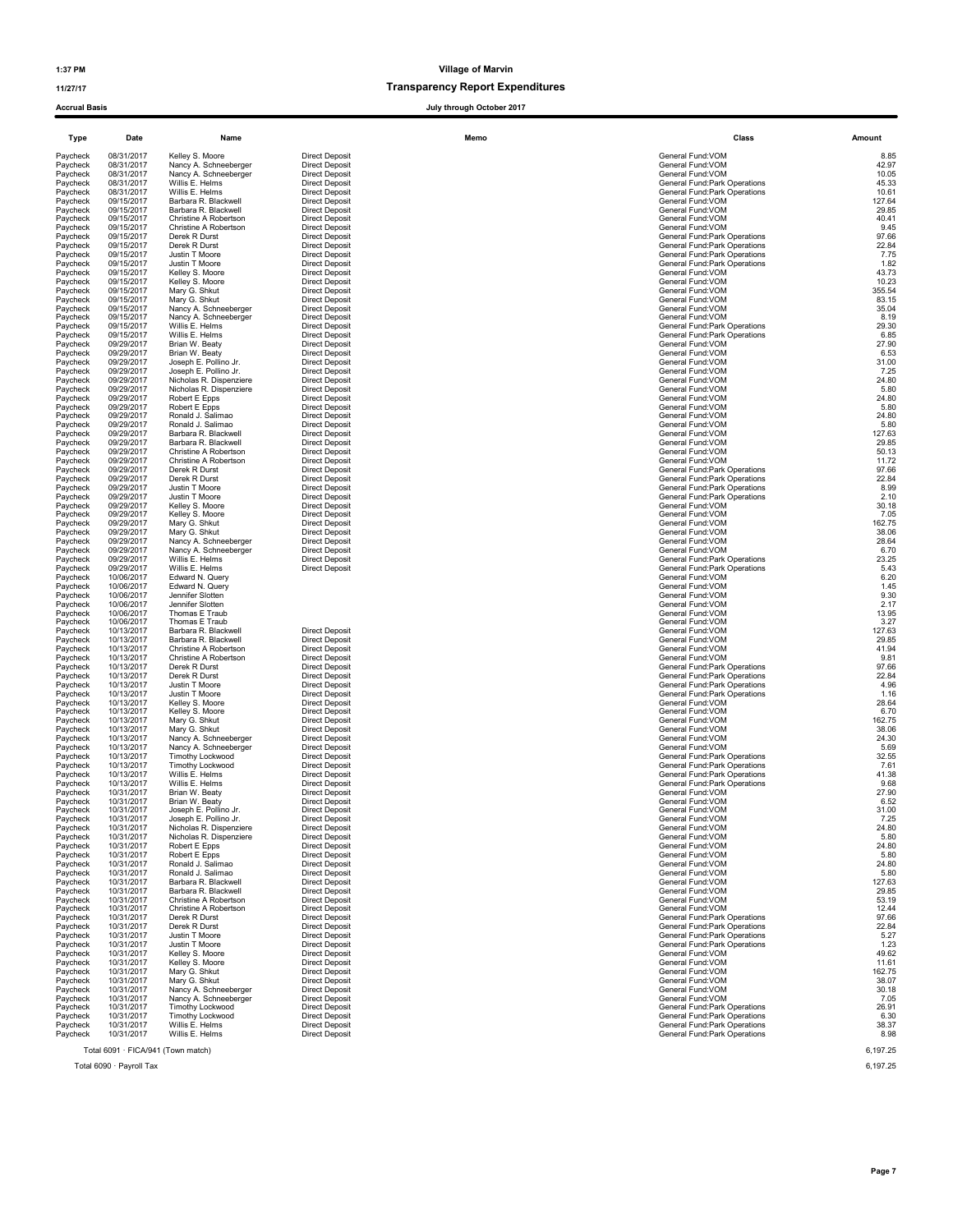# 11/27/17 Transparency Report Expenditures

| <b>Type</b>             | Date                                     | Name                                               |                                                                     | Memo | Class                                                         |  |
|-------------------------|------------------------------------------|----------------------------------------------------|---------------------------------------------------------------------|------|---------------------------------------------------------------|--|
|                         | 6100 · Other Payroll Expenditures        |                                                    |                                                                     |      |                                                               |  |
| Liability C             | 6102 · Direct Deposit Fees<br>07/13/2017 | QuickBooks Payroll Service                         | Fee for 9 direct deposit(s) at \$1.75 each                          |      | General Fund: VOM                                             |  |
| Paycheck                | 07/14/2017                               | Barbara R. Blackwell                               | <b>Direct Deposit</b>                                               |      | General Fund: VOM                                             |  |
| Paycheck                | 07/14/2017                               | Christine A Robertson                              | <b>Direct Deposit</b>                                               |      | General Fund: VOM                                             |  |
| Paycheck                | 07/14/2017                               | Derek R Durst                                      | <b>Direct Deposit</b>                                               |      | General Fund: Park Operations                                 |  |
| Paycheck                | 07/14/2017                               | Justin T Moore                                     | <b>Direct Deposit</b>                                               |      | General Fund: Park Operations                                 |  |
| Paycheck<br>Paycheck    | 07/14/2017<br>07/14/2017                 | Kelley S. Moore<br>Nancy A. Schneeberger           | <b>Direct Deposit</b><br><b>Direct Deposit</b>                      |      | General Fund: VOM<br>General Fund: VOM                        |  |
| Paycheck                | 07/14/2017                               | Nicholas R Muti                                    | <b>Direct Deposit</b>                                               |      | General Fund: Park Operations                                 |  |
| Paycheck                | 07/14/2017                               | Robyn M. Stuber                                    | <b>Direct Deposit</b>                                               |      | General Fund: VOM                                             |  |
| Paycheck                | 07/14/2017                               | Willis E. Helms                                    | <b>Direct Deposit</b>                                               |      | General Fund: Park Operations                                 |  |
| Liability C             | 07/28/2017                               | QuickBooks Payroll Service                         | Fee for 14 direct deposit(s) at \$1.75 each                         |      | General Fund:VOM                                              |  |
| Paycheck                | 07/31/2017                               | Barbara R. Blackwell                               | <b>Direct Deposit</b>                                               |      | General Fund: VOM                                             |  |
| Paycheck<br>Paycheck    | 07/31/2017<br>07/31/2017                 | Christine A Robertson<br>Derek R Durst             | <b>Direct Deposit</b><br><b>Direct Deposit</b>                      |      | General Fund: VOM<br>General Fund: Park Operations            |  |
| Paycheck                | 07/31/2017                               | Justin T Moore                                     | <b>Direct Deposit</b>                                               |      | General Fund:Park Operations                                  |  |
| Paycheck                | 07/31/2017                               | Kelley S. Moore                                    | <b>Direct Deposit</b>                                               |      | General Fund: VOM                                             |  |
| Paycheck                | 07/31/2017                               | Nancy A. Schneeberger                              | <b>Direct Deposit</b>                                               |      | General Fund:VOM                                              |  |
| Paycheck                | 07/31/2017                               | Nicholas R Muti                                    | <b>Direct Deposit</b>                                               |      | General Fund: Park Operations                                 |  |
| Paycheck                | 07/31/2017                               | Robyn M. Stuber                                    | <b>Direct Deposit</b>                                               |      | General Fund: VOM                                             |  |
| Paycheck                | 07/31/2017                               | Willis E. Helms                                    | <b>Direct Deposit</b>                                               |      | General Fund: Park Operations                                 |  |
| Liability C<br>Paycheck | 08/14/2017<br>08/15/2017                 | QuickBooks Payroll Service<br>Barbara R. Blackwell | Fee for 8 direct deposit(s) at \$1.75 each<br><b>Direct Deposit</b> |      | General Fund: VOM<br>General Fund:VOM                         |  |
| Paycheck                | 08/15/2017                               | Christine A Robertson                              | <b>Direct Deposit</b>                                               |      | General Fund: VOM                                             |  |
| Paycheck                | 08/15/2017                               | Derek R Durst                                      | <b>Direct Deposit</b>                                               |      | General Fund: Park Operations                                 |  |
| Paycheck                | 08/15/2017                               | Justin T Moore                                     | <b>Direct Deposit</b>                                               |      | General Fund: Park Operations                                 |  |
| Paycheck                | 08/15/2017                               | Kelley S. Moore                                    | <b>Direct Deposit</b>                                               |      | General Fund: VOM                                             |  |
| Paycheck                | 08/15/2017                               | Nancy A. Schneeberger                              | <b>Direct Deposit</b>                                               |      | General Fund: VOM                                             |  |
| Paycheck<br>Paycheck    | 08/15/2017<br>08/15/2017                 | Robyn M. Stuber<br>Willis E. Helms                 | <b>Direct Deposit</b><br><b>Direct Deposit</b>                      |      | General Fund:VOM<br>General Fund:Park Operations              |  |
| Liability C             | 08/30/2017                               | QuickBooks Payroll Service                         | Fee for 12 direct deposit(s) at \$1.75 each                         |      | General Fund: VOM                                             |  |
| Paycheck                | 08/31/2017                               | Barbara R. Blackwell                               | <b>Direct Deposit</b>                                               |      | General Fund: VOM                                             |  |
| Paycheck                | 08/31/2017                               | Christine A Robertson                              | <b>Direct Deposit</b>                                               |      | General Fund: VOM                                             |  |
| Paycheck                | 08/31/2017                               | Derek R Durst                                      | <b>Direct Deposit</b>                                               |      | General Fund: Park Operations                                 |  |
| Paycheck                | 08/31/2017                               | Justin T Moore                                     | <b>Direct Deposit</b>                                               |      | General Fund: Park Operations                                 |  |
| Paycheck<br>Paycheck    | 08/31/2017<br>08/31/2017                 | Kelley S. Moore<br>Nancy A. Schneeberger           | <b>Direct Deposit</b><br><b>Direct Deposit</b>                      |      | General Fund:VOM<br>General Fund: VOM                         |  |
| Paycheck                | 08/31/2017                               | Willis E. Helms                                    | <b>Direct Deposit</b>                                               |      | General Fund: Park Operations                                 |  |
| Liability C             | 09/14/2017                               | QuickBooks Pavroll Service                         | Fee for 8 direct deposit(s) at \$1.75 each                          |      | General Fund: VOM                                             |  |
| Paycheck                | 09/15/2017                               | Barbara R. Blackwell                               | <b>Direct Deposit</b>                                               |      | General Fund: VOM                                             |  |
| Paycheck                | 09/15/2017                               | Christine A Robertson                              | <b>Direct Deposit</b>                                               |      | General Fund: VOM                                             |  |
| Paycheck                | 09/15/2017                               | Derek R Durst                                      | <b>Direct Deposit</b>                                               |      | General Fund: Park Operations                                 |  |
| Paycheck<br>Paycheck    | 09/15/2017<br>09/15/2017                 | Justin T Moore<br>Kelley S. Moore                  | <b>Direct Deposit</b><br><b>Direct Deposit</b>                      |      | General Fund: Park Operations<br>General Fund: VOM            |  |
| Paycheck                | 09/15/2017                               | Mary G. Shkut                                      | <b>Direct Deposit</b>                                               |      | General Fund:VOM                                              |  |
| Paycheck                | 09/15/2017                               | Nancy A. Schneeberger                              | <b>Direct Deposit</b>                                               |      | General Fund: VOM                                             |  |
| Paycheck                | 09/15/2017                               | Willis E. Helms                                    | <b>Direct Deposit</b>                                               |      | General Fund: Park Operations                                 |  |
| Liability C             | 09/28/2017                               | QuickBooks Payroll Service                         | Fee for 13 direct deposit(s) at \$1.75 each                         |      | General Fund:VOM                                              |  |
| Paycheck                | 09/29/2017                               | Barbara R. Blackwell                               | <b>Direct Deposit</b>                                               |      | General Fund: VOM                                             |  |
| Paycheck<br>Paycheck    | 09/29/2017<br>09/29/2017                 | Christine A Robertson<br>Derek R Durst             | <b>Direct Deposit</b><br><b>Direct Deposit</b>                      |      | General Fund: VOM<br>General Fund: Park Operations            |  |
| Paycheck                | 09/29/2017                               | Justin T Moore                                     | <b>Direct Deposit</b>                                               |      | General Fund:Park Operations                                  |  |
| Paycheck                | 09/29/2017                               | Kelley S. Moore                                    | <b>Direct Deposit</b>                                               |      | General Fund: VOM                                             |  |
| Paycheck                | 09/29/2017                               | Mary G. Shkut                                      | <b>Direct Deposit</b>                                               |      | General Fund:VOM                                              |  |
| Paycheck                | 09/29/2017                               | Nancy A. Schneeberger                              | <b>Direct Deposit</b>                                               |      | General Fund: VOM                                             |  |
| Paycheck                | 09/29/2017                               | Willis E. Helms                                    | <b>Direct Deposit</b>                                               |      | General Fund: Park Operations                                 |  |
| Liability C             | 10/12/2017<br>10/13/2017                 | QuickBooks Payroll Service<br>Barbara R. Blackwell | Fee for 9 direct deposit(s) at \$1.75 each                          |      | General Fund: VOM                                             |  |
| Paycheck<br>Paycheck    | 10/13/2017                               | Christine A Robertson                              | <b>Direct Deposit</b><br><b>Direct Deposit</b>                      |      | General Fund:VOM<br>General Fund:VOM                          |  |
| Paycheck                | 10/13/2017                               | Derek R Durst                                      | <b>Direct Deposit</b>                                               |      | General Fund: Park Operations                                 |  |
| Paycheck                | 10/13/2017                               | Justin T Moore                                     | <b>Direct Deposit</b>                                               |      | General Fund:Park Operations                                  |  |
| Paycheck                | 10/13/2017                               | Kelley S. Moore                                    | <b>Direct Deposit</b>                                               |      | General Fund: VOM                                             |  |
| Paycheck                | 10/13/2017                               | Mary G. Shkut                                      | <b>Direct Deposit</b>                                               |      | General Fund: VOM                                             |  |
| Paycheck                | 10/13/2017                               | Nancy A. Schneeberger                              | <b>Direct Deposit</b>                                               |      | General Fund: VOM                                             |  |
| Paycheck<br>Paycheck    | 10/13/2017<br>10/13/2017                 | Timothy Lockwood<br>Willis E. Helms                | <b>Direct Deposit</b><br><b>Direct Deposit</b>                      |      | General Fund: Park Operations<br>General Fund:Park Operations |  |
| Liability C             | 10/30/2017                               | QuickBooks Payroll Service                         | Fee for 14 direct deposit(s) at \$1.75 each                         |      | General Fund: VOM                                             |  |
| Paycheck                | 10/31/2017                               | Barbara R. Blackwell                               | <b>Direct Deposit</b>                                               |      | General Fund: VOM                                             |  |
| Paycheck                | 10/31/2017                               | Christine A Robertson                              | <b>Direct Deposit</b>                                               |      | General Fund: VOM                                             |  |
| Paycheck                | 10/31/2017                               | Derek R Durst                                      | <b>Direct Deposit</b>                                               |      | General Fund: Park Operations                                 |  |
| Paycheck                | 10/31/2017                               | Justin T Moore                                     | <b>Direct Deposit</b>                                               |      | <b>General Fund:Park Operations</b>                           |  |
| Paycheck<br>Paycheck    | 10/31/2017<br>10/31/2017                 | Kelley S. Moore<br>Mary G. Shkut                   | <b>Direct Deposit</b><br>Direct Deposit                             |      | General Fund: VOM<br>General Fund: VOM                        |  |
| Paycheck                | 10/31/2017                               | Nancy A. Schneeberger                              | <b>Direct Deposit</b>                                               |      | General Fund: VOM                                             |  |
| Paycheck                | 10/31/2017                               | Timothy Lockwood                                   | Direct Deposit                                                      |      | General Fund:Park Operations                                  |  |
| Paycheck                | 10/31/2017                               | Willis E. Helms                                    | <b>Direct Deposit</b>                                               |      | General Fund: Park Operations                                 |  |
|                         |                                          |                                                    |                                                                     |      |                                                               |  |

# 6050 · Stipends 6051 · Council

| Paycheck | 07/31/2017 | Nicholas R. Dispenziere | <b>Direct Deposit</b> | General Fund: VOM | 400.00 |
|----------|------------|-------------------------|-----------------------|-------------------|--------|
| Paycheck | 07/31/2017 | Robert E Epps           | Direct Deposit        | General Fund: VOM | 400.00 |
| Paycheck | 07/31/2017 | Ronald J. Salimao       | Direct Deposit        | General Fund: VOM | 400.00 |
| Paycheck | 08/31/2017 | Nicholas R. Dispenziere | <b>Direct Deposit</b> | General Fund: VOM | 400.00 |
| Paycheck | 08/31/2017 | Robert E Epps           | Direct Deposit        | General Fund: VOM | 400.00 |
| Paycheck | 08/31/2017 | Ronald J. Salimao       | <b>Direct Deposit</b> | General Fund: VOM | 400.00 |
| Paycheck | 09/29/2017 | Nicholas R. Dispenziere | Direct Deposit        | General Fund: VOM | 400.00 |
| Paycheck | 09/29/2017 | Robert E Epps           | Direct Deposit        | General Fund: VOM | 400.00 |
| Paycheck | 09/29/2017 | Ronald J. Salimao       | <b>Direct Deposit</b> | General Fund: VOM | 400.00 |
| Paycheck | 10/31/2017 | Nicholas R. Dispenziere | Direct Deposit        | General Fund: VOM | 400.00 |
| Paycheck | 10/31/2017 | Robert E Epps           | <b>Direct Deposit</b> | General Fund: VOM | 400.00 |
| Paycheck | 10/31/2017 | Ronald J. Salimao       | <b>Direct Deposit</b> | General Fund: VOM | 400.00 |
|          |            |                         |                       |                   |        |

# 6052 · Mayor

| aycheck | 07/31/2017 | Joseph E |
|---------|------------|----------|
| aycheck | 08/31/2017 | Joseph E |
| aycheck | 09/29/2017 | Joseph E |
| aycheck | 10/31/2017 | Joseph E |

Total 6052 · Mayor 2,000.00

|                 | 90,380.00<br>Total 6000 · Salaries & Related Expenditures |                         |                       |                   |          |  |  |  |  |
|-----------------|-----------------------------------------------------------|-------------------------|-----------------------|-------------------|----------|--|--|--|--|
| 6050 · Stipends | 6051 Council                                              |                         |                       |                   |          |  |  |  |  |
| aycheck         | 07/31/2017                                                | Nicholas R. Dispenziere | <b>Direct Deposit</b> | General Fund: VOM | 400.00   |  |  |  |  |
| aycheck         | 07/31/2017                                                | Robert E Epps           | <b>Direct Deposit</b> | General Fund: VOM | 400.00   |  |  |  |  |
| aycheck         | 07/31/2017                                                | Ronald J. Salimao       | <b>Direct Deposit</b> | General Fund: VOM | 400.00   |  |  |  |  |
| aycheck         | 08/31/2017                                                | Nicholas R. Dispenziere | <b>Direct Deposit</b> | General Fund: VOM | 400.00   |  |  |  |  |
| aycheck         | 08/31/2017                                                | Robert E Epps           | <b>Direct Deposit</b> | General Fund: VOM | 400.00   |  |  |  |  |
| aycheck         | 08/31/2017                                                | Ronald J. Salimao       | <b>Direct Deposit</b> | General Fund: VOM | 400.00   |  |  |  |  |
| aycheck         | 09/29/2017                                                | Nicholas R. Dispenziere | <b>Direct Deposit</b> | General Fund: VOM | 400.00   |  |  |  |  |
| aycheck         | 09/29/2017                                                | Robert E Epps           | <b>Direct Deposit</b> | General Fund: VOM | 400.00   |  |  |  |  |
| aycheck         | 09/29/2017                                                | Ronald J. Salimao       | Direct Deposit        | General Fund: VOM | 400.00   |  |  |  |  |
| aycheck         | 10/31/2017                                                | Nicholas R. Dispenziere | <b>Direct Deposit</b> | General Fund: VOM | 400.00   |  |  |  |  |
| aycheck         | 10/31/2017                                                | Robert E Epps           | <b>Direct Deposit</b> | General Fund: VOM | 400.00   |  |  |  |  |
| aycheck         | 10/31/2017                                                | Ronald J. Salimao       | <b>Direct Deposit</b> | General Fund: VOM | 400.00   |  |  |  |  |
|                 | Total 6051 · Council                                      |                         |                       |                   | 4.800.00 |  |  |  |  |

Paycheck 07/31/2017 Joseph E. Pollino Jr. Direct Deposit General Fund:VOM 500.00 Paycheck 08/31/2017 Joseph E. Pollino Jr. Direct Deposit General Fund:VOM 500.00 Paycheck 09/29/2017 Joseph E. Pollino Jr. Direct Deposit General Fund:VOM 500.00 Paycheck 10/31/2017 Joseph E. Pollino Jr. Direct Deposit General Fund:VOM 500.00

# Page 8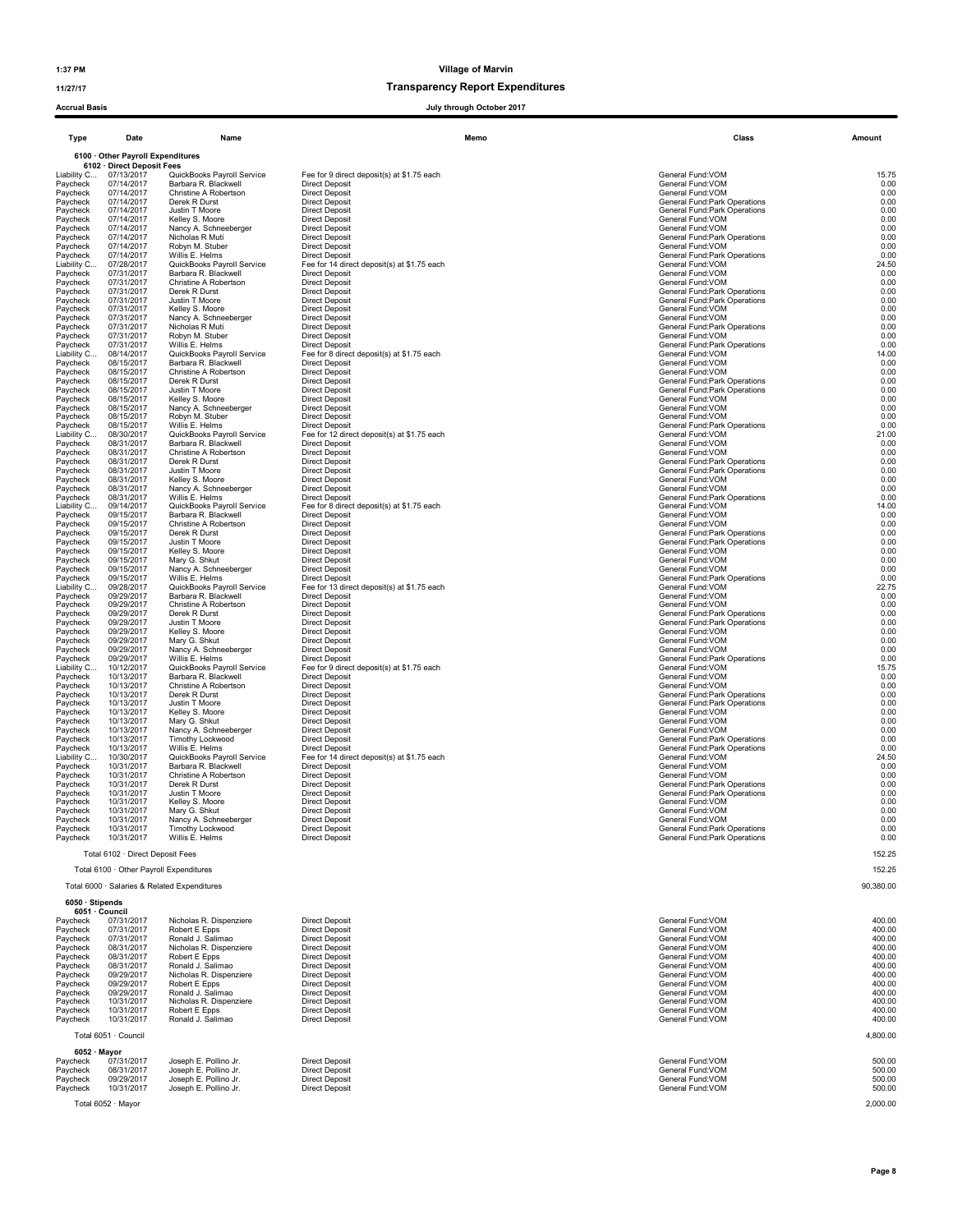# 11/27/17 Transparency Report Expenditures

|                                                                                                                                                     | <b>Accrual Basis</b><br>July through October 2017                                                                                                                                                                                                                                    |                                                                                                                                                                                      |                                                                                                                                                                                                                                                                                                                                                                                                                                                                                                                                                                                                                                                                                                                                                                                                                                                                                                                                                                                                                                                                                                                                                                                                                                                                                                                                                                            |                                                                                                                                                                                                                                                                                                                                                                                                                                                                                                                                                                                                                                                                                                                                                                |                                                                                                                                                                 |  |  |  |
|-----------------------------------------------------------------------------------------------------------------------------------------------------|--------------------------------------------------------------------------------------------------------------------------------------------------------------------------------------------------------------------------------------------------------------------------------------|--------------------------------------------------------------------------------------------------------------------------------------------------------------------------------------|----------------------------------------------------------------------------------------------------------------------------------------------------------------------------------------------------------------------------------------------------------------------------------------------------------------------------------------------------------------------------------------------------------------------------------------------------------------------------------------------------------------------------------------------------------------------------------------------------------------------------------------------------------------------------------------------------------------------------------------------------------------------------------------------------------------------------------------------------------------------------------------------------------------------------------------------------------------------------------------------------------------------------------------------------------------------------------------------------------------------------------------------------------------------------------------------------------------------------------------------------------------------------------------------------------------------------------------------------------------------------|----------------------------------------------------------------------------------------------------------------------------------------------------------------------------------------------------------------------------------------------------------------------------------------------------------------------------------------------------------------------------------------------------------------------------------------------------------------------------------------------------------------------------------------------------------------------------------------------------------------------------------------------------------------------------------------------------------------------------------------------------------------|-----------------------------------------------------------------------------------------------------------------------------------------------------------------|--|--|--|
| Type                                                                                                                                                | Date                                                                                                                                                                                                                                                                                 | Name                                                                                                                                                                                 | Memo                                                                                                                                                                                                                                                                                                                                                                                                                                                                                                                                                                                                                                                                                                                                                                                                                                                                                                                                                                                                                                                                                                                                                                                                                                                                                                                                                                       | Class                                                                                                                                                                                                                                                                                                                                                                                                                                                                                                                                                                                                                                                                                                                                                          | Amount                                                                                                                                                          |  |  |  |
| Paycheck<br>Paycheck<br>Paycheck<br>Paycheck                                                                                                        | 6053 · Mayor Pro Tem<br>07/31/2017<br>08/31/2017<br>09/29/2017<br>10/31/2017                                                                                                                                                                                                         | Brian W. Beaty<br>Brian W. Beaty<br>Brian W. Beaty<br>Brian W. Beaty                                                                                                                 | <b>Direct Deposit</b><br><b>Direct Deposit</b><br><b>Direct Deposit</b><br><b>Direct Deposit</b>                                                                                                                                                                                                                                                                                                                                                                                                                                                                                                                                                                                                                                                                                                                                                                                                                                                                                                                                                                                                                                                                                                                                                                                                                                                                           | General Fund:VOM<br>General Fund: VOM<br>General Fund:VOM<br>General Fund:VOM                                                                                                                                                                                                                                                                                                                                                                                                                                                                                                                                                                                                                                                                                  | 450.00<br>450.00<br>450.00<br>450.00                                                                                                                            |  |  |  |
|                                                                                                                                                     | Total 6053 · Mayor Pro Tem                                                                                                                                                                                                                                                           |                                                                                                                                                                                      |                                                                                                                                                                                                                                                                                                                                                                                                                                                                                                                                                                                                                                                                                                                                                                                                                                                                                                                                                                                                                                                                                                                                                                                                                                                                                                                                                                            |                                                                                                                                                                                                                                                                                                                                                                                                                                                                                                                                                                                                                                                                                                                                                                | 1,800.00                                                                                                                                                        |  |  |  |
| Paycheck<br>General J<br>Bill                                                                                                                       | 6060 · Stipends - Committee Members<br>6061 · Parks & Rec<br>10/06/2017<br>10/26/2017<br>10/26/2017                                                                                                                                                                                  | Edward N. Query<br>NC Dept of State Treasurer                                                                                                                                        | Void Check #7913 dated 12/29/15 Unclaimed Property<br>Unclaimed Property Wortman check #7913 12/29/15                                                                                                                                                                                                                                                                                                                                                                                                                                                                                                                                                                                                                                                                                                                                                                                                                                                                                                                                                                                                                                                                                                                                                                                                                                                                      | General Fund:VOM<br>General Fund:VOM<br>General Fund:VOM                                                                                                                                                                                                                                                                                                                                                                                                                                                                                                                                                                                                                                                                                                       | 100.00<br>$-25.00$<br>25.00                                                                                                                                     |  |  |  |
|                                                                                                                                                     | Total 6061 · Parks & Rec                                                                                                                                                                                                                                                             |                                                                                                                                                                                      |                                                                                                                                                                                                                                                                                                                                                                                                                                                                                                                                                                                                                                                                                                                                                                                                                                                                                                                                                                                                                                                                                                                                                                                                                                                                                                                                                                            |                                                                                                                                                                                                                                                                                                                                                                                                                                                                                                                                                                                                                                                                                                                                                                | 100.00                                                                                                                                                          |  |  |  |
| Paycheck<br>Paycheck<br>General J<br>Bill                                                                                                           | 6062 · Planning Board<br>10/06/2017<br>10/06/2017<br>10/26/2017<br>10/26/2017                                                                                                                                                                                                        | Jennifer Slotten<br>Thomas E Traub<br>NC Dept of State Treasurer                                                                                                                     | Void Check #7595 dated 7/16/15 Unclaimed Property<br>Unclaimed Property Behrens check #7595 7/16/15                                                                                                                                                                                                                                                                                                                                                                                                                                                                                                                                                                                                                                                                                                                                                                                                                                                                                                                                                                                                                                                                                                                                                                                                                                                                        | General Fund: VOM<br>General Fund:VOM<br>General Fund: VOM<br>General Fund: VOM                                                                                                                                                                                                                                                                                                                                                                                                                                                                                                                                                                                                                                                                                | 150.00<br>225.00<br>$-25.00$<br>25.00                                                                                                                           |  |  |  |
|                                                                                                                                                     | Total 6062 · Planning Board                                                                                                                                                                                                                                                          |                                                                                                                                                                                      |                                                                                                                                                                                                                                                                                                                                                                                                                                                                                                                                                                                                                                                                                                                                                                                                                                                                                                                                                                                                                                                                                                                                                                                                                                                                                                                                                                            |                                                                                                                                                                                                                                                                                                                                                                                                                                                                                                                                                                                                                                                                                                                                                                | 375.00                                                                                                                                                          |  |  |  |
|                                                                                                                                                     | Total 6060 · Stipends - Committee Members                                                                                                                                                                                                                                            |                                                                                                                                                                                      |                                                                                                                                                                                                                                                                                                                                                                                                                                                                                                                                                                                                                                                                                                                                                                                                                                                                                                                                                                                                                                                                                                                                                                                                                                                                                                                                                                            |                                                                                                                                                                                                                                                                                                                                                                                                                                                                                                                                                                                                                                                                                                                                                                | 475.00<br>9,075.00                                                                                                                                              |  |  |  |
|                                                                                                                                                     | Total 6050 · Stipends                                                                                                                                                                                                                                                                |                                                                                                                                                                                      |                                                                                                                                                                                                                                                                                                                                                                                                                                                                                                                                                                                                                                                                                                                                                                                                                                                                                                                                                                                                                                                                                                                                                                                                                                                                                                                                                                            |                                                                                                                                                                                                                                                                                                                                                                                                                                                                                                                                                                                                                                                                                                                                                                |                                                                                                                                                                 |  |  |  |
| Credit Car<br>Credit Car                                                                                                                            | 6400 · Training & Travel<br>6401 · School Gov't, Conf & Seminars<br>Credit Car 08/08/2017<br>08/24/2017<br>08/29/2017<br>Credit Car 09/05/2017<br>Credit Car 09/18/2017<br>Credit Car 10/25/2017<br>Total 6401 · School Gov't, Conf & Seminars                                       | North Carolina Recreation & Park<br>North Carolina Recreation & Park<br>School of Government Foundatio<br>CPCC<br>School of Government Foundatio<br>North Carolina Recreation & Park | Annual Conference Fee (Derek) 9/11 and 9/12/17<br>CPSI Course (Playground Inspector) for Derek<br>Foundations in Planning and Development Regulation - Sept 7 & 8 - Kelley Moore<br>Electronic Notary Course - 11/4/17; B.Blackwell<br>Zoning Practice course - K. Moore - October 2017<br>2017 Annual Carolinas Conference                                                                                                                                                                                                                                                                                                                                                                                                                                                                                                                                                                                                                                                                                                                                                                                                                                                                                                                                                                                                                                                | General Fund:VOM<br>General Fund: VOM<br>General Fund: VOM<br>General Fund:VOM<br>General Fund:VOM<br>General Fund:VOM                                                                                                                                                                                                                                                                                                                                                                                                                                                                                                                                                                                                                                         | 250.00<br>600.00<br>300.00<br>79.00<br>400.00<br>350.00<br>1,979.00                                                                                             |  |  |  |
| Credit Car<br>General J<br>Credit Car<br>Credit Car<br>Credit Car<br>Credit Car<br>General J<br>Credit Car<br>Credit Car<br>General J<br>Credit Car | 6402 · Travel Expenses<br>Credit Car 09/07/2017<br>09/08/2017<br>09/11/2017<br>10/11/2017<br>10/12/2017<br>10/12/2017<br>10/13/2017<br>10/13/2017<br>Credit Car 10/17/2017<br>10/18/2017<br>Credit Car 10/18/2017<br>Credit Car 10/18/2017<br>10/19/2017<br>10/23/2017<br>10/23/2017 | Restaurant<br>Hampton Inn<br>Restaurant<br>Restaurant<br>Restaurant<br>Hampton Inn<br>Restaurant<br>Restaurant<br>Restaurant<br>Hilton Garden Inn<br>Restaurant<br>Restaurant        | Dinner at Zoning course<br>Zoning course - loding for K. Moore<br>SOG - Foundations in Planning - mileage for K. Moore<br>Dinner at Zoning course<br>Lunch at Zoning course<br>Dinner at Zoning course<br>Zoning course - lodging for K. Moore<br>Mileage for training course - K. Moore<br>Breakfast Day 1 in Statesville (Derek)<br>Breakfast Day 2 in Statesville (Derek)<br>Dinner Day 2 in Statesville (Derek)<br>Hotel - Training in Statesville (one night - Derek)<br>Breakfast Day 3 in Statesville (Derek)<br>D. Durst - Travel to / from Statesville<br>Credti on statement from Outback                                                                                                                                                                                                                                                                                                                                                                                                                                                                                                                                                                                                                                                                                                                                                                        | General Fund:VOM<br>General Fund:VOM<br>General Fund:VOM<br>General Fund:VOM<br>General Fund: VOM<br>General Fund:VOM<br>General Fund:VOM<br>General Fund: VOM<br>General Fund: VOM<br>General Fund: VOM<br>General Fund:VOM<br>General Fund: VOM<br>General Fund: VOM<br>General Fund: VOM<br>General Fund: VOM                                                                                                                                                                                                                                                                                                                                                                                                                                               | 14.22<br>178.08<br>194.74<br>26.04<br>15.58<br>12.56<br>267.12<br>214.54<br>18.00<br>6.81<br>23.00<br>177.68<br>15.00<br>157.83<br>$-0.92$                      |  |  |  |
|                                                                                                                                                     | Total 6402 · Travel Expenses                                                                                                                                                                                                                                                         |                                                                                                                                                                                      |                                                                                                                                                                                                                                                                                                                                                                                                                                                                                                                                                                                                                                                                                                                                                                                                                                                                                                                                                                                                                                                                                                                                                                                                                                                                                                                                                                            |                                                                                                                                                                                                                                                                                                                                                                                                                                                                                                                                                                                                                                                                                                                                                                | 1,320.28                                                                                                                                                        |  |  |  |
|                                                                                                                                                     | Total 6400 · Training & Travel                                                                                                                                                                                                                                                       |                                                                                                                                                                                      |                                                                                                                                                                                                                                                                                                                                                                                                                                                                                                                                                                                                                                                                                                                                                                                                                                                                                                                                                                                                                                                                                                                                                                                                                                                                                                                                                                            |                                                                                                                                                                                                                                                                                                                                                                                                                                                                                                                                                                                                                                                                                                                                                                | 3,299.28                                                                                                                                                        |  |  |  |
|                                                                                                                                                     | 6500 · Zoning Expenditures<br>6502 · Zoning - Engineering                                                                                                                                                                                                                            |                                                                                                                                                                                      |                                                                                                                                                                                                                                                                                                                                                                                                                                                                                                                                                                                                                                                                                                                                                                                                                                                                                                                                                                                                                                                                                                                                                                                                                                                                                                                                                                            |                                                                                                                                                                                                                                                                                                                                                                                                                                                                                                                                                                                                                                                                                                                                                                |                                                                                                                                                                 |  |  |  |
| Bill<br>Bill<br>Bill                                                                                                                                | 60521 · Powell Bill / Roads<br>08/31/2017<br>09/26/2017<br>10/31/2017                                                                                                                                                                                                                |                                                                                                                                                                                      | A. Morton Thomas & Associates,  Engineering - Cost Estimating, Pavement Condition, Other Jun 28 to July 25. 2017<br>A. Morton Thomas & Associates,  Engineering - Cost Estimating, Pavement Condition, Other July 26 to Aug 29 2017<br>A. Morton Thomas & Associates,  Engineering - Cost Estimating, Pavement Condition, Other Aug 30 to Sept 26 2017                                                                                                                                                                                                                                                                                                                                                                                                                                                                                                                                                                                                                                                                                                                                                                                                                                                                                                                                                                                                                     | General Fund: Powell Bill: Engineering<br>General Fund:Powell Bill:Engineering<br>General Fund: Powell Bill: Engineering                                                                                                                                                                                                                                                                                                                                                                                                                                                                                                                                                                                                                                       | 1,485.00<br>270.00<br>2,245.09                                                                                                                                  |  |  |  |
|                                                                                                                                                     | Total 60521 · Powell Bill / Roads                                                                                                                                                                                                                                                    |                                                                                                                                                                                      |                                                                                                                                                                                                                                                                                                                                                                                                                                                                                                                                                                                                                                                                                                                                                                                                                                                                                                                                                                                                                                                                                                                                                                                                                                                                                                                                                                            |                                                                                                                                                                                                                                                                                                                                                                                                                                                                                                                                                                                                                                                                                                                                                                | 4,000.09                                                                                                                                                        |  |  |  |
| Bill<br>Bill<br>Bill<br>Bill<br>Rill<br>Bill<br>Bill<br>Bill<br>Bill<br>Bill<br>Bill<br>Bill<br>Bill<br>Bill<br>Bill<br>Bill                        | 60522 · Development Costs<br>08/31/2017<br>08/31/2017<br>08/31/2017<br>08/31/2017<br>08/31/2017<br>09/26/2017<br>09/26/2017<br>09/26/2017<br>09/26/2017<br>09/26/2017<br>09/26/2017<br>09/26/2017<br>10/31/2017<br>10/31/2017<br>10/31/2017<br>10/31/2017                            | A. Morton Thomas & Associates,                                                                                                                                                       | A. Morton Thomas & Associates,  Engineering - The Preserve Jun 28 to July 25. 2017<br>A. Morton Thomas & Associates,  Engineering - Tullamore Jun 28 to July 25. 2017<br>A. Morton Thomas & Associates,  Engineering - Wyndmoor Jun 28 to July 25. 2017<br>A. Morton Thomas & Associates,  Engineering - Amber Meadows Jun 28 to July 25. 2017<br>Engineering - Courtyards at Marvin Jun 28 to July 25. 2017<br>A. Morton Thomas & Associates,  Engineering - The Preserve July 26 to Aug 29 2017<br>A. Morton Thomas & Associates,  Engineering - Belle Grove July 26 to Aug 29 2017<br>A. Morton Thomas & Associates,  Engineering - Wyndmoor July 26 to Aug 29 2017<br>A. Morton Thomas & Associates,  Engineering - Amber Meadows July 26 to Aug 29 2017<br>A. Morton Thomas & Associates,  Engineering - Courtyards at Marvin July 26 to Aug 29 2017<br>A. Morton Thomas & Associates,  Engineering - Broadmoor July 26 to Aug 29 2017<br>A. Morton Thomas & Associates,  Engineering - Barcroft July 26 to Aug 29 2017<br>A. Morton Thomas & Associates,  Engineering - The Preserve Aug 30 to Sept 26 2017<br>A. Morton Thomas & Associates,  Engineering - Wyndmoor Aug 30 to Sept 26 2017<br>A. Morton Thomas & Associates,  Engineering - Amber Meadows Aug 30 to Sept 26 2017<br>A. Morton Thomas & Associates,  Engineering - Broadmoor Aug 30 to Sept 26 2017 | General Fund:Developers:Toll Brothers:The Pr<br>General Fund:Developers:Pulte:Tullamore<br>General Fund:Developers:Live Well/Sinacori:<br>General Fund:Developers:Pulte:Amber Meado<br>General Fund:Developers:Epcon:Courtyards a.<br>General Fund:Developers:Toll Brothers:The Pr<br>General Fund:Developers:True Homes:Woodc<br>General Fund:Developers:Live Well/Sinacori<br>General Fund:Developers:Pulte:Amber Meado<br>General Fund:Developers:Epcon:Courtyards a<br>General Fund:Developers:Carolina Dev Servic<br>General Fund:Developers:Essex Homes:Barcr<br>General Fund:Developers:Toll Brothers:The Pr<br>General Fund:Developers:Live Well/Sinacori:<br>General Fund:Developers:Pulte:Amber Meado<br>General Fund:Developers:Carolina Dev Servic | 584.82<br>221.25<br>225.00<br>225.00<br>18.75<br>1,192.75<br>18.75<br>375.00<br>375.00<br>18.75<br>675.00<br>2,055.00<br>1,643.38<br>300.00<br>300.00<br>337.50 |  |  |  |
|                                                                                                                                                     | Total 60522 · Development Costs                                                                                                                                                                                                                                                      |                                                                                                                                                                                      |                                                                                                                                                                                                                                                                                                                                                                                                                                                                                                                                                                                                                                                                                                                                                                                                                                                                                                                                                                                                                                                                                                                                                                                                                                                                                                                                                                            |                                                                                                                                                                                                                                                                                                                                                                                                                                                                                                                                                                                                                                                                                                                                                                | 8,565.95                                                                                                                                                        |  |  |  |
| Bill<br>Bill<br>Bill                                                                                                                                | 60523 · Other<br>08/31/2017<br>09/26/2017<br>10/31/2017<br>Total 60523 · Other                                                                                                                                                                                                       | A. Morton Thomas & Associates,<br>A. Morton Thomas & Associates,                                                                                                                     | Engineering - VOM Jun 28 to July 25. 2017<br>Engineering - VOMJuly 26 to Aug 29 2017<br>A. Morton Thomas & Associates,  Engineering - VOM Aug 30 to Sept 26 2017                                                                                                                                                                                                                                                                                                                                                                                                                                                                                                                                                                                                                                                                                                                                                                                                                                                                                                                                                                                                                                                                                                                                                                                                           | General Fund:VOM<br>General Fund:VOM<br>General Fund:VOM                                                                                                                                                                                                                                                                                                                                                                                                                                                                                                                                                                                                                                                                                                       | 337.50<br>607.50<br>1,080.00<br>2,025.00                                                                                                                        |  |  |  |
|                                                                                                                                                     | 60524 · Billed to Developers                                                                                                                                                                                                                                                         |                                                                                                                                                                                      |                                                                                                                                                                                                                                                                                                                                                                                                                                                                                                                                                                                                                                                                                                                                                                                                                                                                                                                                                                                                                                                                                                                                                                                                                                                                                                                                                                            |                                                                                                                                                                                                                                                                                                                                                                                                                                                                                                                                                                                                                                                                                                                                                                |                                                                                                                                                                 |  |  |  |
| Invoice                                                                                                                                             | 09/29/2017<br>Total 60524 · Billed to Developers<br>Total 6502 · Zoning - Engineering                                                                                                                                                                                                | Carolina Development Services,                                                                                                                                                       | Engineer Consultation - Broadmoor initial bond estimate review (5 hours) - August 2017                                                                                                                                                                                                                                                                                                                                                                                                                                                                                                                                                                                                                                                                                                                                                                                                                                                                                                                                                                                                                                                                                                                                                                                                                                                                                     | General Fund:Developers:Carolina Dev Servic                                                                                                                                                                                                                                                                                                                                                                                                                                                                                                                                                                                                                                                                                                                    | $-675.00$<br>$-675.00$<br>13,916.04                                                                                                                             |  |  |  |
| Bill                                                                                                                                                | 6503 · Zoning - Miscellaneous<br>10/25/2017<br>Total 6503 · Zoning - Miscellaneous                                                                                                                                                                                                   | Town of Weddington                                                                                                                                                                   | 9 maps at \$7 each for Open House                                                                                                                                                                                                                                                                                                                                                                                                                                                                                                                                                                                                                                                                                                                                                                                                                                                                                                                                                                                                                                                                                                                                                                                                                                                                                                                                          | General Fund:VOM                                                                                                                                                                                                                                                                                                                                                                                                                                                                                                                                                                                                                                                                                                                                               | 63.00<br>63.00                                                                                                                                                  |  |  |  |

6508 · Zoning - Voluntary Annexations osvo - connig - voluntary Annexations - Mannexation recording fee General Fund:VOM 26.00<br>Bill 08/31/2017 Cox Law Firm, PLLC Annexation recording fee General Fund:VOM 26.00

Total 6508 · Zoning - Voluntary Annexations 26.00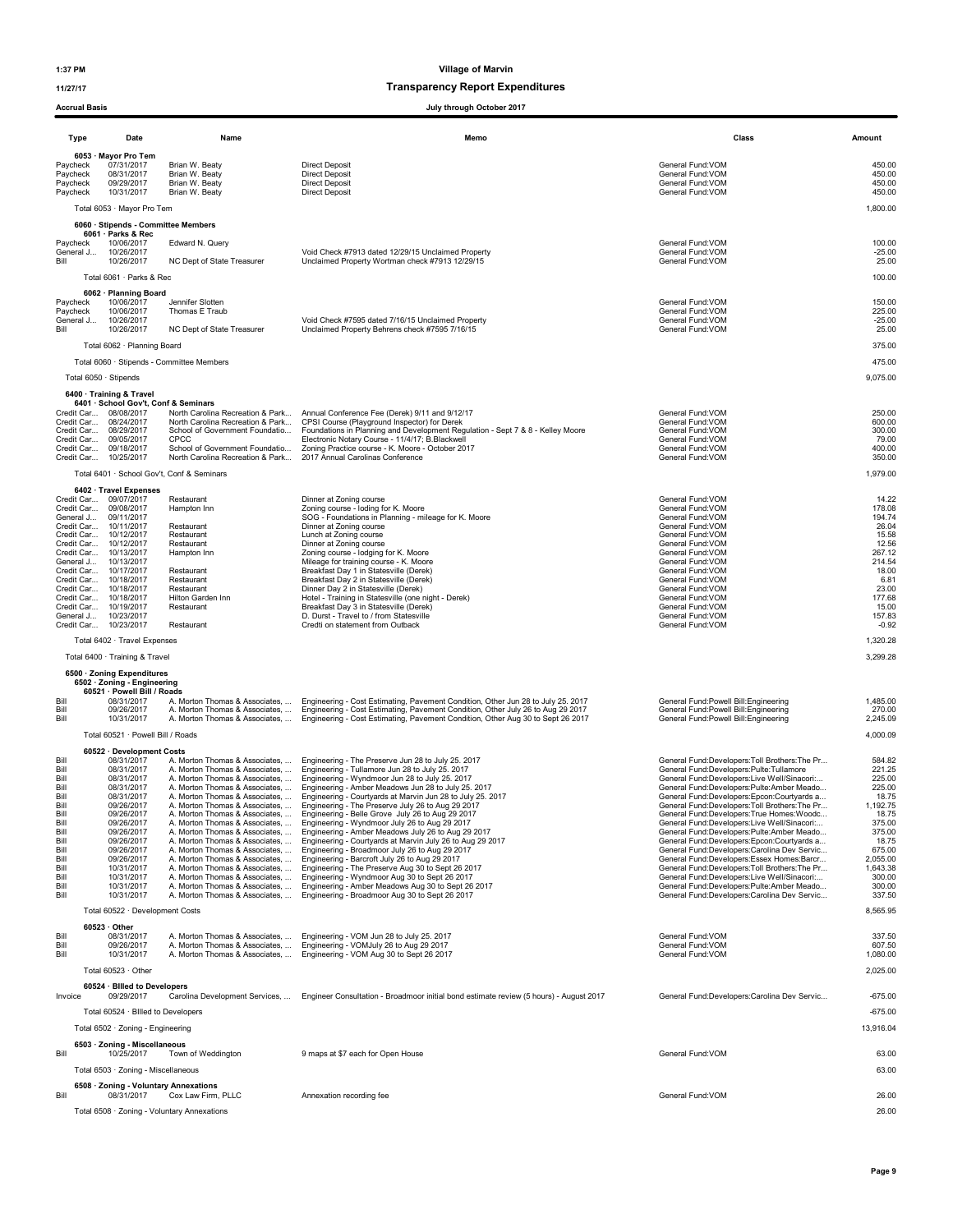# 11/27/17 Transparency Report Expenditures

# Accrual Basis July through October 2017

| Acciual Dasis        |                                                                                  |      | <b>July through October 2017</b>                                                                                                     |                                                                |                        |
|----------------------|----------------------------------------------------------------------------------|------|--------------------------------------------------------------------------------------------------------------------------------------|----------------------------------------------------------------|------------------------|
| Type                 | Date                                                                             | Name | Memo                                                                                                                                 | Class                                                          | Amount                 |
|                      | 6509 · Zoning - Public Hearing Notices                                           |      |                                                                                                                                      |                                                                |                        |
| Bill<br>Bill         | 08/27/2017<br>Enquirer-Journal<br>09/24/2017<br>Enquirer-Journal                 |      | <b>August Public Hearing Notices</b><br><b>Public Hearing Notice</b>                                                                 | General Fund: VOM<br>General Fund: VOM                         | 378.10<br>149.26       |
| Bill                 | 10/29/2017<br>Enquirer-Journal                                                   |      | CUP Pump Station; 9/29, 10/6                                                                                                         | General Fund: VOM                                              | 129.36                 |
|                      | Total 6509 · Zoning - Public Hearing Notices                                     |      |                                                                                                                                      |                                                                | 656.72                 |
|                      | Total 6500 · Zoning Expenditures                                                 |      |                                                                                                                                      |                                                                | 14,661.76              |
| 6600 · Debt Service  |                                                                                  |      |                                                                                                                                      |                                                                |                        |
| Bill                 | 6601 · Mar-Efird park principal pymts<br>07/04/2017<br>Bank of America NA        |      | Principal Payment for Marvin Efird Park Loan-Invoice #1710003912                                                                     | General Fund: VOM                                              | 8,928.57               |
| Bill<br>Bill         | 08/06/2017<br>Bank of America NA<br>Bank of America NA                           |      | Principal Payment for Marvin Efird Park Loan-Invoice #1710003912<br>Principal Payment for Marvin Efird Park Loan-Invoice #1710003912 | General Fund: VOM<br>General Fund: VOM                         | 8,928.57<br>8,928.57   |
| Bill                 | 09/04/2017<br>10/04/2017<br>Bank of America NA                                   |      | Principal Payment for Marvin Efird Park Loan-Invoice #1710003912                                                                     | General Fund: VOM                                              | 8,928.57               |
|                      | Total 6601 · Mar-Efird park principal pymts                                      |      |                                                                                                                                      |                                                                | 35,714.28              |
|                      | 6602 · Marvin-Efird Park Loan Interest                                           |      |                                                                                                                                      |                                                                |                        |
| Bill<br>Bill         | 07/04/2017<br>Bank of America NA<br>08/06/2017<br>Bank of America NA             |      | Interest Payment for Marvin Efird Park Loan<br>Interest Payment for Marvin Efird Park Loan                                           | General Fund: VOM<br>General Fund:VOM                          | 161.31<br>141.15       |
| Bill                 | 09/04/2017<br>Bank of America NA                                                 |      | Interest Payment for Marvin Efird Park Loan                                                                                          | General Fund:VOM                                               | 120.98                 |
| Bill                 | 10/04/2017<br>Bank of America NA                                                 |      | Interest Payment for Marvin Efird Park Loan                                                                                          | General Fund:VOM                                               | 100.82                 |
|                      | Total 6602 · Marvin-Efird Park Loan Interest                                     |      |                                                                                                                                      |                                                                | 524.26                 |
|                      | Total 6600 · Debt Service                                                        |      |                                                                                                                                      |                                                                | 36,238.54              |
|                      | 6700 · Park Operations<br>6701 · Park Revenue                                    |      |                                                                                                                                      |                                                                |                        |
|                      | 6702 · Barn Rentals                                                              |      |                                                                                                                                      |                                                                |                        |
| Deposit<br>General J | 07/06/2017<br>08/31/2017                                                         |      | Lavery; 7/22/17<br>August 2017 CC receipts                                                                                           | General Fund: Park Operations<br>General Fund: Park Operations | $-150.00$<br>$-200.00$ |
| Deposit              | 09/06/2017                                                                       |      | More; 9/11 to 10/30 class<br>Transformation Church; 9/30/17                                                                          | General Fund: Park Operations                                  | $-700.00$              |
| Deposit<br>Deposit   | 09/19/2017<br>09/21/2017                                                         |      | Forsythe; 10/21/17                                                                                                                   | General Fund: Park Operations<br>General Fund: Park Operations | $-550.00$<br>$-300.00$ |
| Deposit<br>Deposit   | 09/21/2017<br>09/25/2017                                                         |      | Lewis; 10/7/17<br>Forest Hills Church: 10/21/17                                                                                      | General Fund: Park Operations<br>General Fund: Park Operations | $-300.00$<br>$-150.00$ |
| General J            | 09/30/2017                                                                       |      | September 2017 CC receipts                                                                                                           | General Fund: Park Operations                                  | $-400.00$              |
| Deposit<br>Deposit   | 10/09/2017<br>10/12/2017                                                         |      | Joanna Labaer; 10/15/17<br>Shkut; 11/18/17                                                                                           | General Fund: Park Operations<br>General Fund: Park Operations | $-300.00$<br>$-150.00$ |
| Deposit<br>General J | 10/17/2017<br>10/31/2017                                                         |      | Transformation Church; 11/11/17<br>October 2017 CC receipts                                                                          | General Fund: Park Operations<br>General Fund: Park Operations | $-150.00$<br>$-300.00$ |
|                      | Total 6702 · Barn Rentals                                                        |      |                                                                                                                                      |                                                                | $-3,650.00$            |
|                      | 6706 · Non-Resident Parking                                                      |      |                                                                                                                                      |                                                                |                        |
| Deposit              | 07/26/2017                                                                       |      | Annual; Coleman                                                                                                                      | General Fund: Park Operations                                  | $-50.00$               |
| Deposit<br>General J | 07/26/2017<br>07/31/2017                                                         |      | Daily; 2 passes<br>July 2017 CC receipts                                                                                             | General Fund: Park Operations<br>General Fund: Park Operations | $-10.00$<br>$-40.00$   |
| General J<br>Deposit | 08/31/2017<br>09/07/2017                                                         |      | August 2017 CC receipts<br>Prof Annual                                                                                               | General Fund: Park Operations<br>General Fund: Park Operations | $-425.00$<br>$-100.00$ |
| Deposit              | 09/19/2017                                                                       |      | Prof Daily                                                                                                                           | General Fund: Park Operations                                  | $-20.00$               |
| Deposit<br>General J | 09/25/2017<br>09/30/2017                                                         |      | Annual and Daily<br>September 2017 CC receipts                                                                                       | General Fund: Park Operations<br>General Fund: Park Operations | $-55.00$<br>$-270.00$  |
| Deposit              | 10/04/2017                                                                       |      | 2 Annual passes<br>Professional Annual; Brown                                                                                        | General Fund: Park Operations                                  | $-200.00$<br>$-100.00$ |
| Deposit<br>Deposit   | 10/12/2017<br>10/26/2017                                                         |      | Professional Annual; Lombardi                                                                                                        | General Fund: Park Operations<br>General Fund: Park Operations | $-100.00$              |
| Deposit<br>Deposit   | 10/26/2017<br>10/26/2017                                                         |      | Annual<br>Deposit                                                                                                                    | General Fund: Park Operations<br>General Fund: Park Operations | $-50.00$<br>$-70.00$   |
| General J            | 10/31/2017                                                                       |      | October 2017 CC receipts                                                                                                             | General Fund: Park Operations                                  | $-505.00$              |
|                      | Total 6706 · Non-Resident Parking                                                |      |                                                                                                                                      |                                                                | $-1,995.00$            |
|                      | 6708 Community Garden Plots                                                      |      |                                                                                                                                      |                                                                |                        |
| General J            | General J 08/31/2017<br>09/30/2017                                               |      | August 2017 CC receipts<br>September 2017 CC receipts                                                                                | General Fund: Park Operations<br>General Fund: Park Operations | 0.00<br>0.00           |
| General J            | 10/31/2017                                                                       |      | October 2017 CC receipts                                                                                                             | General Fund: Park Operations                                  | 0.00                   |
|                      | Total 6708 · Community Garden Plots                                              |      |                                                                                                                                      |                                                                | 0.00                   |
|                      | Total 6701 · Park Revenue                                                        |      |                                                                                                                                      |                                                                | $-5,645.00$            |
|                      | 6709 · Park Expenditures<br>6770 · Tullamore Landscaping & Mainten               |      |                                                                                                                                      |                                                                |                        |
|                      | 10/26/2017<br>The Long Group, LLC                                                |      | Monthly work on Tullamore Parking Lot Landscaping                                                                                    | General Fund: Park Operations                                  | 55.00                  |
|                      | Total 6770 · Tullamore Landscaping & Mainten                                     |      |                                                                                                                                      |                                                                | 55.00                  |
|                      | 6714 · Capital Spending / Equipment                                              |      |                                                                                                                                      |                                                                |                        |
| Deposit              | 09/11/2017                                                                       |      | Sale of Mower                                                                                                                        | General Fund: Park Operations                                  | $-1,250.00$            |
|                      | Total 6714 · Capital Spending / Equipment                                        |      |                                                                                                                                      |                                                                | $-1,250.00$            |
|                      | 6720 · Electricity, Gas & Water                                                  |      |                                                                                                                                      |                                                                |                        |
| Check<br>Bill        | 07/07/2017<br>Union County Public Works<br>07/18/2017<br>Union Power Cooperative |      | Water usage 5/25/17-6/26/17<br>5369518008 Barn                                                                                       | General Fund: Park Operations<br>General Fund: Park Operations | 11.47<br>56.56         |
| Bill<br>Bill         | 07/18/2017<br>Union Power Cooperative<br>Union Power Cooperative<br>07/18/2017   |      | 5369518006 Bathroom<br>5369518010 Shed                                                                                               | General Fund:Park Operations<br>General Fund: Park Operations  | 75.90<br>31.25         |
| Check                | 08/09/2017<br>Union County Public Works                                          |      | Water usage 6/26/17-7/26/17                                                                                                          | General Fund: Park Operations                                  | 11.91                  |
| Bill<br>Bill         | 08/18/2017<br>Union Power Cooperative<br>Union Power Cooperative<br>08/18/2017   |      | 5369518008 Barn<br>5369518006 Bathroom                                                                                               | General Fund: Park Operations<br>General Fund: Park Operations | 58.27<br>81.23         |
| Bill                 | Union Power Cooperative<br>08/18/2017                                            |      | 5369518010 Shed<br>Water usage 7/26/17-8/24/17                                                                                       | General Fund: Park Operations<br>General Fund: Park Operations | 31.04                  |
| Check<br>Bill        | Union County Public Works<br>09/07/2017<br>09/18/2017<br>Union Power Cooperative |      | 5369518008 Barn                                                                                                                      | General Fund: Park Operations                                  | 12.24<br>56.35         |
| Bill<br>Bill         | Union Power Cooperative<br>09/18/2017<br>09/18/2017<br>Union Power Cooperative   |      | 5369518006 Bathroom<br>5369518010 Shed                                                                                               | General Fund: Park Operations<br>General Fund: Park Operations | 64.36<br>30.51         |
| Check                | Union County Public Works<br>10/09/2017                                          |      | Water usage 8/24/17-9/25/17                                                                                                          | General Fund: Park Operations                                  | 12.00                  |
| Bill<br>Bill         | 10/18/2017<br>Union Power Cooperative<br>10/18/2017<br>Union Power Cooperative   |      | 5369518008 Barn<br>5369518006 Bathroom                                                                                               | General Fund: Park Operations<br>General Fund: Park Operations | 61.15<br>56.24         |
| Bill                 | 10/18/2017<br>Union Power Cooperative                                            |      | 5369518010 Shed                                                                                                                      | General Fund: Park Operations                                  | 30.51                  |

Total 6720 · Electricity, Gas & Water 680.99 **680.99 680.99**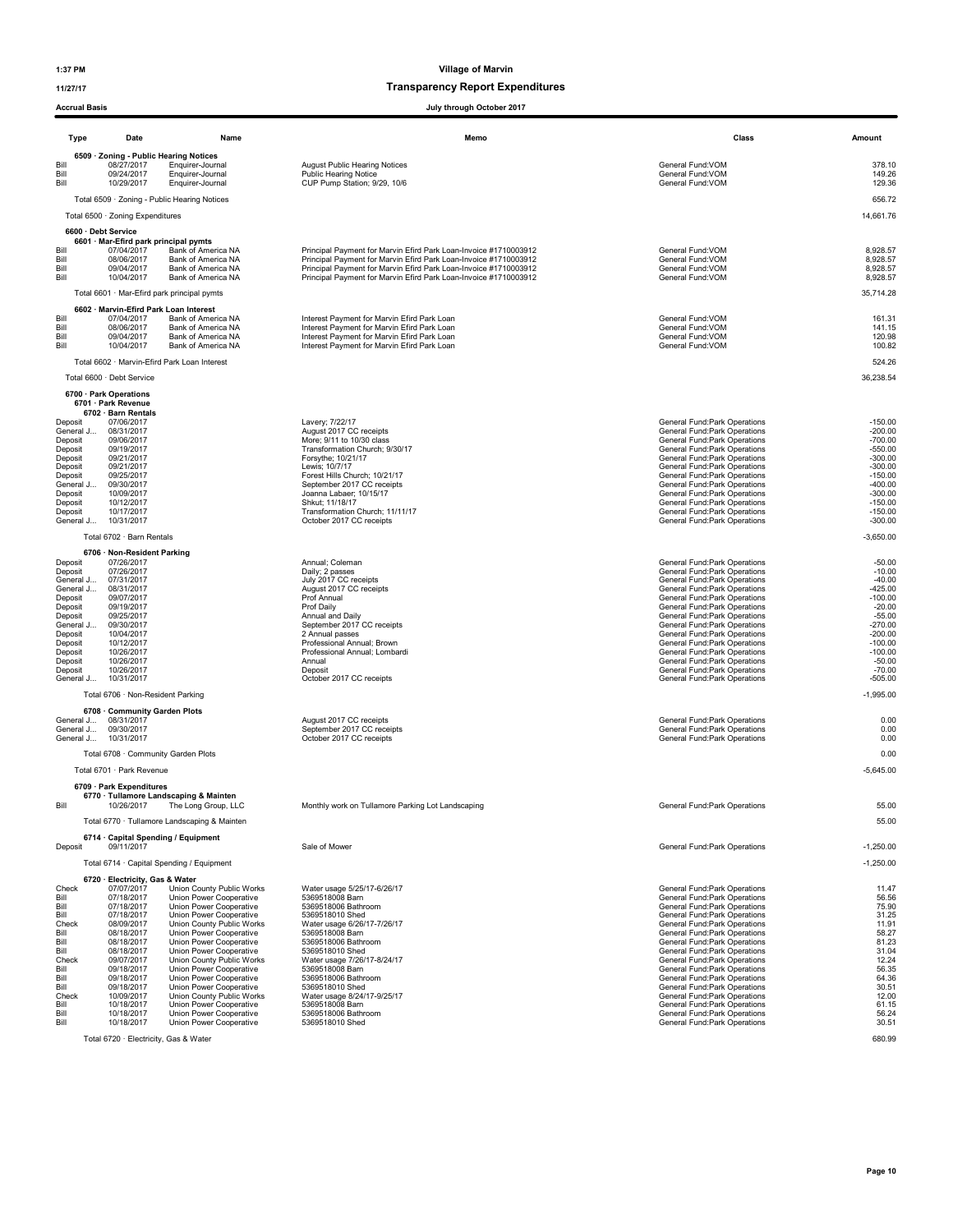# 11/27/17 Transparency Report Expenditures

| <b>Type</b>                                    | Date                                                    | Name                                                               | Memo                                                                                                                                                                   | Class                                                                                           | Amount                |
|------------------------------------------------|---------------------------------------------------------|--------------------------------------------------------------------|------------------------------------------------------------------------------------------------------------------------------------------------------------------------|-------------------------------------------------------------------------------------------------|-----------------------|
|                                                | 6735 · Maintenance Expenses<br>6739 · General Repairs   |                                                                    |                                                                                                                                                                        |                                                                                                 |                       |
| Credit Car                                     | Credit Car 08/04/2017<br>08/18/2017                     | <b>Automated Controls</b><br>Adams Plumbing, Inc.                  | reprogrammed gate code and repaired key pad wires<br>Repaired irrigation lines on large field                                                                          | General Fund:Park Operations<br>General Fund: Park Operations                                   | 50.00<br>446.63       |
| Bill<br>Credit Car 09/01/2017                  | 08/30/2017                                              | Happy Heads Irrigation & Services<br>Fast Signs                    | Irrigation service call<br>Park Safety Signs - 50% downpayment                                                                                                         | General Fund: Park Operations<br>General Fund:Park Operations                                   | 165.00<br>273.36      |
| Credit Car 09/19/2017<br>Credit Car 09/20/2017 |                                                         | <b>Fast Signs</b><br>Lowes Home Improvement                        | Park Safety Signs - balance due<br>Plumbing repair parts                                                                                                               | General Fund:Park Operations<br>General Fund: Park Operations                                   | 273.36<br>13.23       |
| Credit Car 10/16/2017                          |                                                         | Fast Signs                                                         |                                                                                                                                                                        | General Fund: Park Operations                                                                   | $-0.01$               |
| Credit Car 10/25/2017                          | Total 6739 · General Repairs                            | <b>Automated Controls</b>                                          | Repaired gate and replaced batteries                                                                                                                                   | General Fund: Park Operations                                                                   | 234.00<br>1,455.57    |
|                                                | $6742 \cdot$ Supplies                                   |                                                                    |                                                                                                                                                                        |                                                                                                 |                       |
| Credit Car 07/12/2017<br>Credit Car 07/16/2017 |                                                         | Play It Again Sports<br>Lowes Home Improvement                     | Replacement cornhole bags<br>Gatorades and waters for park staff                                                                                                       | General Fund:Park Operations<br>General Fund: Park Operations                                   | 8.97<br>11.47         |
| Credit Car 07/27/2017                          |                                                         | Lowes Home Improvement                                             | New lock for Garden Shed                                                                                                                                               | General Fund:Park Operations                                                                    | 10.98                 |
| Credit Car 07/27/2017<br>Credit Car 08/01/2017 |                                                         | Lowes Home Improvement<br>Lowes Home Improvement                   | storage supplies and paint<br>drinks for staff, caution tape, weed eater parts                                                                                         | General Fund: Park Operations<br>General Fund: Park Operations                                  | 18.24<br>45.80        |
| Credit Car 08/01/2017<br>Credit Car 08/14/2017 |                                                         | Play It Again Sports<br>Lowes Home Improvement                     | Replacement cornhole bags<br>supplies                                                                                                                                  | General Fund:Park Operations<br>General Fund: Park Operations                                   | 5.98<br>36.95         |
| Credit Car 08/23/2017<br>Bill                  | 09/27/2017                                              | My Parking Permit<br>Office Depot                                  | Hang tags for non-resident parking permits<br>toilet tissue; Inv 966012137001                                                                                          | General Fund:Park Operations<br>General Fund: Park Operations                                   | 259.00<br>35.59       |
| Credit Car 10/03/2017<br>Credit Car 10/05/2017 |                                                         | Lowes Home Improvement<br>Lowes Home Improvement                   | water for staff<br>Supplies                                                                                                                                            | General Fund: Park Operations<br>General Fund: Park Operations                                  | 3.97<br>40.27         |
| Credit Car 10/11/2017<br>Credit Car 10/24/2017 |                                                         | Lowes Home Improvement<br>Lowes Home Improvement                   | Supplies<br>Supplies                                                                                                                                                   | General Fund: Park Operations<br>General Fund: Park Operations                                  | 30.34<br>19.43        |
| Credit Car 10/24/2017                          |                                                         | Auto Zone                                                          | shop supplies                                                                                                                                                          | General Fund:Park Operations                                                                    | 21.78                 |
| Check<br>Credit Car 10/30/2017                 | 10/27/2017                                              | Mary Sipe<br>Lowes Home Improvement                                | Sprinklers for cottage garden - reimbursement<br>Supplies                                                                                                              | General Fund: Park Operations<br>General Fund: Park Operations                                  | 122.91<br>101.22      |
| Credit Car 10/31/2017                          |                                                         | Lowes Home Improvement                                             | Supplies                                                                                                                                                               | General Fund: Park Operations                                                                   | 15.71                 |
|                                                | Total 6742 · Supplies                                   | 6744 · Vehic, Equip Repair & Maint                                 |                                                                                                                                                                        |                                                                                                 | 788.61                |
| Bill                                           | 07/07/2017                                              | Doug Pierce                                                        | Repaired PowerWasher                                                                                                                                                   | General Fund: Park Operations                                                                   | 45.00                 |
| Credit Car<br>Bill                             | 07/18/2017<br>08/05/2017                                | Goodyear Auto Service Center<br>Doug Pierce                        | New tire for Mule<br>Serviced SCAG Zero Turn Mower                                                                                                                     | General Fund:Park Operations<br>General Fund:Park Operations                                    | 90.95<br>269.00       |
| Bill                                           | 08/05/2017                                              | Doug Pierce                                                        | Repaired JD Trimmer                                                                                                                                                    | <b>General Fund:Park Operations</b>                                                             | 90.00                 |
|                                                |                                                         | Total 6744 · Vehic, Equip Repair & Maint                           |                                                                                                                                                                        |                                                                                                 | 494.95                |
| Credit Car 07/10/2017                          | 6751 · Gas for Vehicles                                 | OT                                                                 | Gas for equipment                                                                                                                                                      | General Fund: Park Operations                                                                   | 48.87                 |
| Credit Car 07/16/2017<br>Credit Car 08/01/2017 |                                                         | QT<br>QT                                                           | Gas for equipment<br>Gas for equipment                                                                                                                                 | General Fund: Park Operations<br>General Fund: Park Operations                                  | 26.62<br>50.52        |
| Credit Car 08/15/2017<br>Credit Car 08/21/2017 |                                                         | QT<br>QT                                                           | Gas for equipment<br>Gas for equipment                                                                                                                                 | General Fund:Park Operations<br>General Fund:Park Operations                                    | 12.21<br>50.50        |
| Credit Car 09/18/2017<br>Credit Car 10/05/2017 |                                                         | Gate<br>Quiktrip                                                   | gas for equipment<br>gas for equipment                                                                                                                                 | General Fund: Park Operations<br>General Fund: Park Operations                                  | 61.29<br>65.00        |
|                                                | Total 6751 · Gas for Vehicles                           |                                                                    |                                                                                                                                                                        |                                                                                                 | 315.01                |
|                                                | 6749 · Landscaping                                      |                                                                    |                                                                                                                                                                        |                                                                                                 |                       |
| Credit Car 07/03/2017<br>Credit Car 07/27/2017 |                                                         | Southern States Co-op<br>Lowes Home Improvement                    | Chemicals for weeds<br>weed killer                                                                                                                                     | General Fund: Park Operations<br>General Fund: Park Operations                                  | 70.20<br>59.88        |
| Credit Car 08/14/2017<br>Credit Car 10/03/2017 |                                                         | Lowes Home Improvement                                             | weed killer<br>Week killer                                                                                                                                             | General Fund:Park Operations                                                                    | 29.94<br>44.91        |
| Credit Car 10/11/2017                          |                                                         | Lowes Home Improvement<br>Yard Works Fort Mill LLC                 | mulch for barn area                                                                                                                                                    | General Fund: Park Operations<br>General Fund: Park Operations                                  | 43.20                 |
|                                                | Total 6749 · Landscaping                                |                                                                    |                                                                                                                                                                        |                                                                                                 | 248.13                |
|                                                | Total 6735 · Maintenance Expenses                       |                                                                    |                                                                                                                                                                        |                                                                                                 | 3,302.27              |
| Credit Car 08/01/2017                          | 6712 Uniforms                                           | <b>Signature Services</b>                                          | Red tshirts for park staff and events                                                                                                                                  | General Fund:Park Operations                                                                    | 112.00                |
| Credit Car 08/24/2017<br>Credit Car 08/26/2017 |                                                         | Marshalls<br>Belk                                                  | Shirts for park staff - returned on 9/11/17<br>Polo shirts for park staff                                                                                              | General Fund: Park Operations<br>General Fund: Park Operations                                  | 80.42<br>61.44        |
| Credit Car 08/31/2017                          |                                                         | Marshalls<br>Belk                                                  | Shirts for park staff - returned on 9/11/17                                                                                                                            | General Fund: Park Operations<br>General Fund:Park Operations                                   | 91.12                 |
| Credit Car 09/06/2017<br>Credit Car 09/08/2017 |                                                         | Marshalls                                                          | Exchanged polo shirts for park staff<br>Returned shirts purchased on 8/24 and 8/31                                                                                     | General Fund:Park Operations                                                                    | $-1.69$<br>$-171.54$  |
| Credit Car 10/23/2017                          |                                                         | <b>Signature Services</b>                                          | Embroidery on park staff polos                                                                                                                                         | General Fund:Park Operations                                                                    | 30.00                 |
|                                                | Total 6712 · Uniforms<br>Total 6709 · Park Expenditures |                                                                    |                                                                                                                                                                        |                                                                                                 | 201.75<br>2,990.01    |
|                                                | Total 6700 · Park Operations                            |                                                                    |                                                                                                                                                                        |                                                                                                 | $-2,654.99$           |
|                                                | 90000 · Capital Projects Fund FY17                      |                                                                    |                                                                                                                                                                        |                                                                                                 |                       |
| General J 07/01/2017                           | 90200 · CP - Construction                               |                                                                    | Capital Project Rollforward - Expenses                                                                                                                                 | Capital Projects Fund: Tullamore Trail & Parkin                                                 | 36,222.00             |
| Credit Car 10/31/2017                          |                                                         | Latham's Nursery Inc.                                              | Plants for Parking Lot                                                                                                                                                 | General Fund:Developers:Pulte:Tullamore                                                         | 238.00                |
|                                                | Total 90200 · CP - Construction                         |                                                                    |                                                                                                                                                                        |                                                                                                 | 36,460.00             |
| General J 07/01/2017                           | 90100 · CP - Architect /Engineer /Legal                 |                                                                    | Capital Project Rollforward - Expenses                                                                                                                                 | Capital Projects Fund: Village Hall                                                             | 70,333.91             |
| General J 07/01/2017<br>General J              | 07/01/2017                                              |                                                                    | Capital Project Rollforward - Expenses<br>Capital Project Rollforward - Expenses                                                                                       | Capital Projects Fund: Marvin Loop Extension<br>Capital Projects Fund: Tullamore Trail & Parkin | 405.00<br>4,480.00    |
| General J 07/01/2017<br>General J 07/01/2017   |                                                         |                                                                    | Capital Project Rollforward - Expenses<br>Capital Project Rollforward - Expenses                                                                                       | Capital Projects Fund: Road Improvements<br>Capital Projects Fund:Other                         | 15,011.03<br>7,491.64 |
| Check                                          | 07/28/2017                                              | Urban Architectural Group P.A.                                     | Construction Documents - 100% complete                                                                                                                                 | Capital Projects Fund: Village Hall                                                             | 4,000.00              |
| Check<br>Check                                 | 07/28/2017<br>07/28/2017                                | Urban Architectural Group P.A.<br>Urban Architectural Group P.A.   | Permit Expediting - 100% complete<br>Interior Design - 93% complete                                                                                                    | Capital Projects Fund: Village Hall<br>Capital Projects Fund: Village Hall                      | 500.00<br>1,494.95    |
| Check<br>Bill                                  | 07/28/2017<br>07/31/2017                                | Urban Architectural Group P.A.<br>Willcox & Mabe Soil Solutions PL | Reimbursable Expenses<br>Water Table test                                                                                                                              | Capital Projects Fund: Village Hall<br>Capital Projects Fund: Village Hall                      | 64.12<br>2,250.00     |
| Bill<br>Bill                                   | 08/04/2017<br>08/04/2017                                | ESP Associates, P.A.<br>ESP Associates, P.A.                       | Construction Documents (92% thru July 30, 2017)<br>Reimbursables thru July 30, 2017                                                                                    | Capital Projects Fund: Village Hall<br>Capital Projects Fund: Village Hall                      | 2,695.00<br>246.44    |
| Bill<br>Bill                                   | 08/24/2017<br>08/31/2017                                | Urban Architectural Group P.A.<br>A. Morton Thomas & Associates,   | Reimbursable expenses - prints, copies, scans<br>Engineering - Canterfield Contract Bid Document Draft Jun 28 to July 25. 2017                                         | Capital Projects Fund: Village Hall<br>Capital Projects Fund: Road Improvements                 | 43.99<br>1,500.00     |
| Bill                                           | 08/31/2017                                              | A. Morton Thomas & Associates,                                     | Engineering - Weddington Chase Resurfacing Cost Estimate Jun 28 to July 25. 2017                                                                                       | Capital Projects Fund:Road Improvements                                                         | 675.00                |
| Bill<br>Bill                                   | 08/31/2017<br>08/31/2017                                | A. Morton Thomas & Associates,<br>A. Morton Thomas & Associates,   | Engineering - Weddington Chase Contract Bid Document Draft Jun 28 to July 25, 2017<br>Engineering - Oakbrook Estates Site Inspection Jun 28 to July 25. 2017           | Capital Projects Fund: Road Improvements<br>Capital Projects Fund: Road Improvements            | 675.00<br>472.50      |
| Bill<br>Bill                                   | 08/31/2017<br>08/31/2017                                | A. Morton Thomas & Associates,<br>A. Morton Thomas & Associates,   | Engineering - Oakbrook Estates Resurfacing Cost Estimate Jun 28 to July 25. 2017<br>Engineering - Village Greenway Loop Village Staff Meetings Jun 28 to July 25. 2017 | Capital Projects Fund:Road Improvements<br>Capital Projects Fund: Marvin Loop Extension         | 742.50<br>270.00      |
| Bill<br>Bill                                   | 08/31/2017<br>08/31/2017                                | ESP Associates, P.A.<br>ESP Associates, P.A.                       | Construction Documents (97% thru August 27, 2017)<br>Reimbursables (courier service 7/31/17)                                                                           | Capital Projects Fund: Village Hall<br>Capital Projects Fund: Village Hall                      | 1,925.00<br>61.31     |
| Bill<br>Bill                                   | 09/26/2017<br>09/26/2017                                | A. Morton Thomas & Associates,<br>A. Morton Thomas & Associates,   | Engineering - Canterfield Creek Site Inspection July 26 to Aug 29 2017<br>Engineering - Weddington Chase Resurfacing Cost Estimating July 26 to Aug 29 2017            | Capital Projects Fund:Road Improvements<br>Capital Projects Fund:Road Improvements              | 225.00<br>2,160.00    |
| Bill<br>Bill                                   | 09/26/2017<br>10/26/2017                                | A. Morton Thomas & Associates,<br>ESP Associates, P.A.             | Engineering - Weddington Chase Contract Bid Document Draft July 26 to Aug 29 2017<br>Stormwater revisions (83% complete) thru October 1, 2017                          | Capital Projects Fund:Road Improvements<br>Capital Projects Fund: Village Hall                  | 405.00<br>6,225.00    |
| Bill                                           | 10/26/2017                                              | ESP Associates, P.A.                                               | Reimbursable expenses                                                                                                                                                  | Capital Projects Fund: Village Hall                                                             | 351.42                |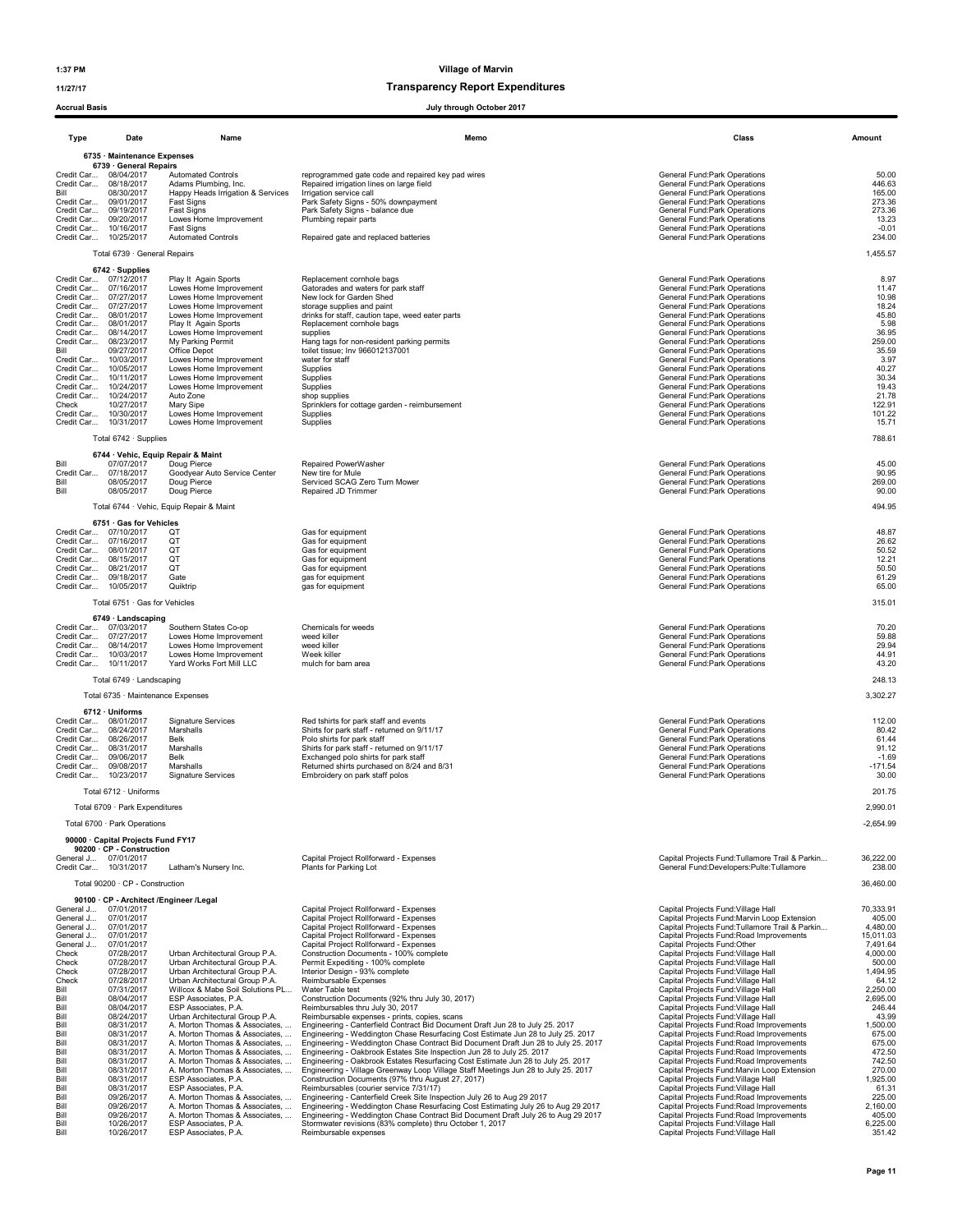11/27/17 Transparency Report Expenditures

# Accrual Basis July through October 2017

# Type Date Name Memo Class Amount Bill 10/31/2017 A. Morton Thomas & Associates, ... Engineering - Canterfield Creek Site Inspection Aug 30 to Sept 26 2017 Capital Projects Fund:Road Improvements 225.00<br>Bill 10/31/2017 A. Morton Thomas & Associates, ... En Total 90100 · CP - Architect /Engineer /Legal 125,131.31 · 125,131.31 Total 90000 · Capital Projects Fund FY17 161,591.31 161,591.31 161,591.31 161,591.31 161,591.31 161,591.31 161,591.31

TOTAL 671,891.94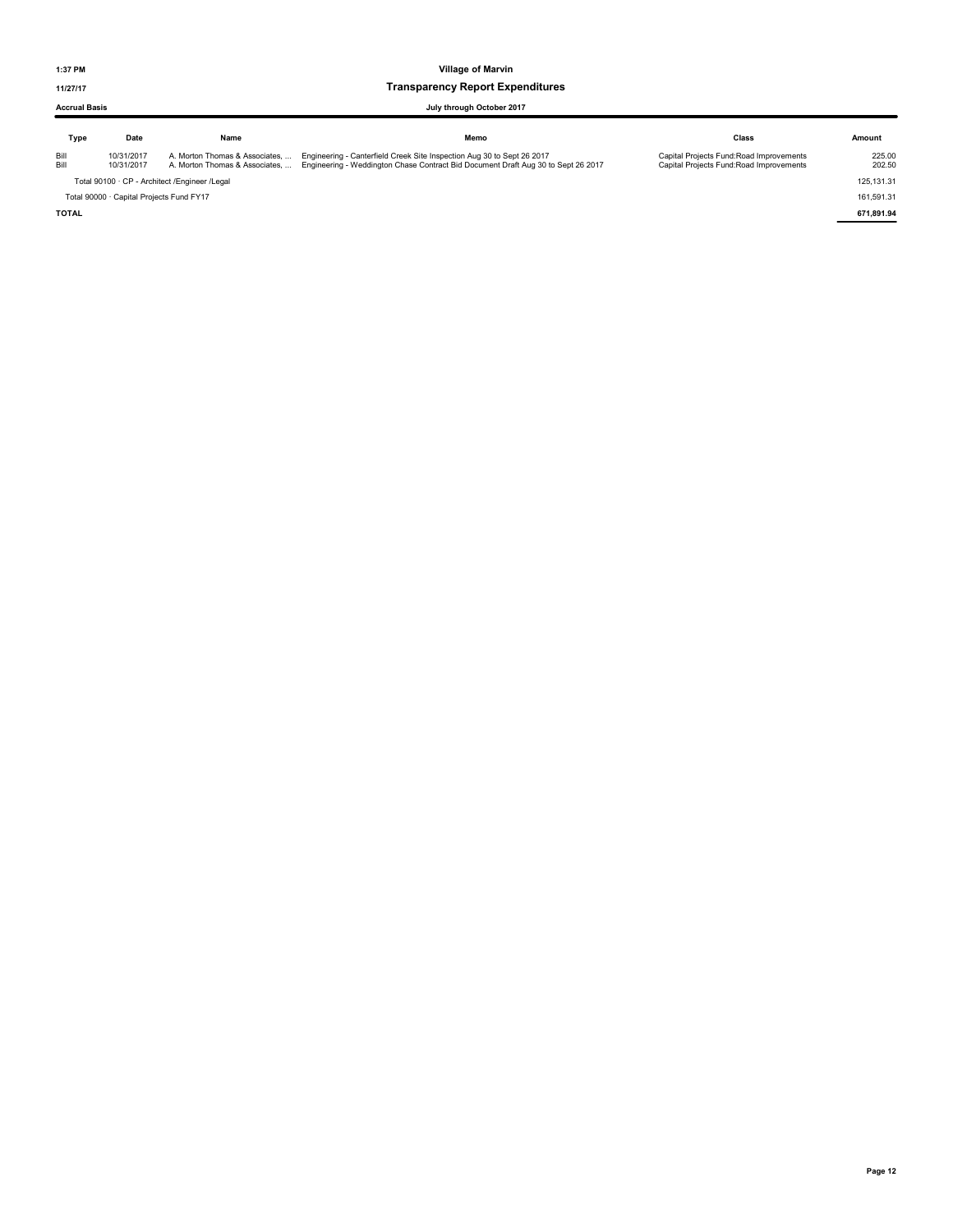# **Village of Marvin Traffic Control - Deputy Cost Budget and Actual/Budget Totals FY 2017-18**

| <b>Month</b>     | <b>School Days</b><br><b>Per Month</b> | <b>Maximum</b><br><b>Deputy Cost</b><br>per Day | <b>Budgeted</b><br>per Month<br><b>Marvin</b><br><b>School Road Marvin Road</b> |       | <b>Budgeted</b><br>per Month |                           | <b>Total</b><br><b>Monthly</b><br><b>Budget</b> | Actual<br><b>Amount Paid</b><br>in this Month | <b>Cumulative</b><br><b>Actual</b> | <b>Cumulative</b><br><b>Over (Under)</b><br><b>Budget</b> |
|------------------|----------------------------------------|-------------------------------------------------|---------------------------------------------------------------------------------|-------|------------------------------|---------------------------|-------------------------------------------------|-----------------------------------------------|------------------------------------|-----------------------------------------------------------|
| <b>August</b>    | 4                                      | \$<br>150                                       | \$<br>600                                                                       | \$    | 600                          | \$                        | 1,200                                           | \$                                            | \$                                 |                                                           |
| <b>September</b> | 19                                     | \$<br>150                                       | \$<br>2,850                                                                     | \$    | 2,850                        | \$                        | 5,700                                           | \$<br>3,569                                   | \$<br>3,569                        | \$<br>(3, 331)                                            |
| <b>October</b>   | 21                                     | \$<br>150                                       | \$<br>3,150                                                                     | \$    | 3,150                        | \$                        | 6,300                                           | \$<br>3,248                                   | \$<br>6,816                        | \$<br>(6, 384)                                            |
| November         | 18                                     | \$<br>150                                       | \$<br>2,700                                                                     | \$    | 2,700                        | $\boldsymbol{\mathsf{S}}$ | 5,400                                           |                                               |                                    |                                                           |
| December         | 11                                     | \$<br>150                                       | \$<br>1,650                                                                     | \$    | 1,650                        | $\boldsymbol{\mathsf{S}}$ | 3,300                                           |                                               |                                    |                                                           |
| January          | 20                                     | \$<br>150                                       | \$<br>3,000                                                                     | \$    | 3,000                        | $\boldsymbol{\mathsf{S}}$ | 6,000                                           |                                               |                                    |                                                           |
| February         | 20                                     | \$<br>150                                       | \$<br>3,000                                                                     | $\$\$ | 3,000                        | $\sqrt[6]{3}$             | 6,000                                           |                                               |                                    |                                                           |
| March            | 21                                     | \$<br>150                                       | \$<br>3,150                                                                     | \$    | 3,150                        | $\boldsymbol{\mathsf{S}}$ | 6,300                                           |                                               |                                    |                                                           |
| April            | 16                                     | \$<br>150                                       | \$<br>2,400                                                                     | \$    | 2,400                        | $\boldsymbol{\mathsf{S}}$ | 4,800                                           |                                               |                                    |                                                           |
| May              | 22                                     | \$<br>150                                       | \$<br>3,300                                                                     | \$    | 3,300                        | $\boldsymbol{\mathsf{S}}$ | 6,600                                           |                                               |                                    |                                                           |
| June             | 6                                      | \$<br>150                                       | \$<br>900                                                                       | \$    | 900                          | $\boldsymbol{\mathsf{S}}$ | 1,800                                           |                                               |                                    |                                                           |
|                  | 178                                    |                                                 | \$<br>26,700 \$                                                                 |       | 26,700 \$                    |                           | 53,400                                          |                                               |                                    |                                                           |

Note - the officers who worked the 4 days in August were included on the bill for the week ended September 1. Therefore, there were no checks written for officers in August.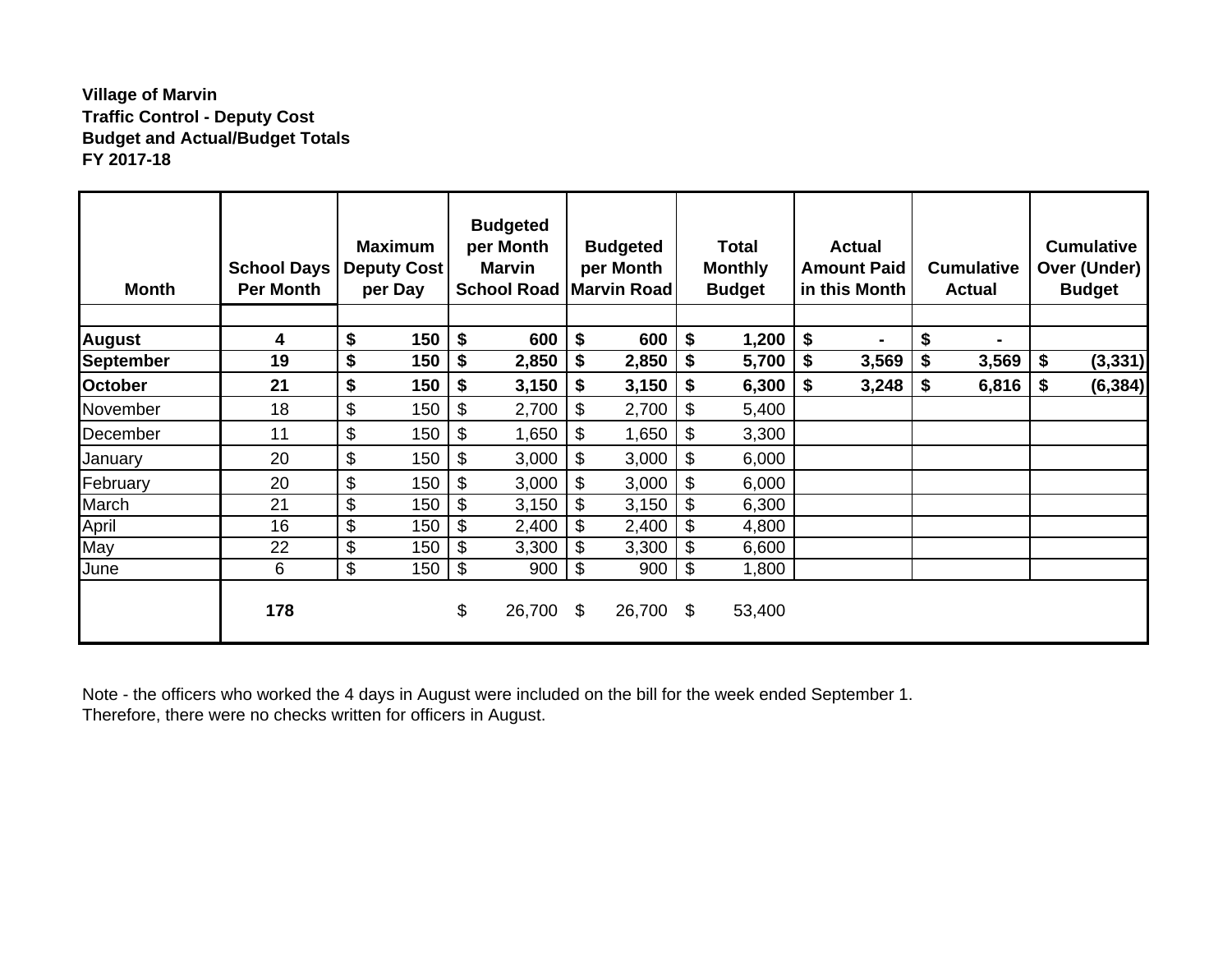|          | <b>Marvin School</b>    | <b>Marvin Road</b>      | <b>Cumulative #</b> | <b>Cumulative</b> |
|----------|-------------------------|-------------------------|---------------------|-------------------|
|          | <b>Road AM Shift</b>    | <b>PM Shift</b>         | of Officers         | Cost              |
| 2017     |                         |                         |                     |                   |
| 28-Aug   | $\overline{2}$          | $\overline{2}$          |                     |                   |
| 29-Aug   | $\overline{2}$          | 0                       |                     |                   |
| 30-Aug   | $\mathbf 1$             | 0                       |                     |                   |
| 31-Aug   | $\overline{2}$          | 0                       |                     |                   |
| 1-Sep    | $\overline{2}$          | $\overline{2}$          |                     |                   |
| 4-Sep    | HOL                     | <b>HOL</b>              |                     |                   |
| 5-Sep    | 1.6                     | 2                       |                     |                   |
| 6-Sep    | 2                       | $\overline{2}$          |                     |                   |
| 7-Sep    | $\mathbf{1}$            | 0                       |                     |                   |
| 8-Sep    | $\mathbf 1$             | $\overline{c}$          |                     |                   |
| 11-Sep   | 0                       | 0                       |                     |                   |
| 12-Sep   | 0                       | $\overline{2}$          |                     |                   |
| 13-Sep   | $\mathbf{1}$            | 0                       |                     |                   |
| 14-Sep   | 0                       | $\overline{2}$          |                     |                   |
| 15-Sep   | 0                       | $\boldsymbol{0}$        |                     |                   |
| 18-Sep   | $\overline{2}$          | $\overline{2}$          |                     |                   |
| 19-Sep   | $\mathbf{1}$            | $\mathbf{1}$            |                     |                   |
| 20-Sep   | $\overline{2}$          | 0                       |                     |                   |
| 21-Sep   | $\mathbf{1}$            | 0                       |                     |                   |
| 22-Sep   | $\mathbf 1$             | $\overline{\mathbf{c}}$ |                     |                   |
| 25-Sep   | $\overline{2}$          | $\mathbf 1$             |                     |                   |
| 26-Sep   | $\overline{2}$          | 0                       |                     |                   |
| 27-Sep   | $\mathbf{1}$            | 0                       |                     |                   |
| 28-Sep   | 0                       | <b>NS</b>               |                     |                   |
| 29-Sep   | <b>NS</b>               | <b>NS</b>               |                     |                   |
| $2$ -Oct | $\overline{2}$          | $\mathbf{1}$            |                     |                   |
| 3-Oct    | 0                       | 0                       |                     |                   |
| 4-Oct    | $\mathbf 2$             | 0                       |                     |                   |
| 5-Oct    | $\overline{2}$          | 0                       |                     |                   |
| 6-Oct    | $\mathbf{1}$            | $\boldsymbol{0}$        |                     |                   |
| 9-Oct    | <b>HOL</b>              | <b>HOL</b>              |                     |                   |
| 10-Oct   | $\mathbf{1}$            | $\overline{2}$          |                     |                   |
| 11-Oct   | $\overline{2}$          | $\pmb{0}$               |                     |                   |
| 12-Oct   | 0.3                     | $\mathbf{1}$            |                     |                   |
| 13-Oct   | $\overline{2}$          | $\boldsymbol{0}$        |                     |                   |
| 16-Oct   | $\mathbf 1$             | $\overline{2}$          |                     |                   |
| 17-Oct   | $\boldsymbol{0}$        | $\mathbf{1}$            |                     |                   |
| 18-Oct   | $\overline{\mathbf{c}}$ | $\mathbf{1}$            |                     |                   |
| 19-Oct   | $\overline{2}$          | 0                       |                     |                   |
| 20-Oct   | $\overline{2}$          | 0                       |                     |                   |
| 23-Oct   | $\overline{2}$          | 0                       |                     |                   |
| 24-Oct   | $\overline{2}$          | $\mathbf 1$             |                     |                   |

# **Tracking ‐ # of officers working each day for traffic control**